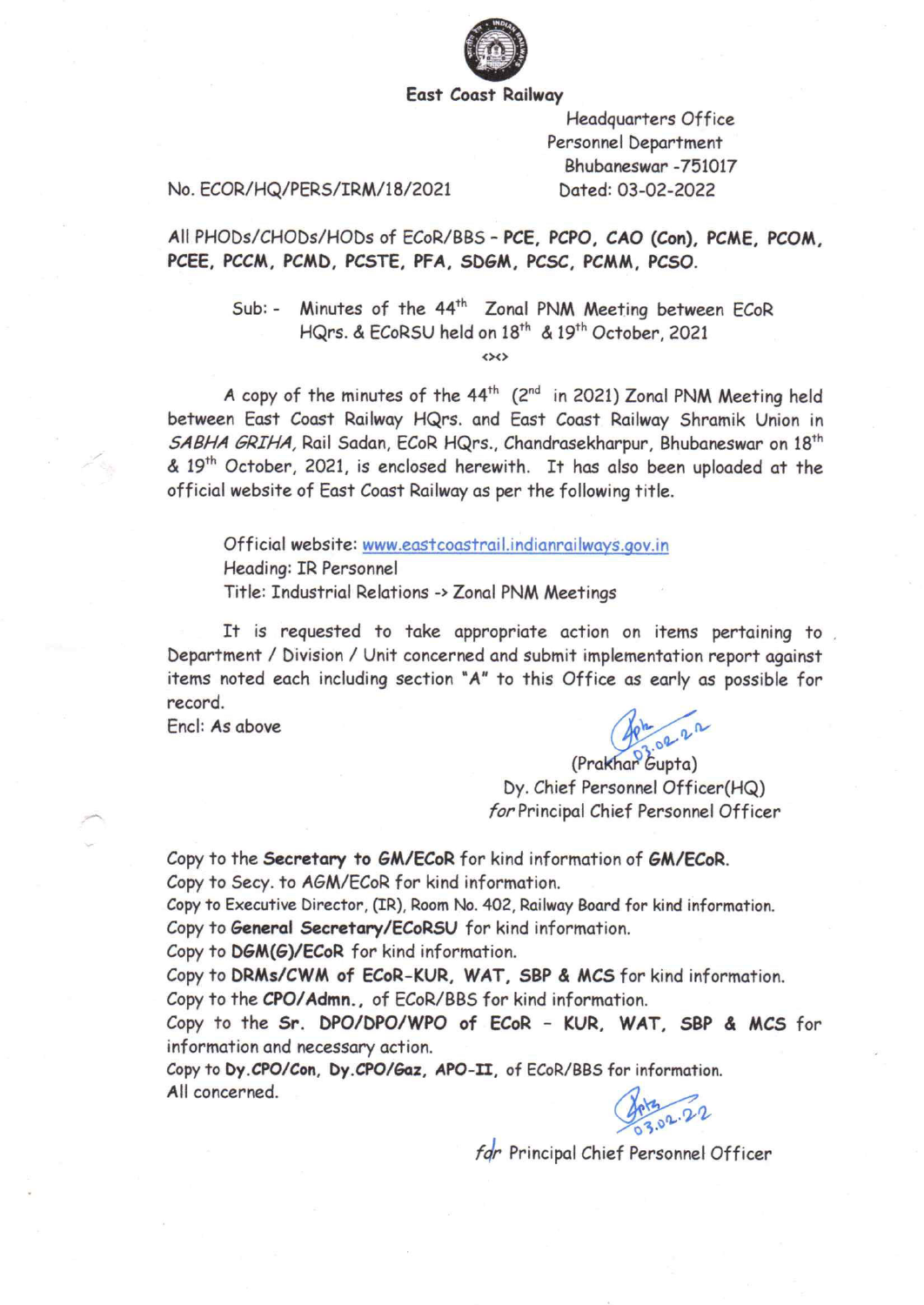**Minutes of the 44th Zonal PNM Meeting between ECoR & ECoRSU**

> *Venue: Sabha Griha, 1st floor, Rail Sadan, Chandrasekharpur, Bhubaneswar. held on:* **18th& 19th October,2021**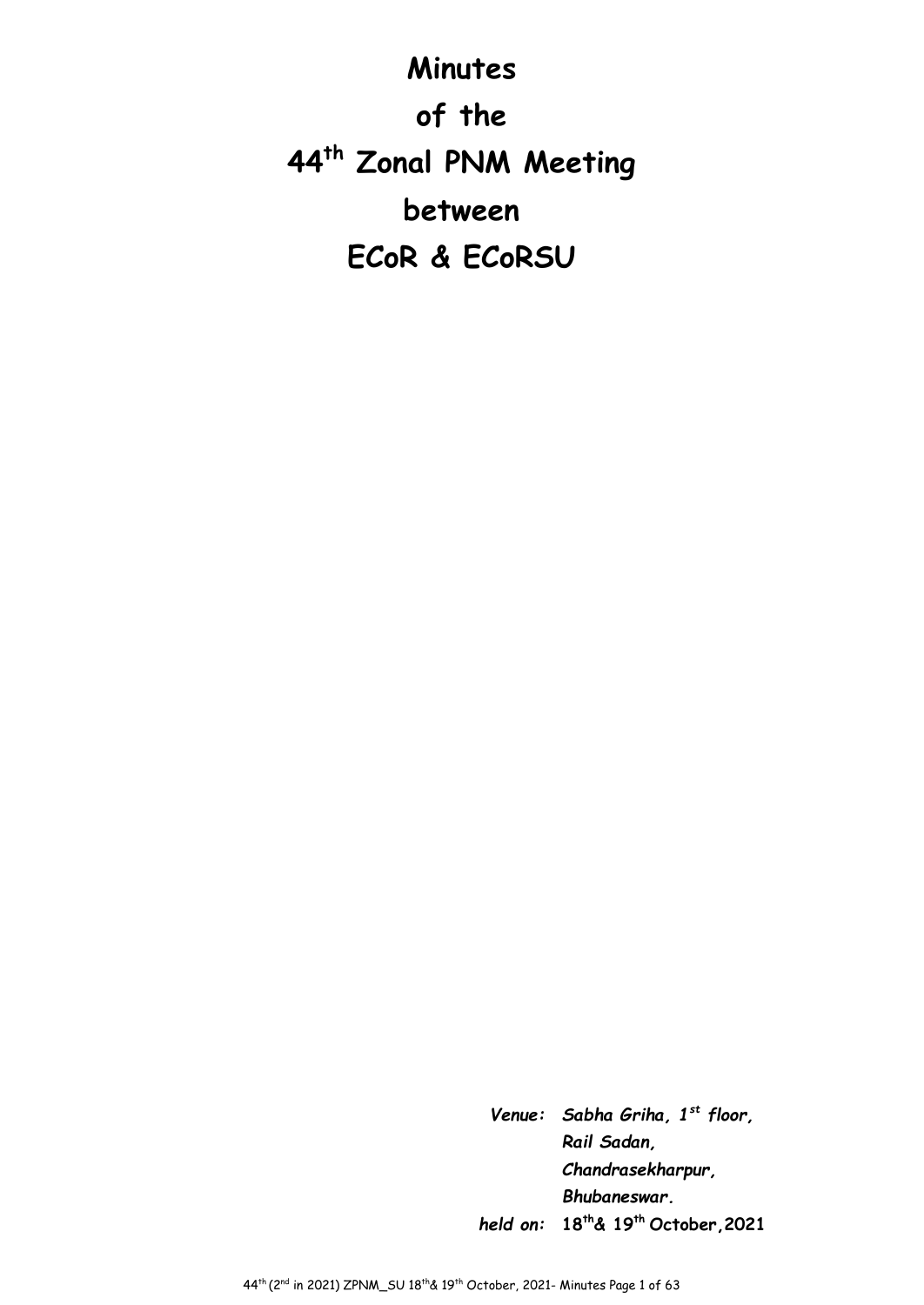**MINUTES OF 44th(2ndIN 2021) ZONAL PNM MEETING HELD BETWEEN EAST COAST RAILWAY HEADQUARTERS & EAST COAST RAILWAY SHRAMIK UNION (ECoRSU) AT EAST COAST RAILWAY ZONAL HQRS, RAIL SADAN, CHANDRASEKHARPUR, BHUBANESWAR HELD ON 18TH& 19THOCTOBER, 2021.** 

| Srl.<br>No. | OFFICIAL SIDE<br>Name with designation<br>(S/Shri/Smt.) | Srl.<br>No. | <b>MEMBERS PRESENT</b><br>REPRESENTATIVES OF ECORSU<br>Name with Designation<br>(S/Shri/Smt.)<br>Following CEC members have attended the PNM<br>meeting physically at Sabha Griha, Rail Sadan,<br>BBS: |
|-------------|---------------------------------------------------------|-------------|--------------------------------------------------------------------------------------------------------------------------------------------------------------------------------------------------------|
| 1.          | Vidya Bhushan, GM                                       | 1.          | R.V.S.S.Rao, President                                                                                                                                                                                 |
| 2.          | Biswajeet Bhoi, Secy. To GM                             | 2.          | P.K.Patsahani, General Secretary                                                                                                                                                                       |
| 3.          | Sudhir Kumar, AGM                                       | 3.          | Sunil Mitra, Asst. Genl. Secy.                                                                                                                                                                         |
| 4.          | T.K.Mandal, PCPO                                        | 4.          | Ranjit Kumar Das, Asst. Genl. Secy.                                                                                                                                                                    |
| 5.          | P.K.Jena, PCOM                                          | 5.          | Md.Zakiruddin, Finance Secretary                                                                                                                                                                       |
| 6.          | R.S.Mitra, PFA                                          | 6.          | Sunil Kumar, Joint Genl. Secy.                                                                                                                                                                         |
| 7.          | R.Rajgopal, PCME                                        | 7.          | K.V.T.Rao, Working President                                                                                                                                                                           |
| 8.          | N.S.Uikey, PCE                                          | 8.          | Tapaswini Mahanandia, Lady delegate                                                                                                                                                                    |
| 9.          | Basudev Panda, PCEE                                     |             | Following COBs has attended the PNM meeting<br>virtually from their respective stations.                                                                                                               |
| 10.         | D.P.Lal, CAO/Con                                        | 9.          | U.A.N.Raju, Vice President                                                                                                                                                                             |
| 11.         | H.K.Dutta, PCSO                                         | 10.         | V.Narasingha Rao, Addl. Genl. Secy.                                                                                                                                                                    |
| 12.         | S.Manga V., PCSTE                                       | 11.         | Niranjan Mishra, Addl. Genl. Secy.                                                                                                                                                                     |
| 13.         | Dr. K.C.Sahoo, PCMD                                     | 12.         | B.Damodar Rao, Asst. Genl. Secy.                                                                                                                                                                       |
| 14.         | P.B.Ninawe, PCMM                                        | 13.         | G.V.Ramana Rao, Asst. Genl. Secy.                                                                                                                                                                      |
| 15.         | Sanjay Mohapatra, SDGM                                  | 14.         | Ashok Kumar Padhi, Asst. Genl. Secy.                                                                                                                                                                   |
| 16.         | Raja Ram, PCSC                                          | 15.         | N.Dhanaraj, Asst. Genl. Secy.                                                                                                                                                                          |
| 17.         | L.V.S.S.Patrudu, CPO/A                                  | 16.         | Santosh Kumar Mishra, Asst. Genl. Secy.                                                                                                                                                                |
| 18.         | Prakhar Gupta, Dy.CPO(HQ)                               | 17.         | K.Venkata Subbaiah, Joint Genl. Secy.                                                                                                                                                                  |
|             |                                                         | 18.         | P.J.J.Raju, Joint Genl. Secy.                                                                                                                                                                          |
|             |                                                         | 19.         | P.Ramamohana Rao, Joint Genl. Secy.                                                                                                                                                                    |
|             |                                                         | 20.         | Sabyasachi Sarangi, Joint Genl. Secy.                                                                                                                                                                  |
|             |                                                         | 21.         | M.K.Pandey, Joint Genl. Secy.                                                                                                                                                                          |
|             |                                                         | 22.         | Bithika Panda, Lady delegate.                                                                                                                                                                          |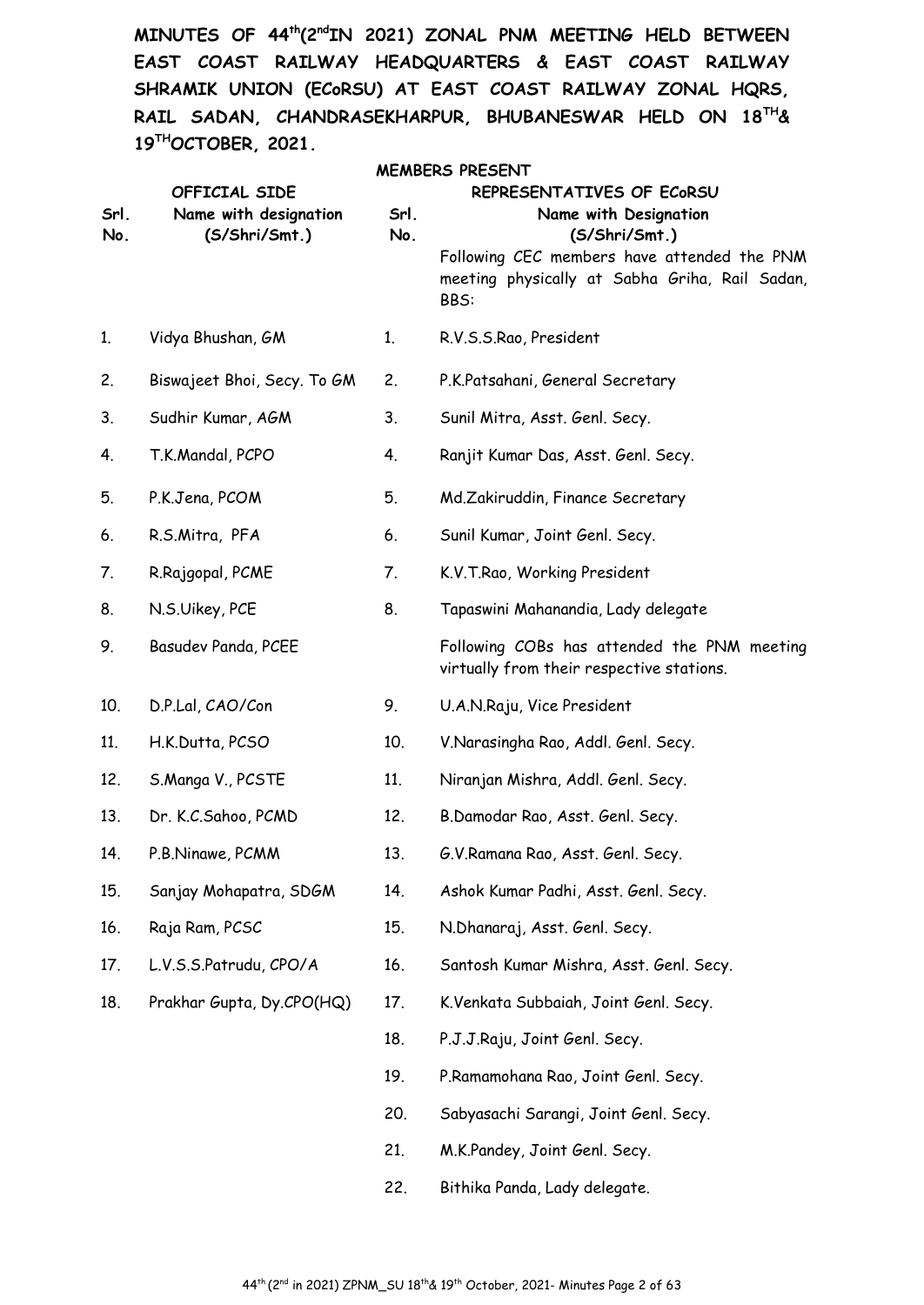*N.B:-* 

- *1. Please read the entire minutes.*
- *2. Implement decisions already taken concerning your item(s).*
- *3. Intimate progress of action taken at once on all the items (i.e; open and closed items) concerning your department.*

# *SECTION – "A"* **INTRODUCTION**

# *1. Address of* **Shri L.V.S.S.Patrudu, CPO(A)/ECoR/BBS:-**

On arrival of GM, CPO(IR) welcomed the gathering. Briefed about the proceedings of the PNM and 30% of the agenda items have been settled out, which was appreciated by GM.

# **2.** *Address of* **Shri P.K.Patsahani , General Secretary/ECoRSU:-**

On behalf of the staff and participating delegates in the PNM of ECoRSU, he conveyed his thanks to GM for all the initiatives taken by GM and also the cordial relation with the union during his tenure.

He was very much pleased to say that the dealings of cases under CG Appointment has been fully successful. The pending cases were nil during the tenure of current GM.

He requested for laying the foundation stone for construction of new Training School at KUR, which was relocated from CTC.

# **3. Address of Shri Vidya Bhusan, GM/ECoR/BBS:-**

Addressed the gathering. He was very pleased to say that the tenure in ECoR had been a very memorable due to the cooperation of the ECoRSU as well as staff in the most challenging natural calamities times and many other instances. He really appreciated the success of ECoR which was achieved due to smooth cooperation of staff and administration and also said that this system of working should be continued in the same manner in future also.

The meeting ended with vote of thanks by PCPO.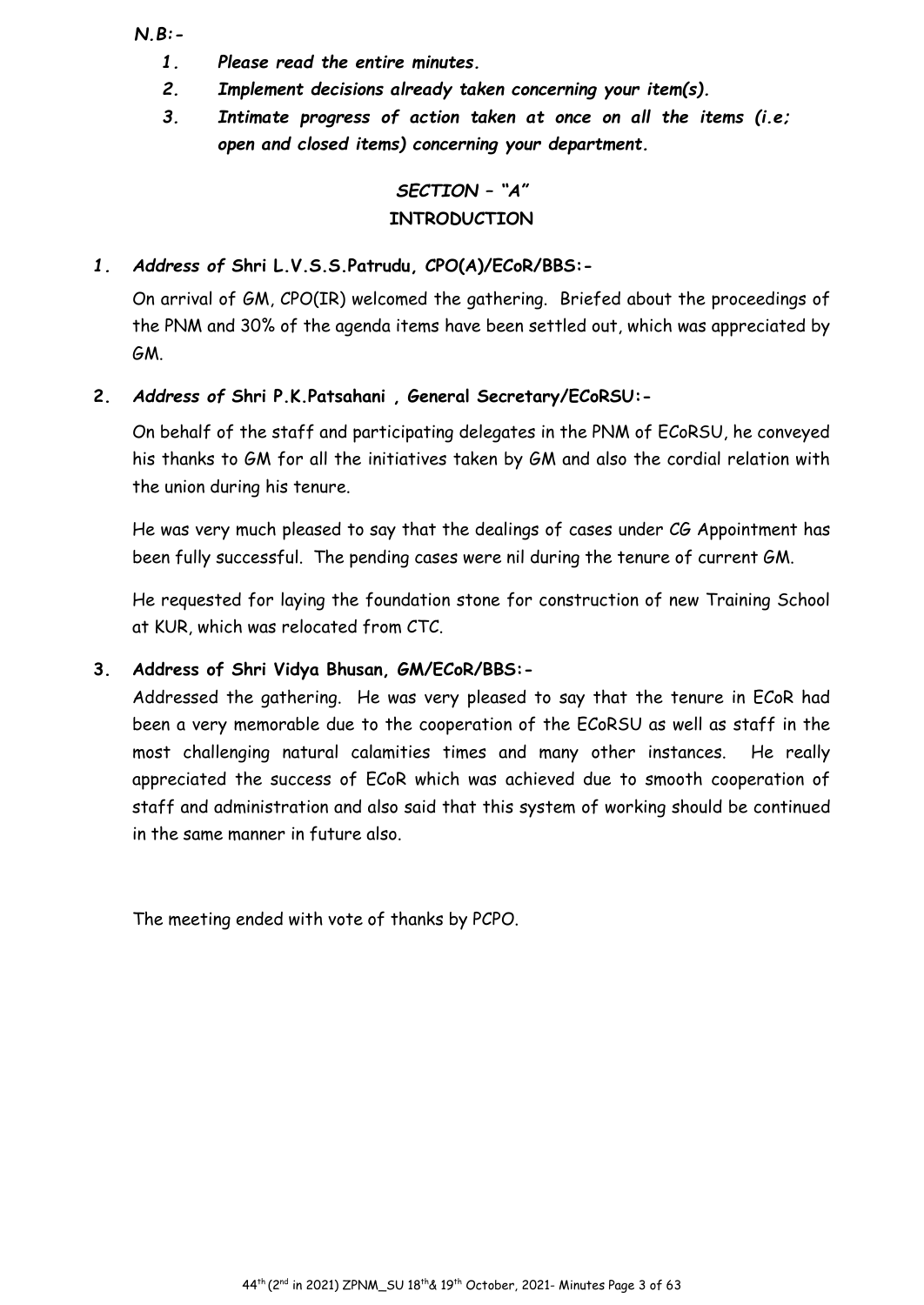# *SECTION B NEW ITEMS*

| Srl.<br>No. | Item No.    | SUBJECT MATTER                                                                         |
|-------------|-------------|----------------------------------------------------------------------------------------|
| 01.         | 44U-01-2021 | PAYMENT OF OT ALLOWANCES TO THE TRD STAFF FOR THE                                      |
|             |             | PERIOD FROM 21.04.2019 TO 18.05.2019 (I.E. WORK DURING                                 |
|             |             | <b>WORK</b><br>ON<br>"FANI"<br><b>DAMAGE</b><br><b>RECTIFICATION</b><br><b>CYCLONE</b> |
|             |             | AFFECTED AREAS) AGREED IN DIVISIONAL PNM.                                              |
|             | <b>PCPO</b> | The Electrical (TRD) staff of Khurda Road Division worked hard for                     |
|             | <b>PFA</b>  | emergency restoration and normalization of Train movement due to                       |
|             | <b>PCEE</b> | severe damage to the traction work due to Cyclone "FANI". The staffs                   |
|             |             | have dedicatedly and sincerely worked from 21.04.2019 to 18.05.2019                    |
|             |             | round the clock sacrificing everything. The period from 21.04.2019 to                  |
|             |             | 18.05.2019 was very crucial to maintain the electrified section of                     |
|             |             | "FANI" cyclone affected areas, the TRD staff worked day and night                      |
|             |             | and made all possible efforts & erected all electrified structures. But,               |
|             |             | their hard earned over time benefits (i.e. OT allowances) are still                    |
|             |             | pending with the division till date, though the OT bills have been                     |
|             |             | forwarded from the Unit level to the Division office long back. So, this               |
|             |             | union strongly demands for immediate payment of OT allowance of                        |
|             |             | above said period to the concerned staff.                                              |

#### **ADMINISTRATIVE REMARKS**

#### **ACCOUNTS DEPARTMENT**

This ityem relates to outstanding arrears of FY 2019-20. No Bill claim is pending with respect to OT allowance of TRD staff for the period from 21.04.2019 to 18.05.2019 in KUR Accounts Office. The Fund position of OT of KUR division under Electrical TRD staff (D7-400) is furnished as below:

(Fig. in Cr./Rs.)

| Head      | SL 21-22 | ' Exp.up to July-   Balance<br>ົ |      |
|-----------|----------|----------------------------------|------|
| 07-400-11 | 0.58     | 0.13                             | 0.45 |

Fund is available. In case any shortage of funds' if any, requirement may be projected in RE to meet the expenditure. However, as per economic measures guidelines of Railway Board, owing to less running of coaching trains and commensurate reduction in Passenger Revenue, expenditure under controllable allowances should decrease.

#### **KUR DIVISION**

The matter has been further pursued with Sr.DEE/TRD. Revised OT vouchers have been received from the concerned units. OT allowances will be paid in the salary bills of Sept' 21 to the staff.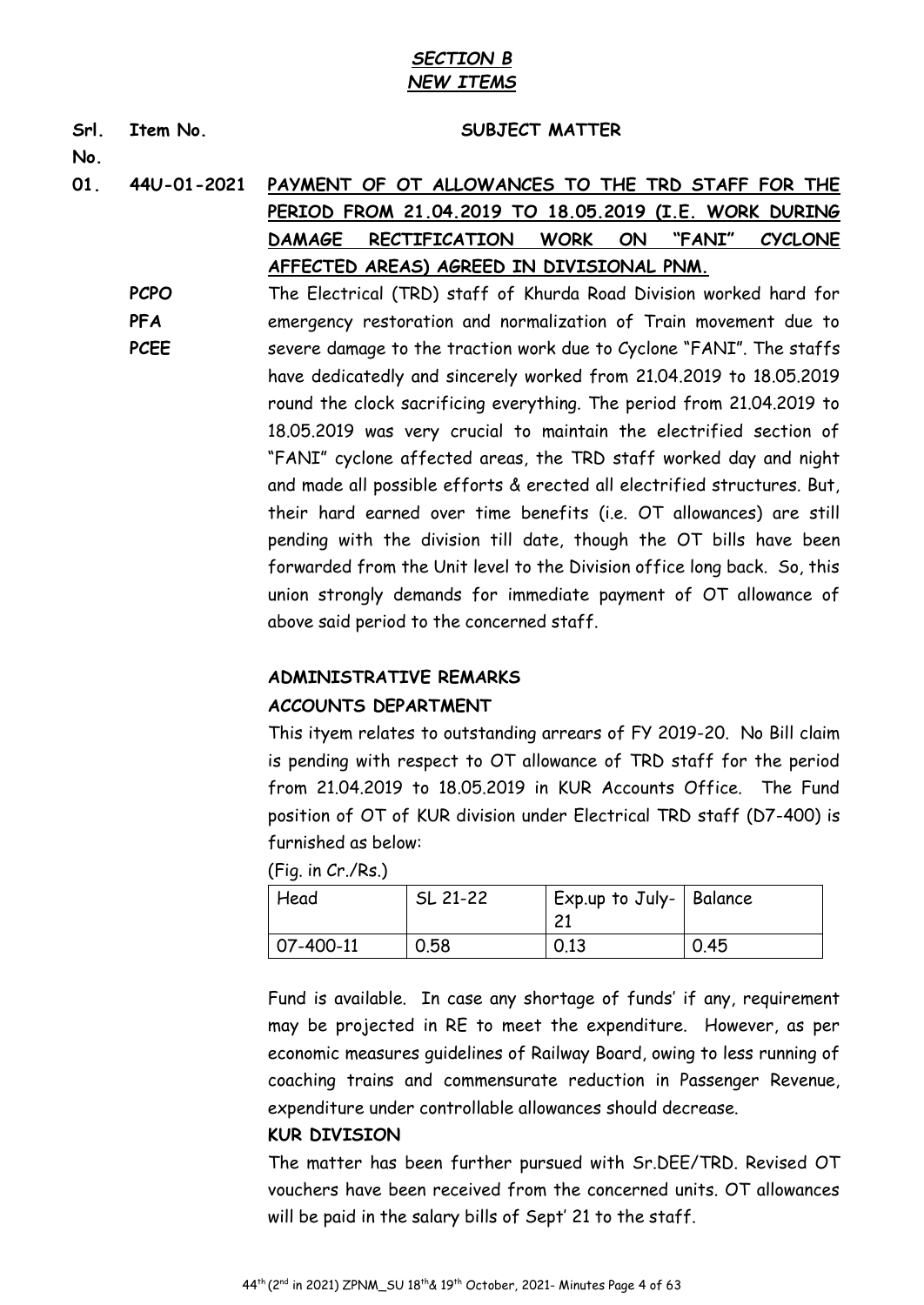There is no case pending at this end regarding payment of justified OT to the staff of TRD

## **ELECTRICAL DEPARTMENT**

There is no case pending at Sr.DEE/TRD/KUR regarding payment of OT allowance for the period from 21.04.2019 to 18.05.2019.

#### **DECISION**

Discussed.

**(CLOSED)** 

# **02. 44U-02-2021 CADRE FIXATION OF MEMU / KUR WORKING STAFF (ZONAL) AS PER YARD STICK.**

**PCPO PCEE**  In MEMU Shed / KUR there is urgent need of fixation of cadre, so that the working staff can be avail promotional benefits and other associated facilities. MEMU Shed at KUR was made operational from the year 2018 and now the present staff strength of more than 50 numbers. The importance of this shed is always observed for smooth movement of passenger traffic and the present working staff is fulfilling all such requirement up to their optimum capacity. Some of the staff who earlier opted to work at MEMU Shed /KUR has not been spared from their respective departments, though Office Order has been issued from Personnel Department long time back.

The cadre fixation for the MEMU shed should be done immediately as per the established procedures for ensuring promotional benefits to staff. This union strongly demands for early implementation of the cadre fixation at MEMU shed for benefit of staff.

#### **ADMINISTRATIVE REMARKS**

#### **KUR DIVISION**

Since it is a policy decision for determination of size of the cadre in MEMU Shed/KUR and it is to be decided at HQrs level, PCPO/ECoR/BBS has been requested vide this office letter No. P/Elect(G)/MEMU cadre/2021 Dt. 19.04.2021 for taking further necessary action in the matter.

#### **ELECTRICAL DEPARTMENT**

Proposal for creation of 74 posts for MEMU Car Shed/KUR is under process at PCPO/ECoR. Cadre fixation of MEMU Shed will be done after creation of proposed Cadre strength.

#### **DECISION**

Proposal for creation of 74 posts for MEMU Car Shed/KUR is under process at PCPO/ECoR. Cadre fixation of MEMU Shed will be done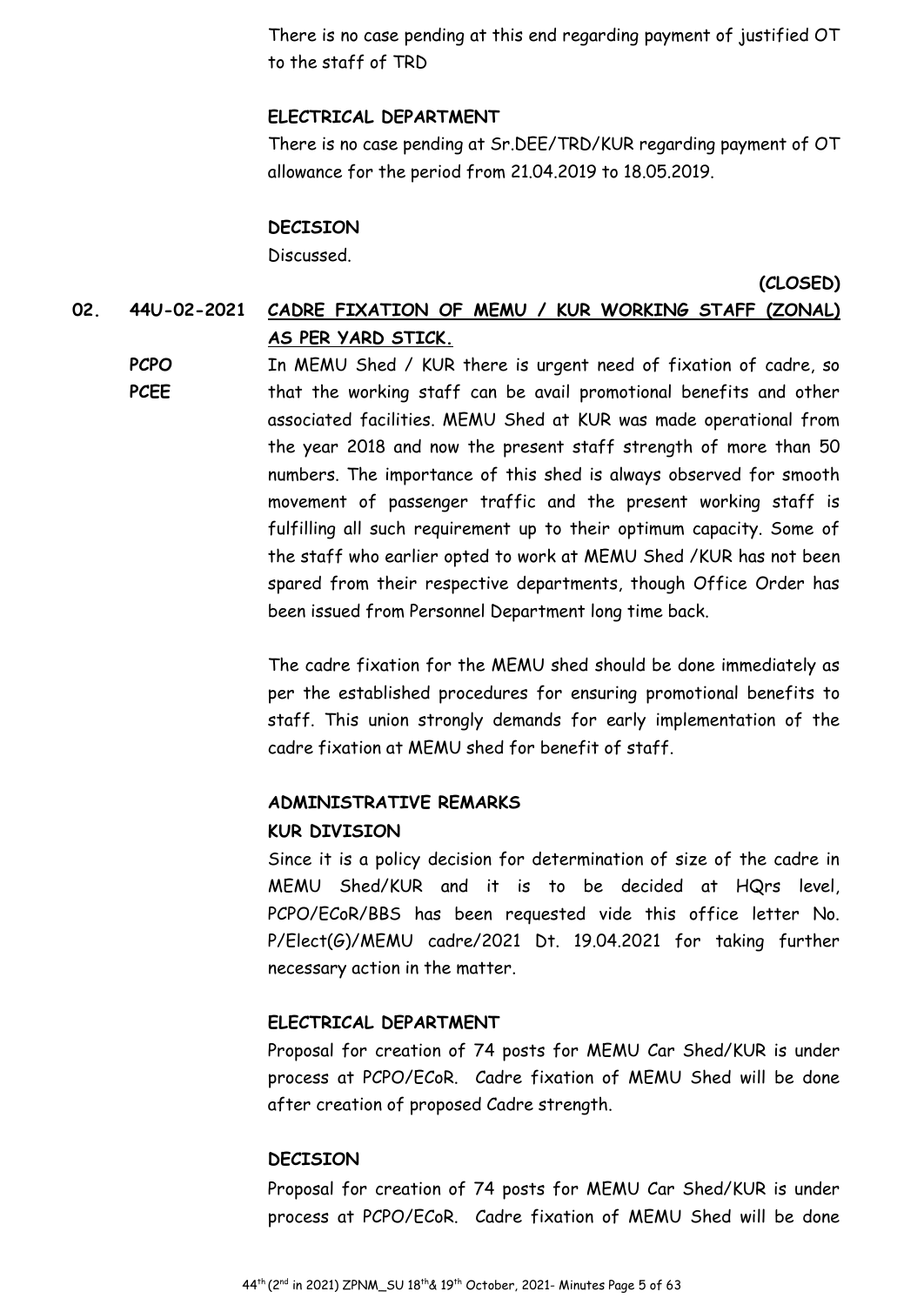after creation of proposed Cadre strength.

# **03. 44U-03-2021 PROVISION BASIC FACILITIES AT ALL THE LC GATES OVER THIS RAILWAY.**

**PCE PCEE** 

**PCOM** 

Gate Keepers are working at the gate in an unsafe condition. The LC Gate lodges provided at the LC gates are open& hence it does not provide any protection to the Gate Keepers from any untoward incident. The LC Gate lodge over ECoR may please be protected with Iron Grills for the safety of the Gate Keepers. In addition to this the minimum basic facilities like Drinking Water, Electric Connection and Toilet facility should also be provided at all the LC Gates. Moreover, such facilities have become non-functional at the LC Gates due to improper maintenance where it was provided earlier.

> So, this Union demands availability & maintenance of the above basic facilities at all the LC Gates over this Railway.

# **ADMINISTRATIVE REMARKS**

## **OPERATING DEPARTMENT**

Engineering & Electrical departments have been intimated to provide basic facilities.

# **ENGINEERING DEPARTMENT**

The Division wise requirement and facilities available at the LC gates are as follows:

KUR Division (Total nos. of level crossings: Engg.- 221, Traffic- 97, Total-318):

|                       |                                                                |      | 1. Requirements<br>(Nos.) |      | 2. Facilities<br>available (Nos.) | <b>TDC</b><br>for |                    |                           |
|-----------------------|----------------------------------------------------------------|------|---------------------------|------|-----------------------------------|-------------------|--------------------|---------------------------|
| SI <sub>N</sub><br>0. | Items                                                          | Engg | Tra<br>ffic               | Tota | Engg                              | Traf<br>fic       | То<br>tal          | balanc<br>e LCs<br>(Nos.) |
| (i)                   | Toilet                                                         | 221  | 97                        | 318  | 177                               | 82                | 25<br>9            | TDC-<br>30.04.<br>2022    |
| (ii)                  | <b>Iron Grills</b>                                             | 221  | 97                        | 318  | 153                               | 68                | 22<br>$\mathbf{1}$ | TDC-<br>28.02.<br>2022    |
| (iii)                 | Drinking<br>water<br>facility                                  |      |                           |      |                                   |                   |                    |                           |
| α.                    | Drinking<br>water<br>facility<br>available but<br>defective (6 | 221  | 97                        | 318  | 210                               | 91                | 30<br>$\mathbf{1}$ | TDC-<br>15.10.2<br>021    |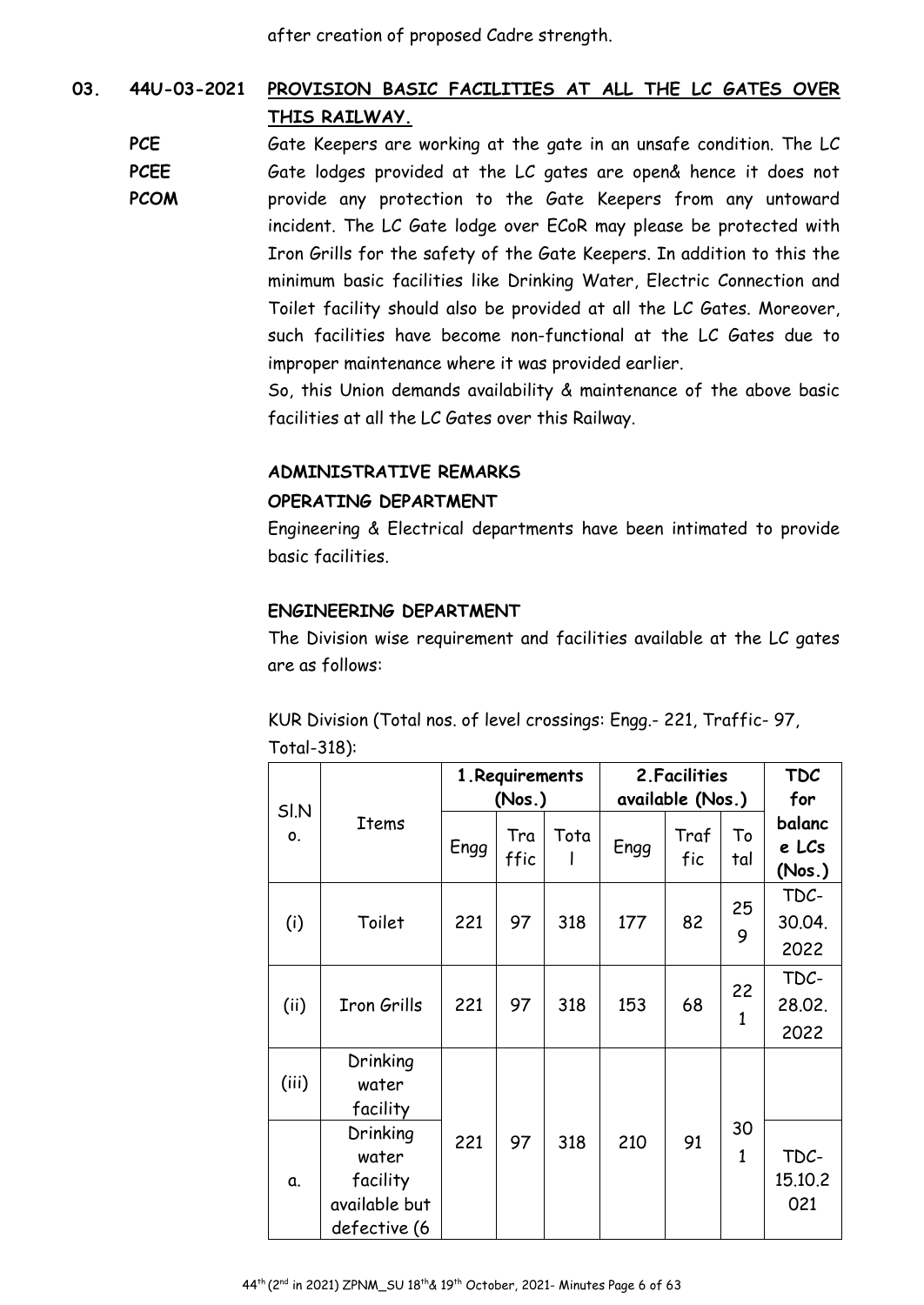|      | nos. Engg<br>$LCs$ )                           |     |    |     |     |    |    |                        |
|------|------------------------------------------------|-----|----|-----|-----|----|----|------------------------|
| b.   | Drinking<br>water<br>facility not<br>available |     |    |     |     |    |    | TDC-<br>31.12.2<br>021 |
| (iv) | Electric<br>connection                         | 221 | 97 | 318 | 169 | 92 | 26 |                        |

SBP Division (Total nos. of level crossings: Engg.-155, Traffic- 47, Total-202):

| SI.N<br>Items |           | 1. Requiremen<br>ts (Nos.) |                 |                      | 2. Facilities<br>available<br>(Nos.) |             |           | TDC for<br>balance LCs |                |
|---------------|-----------|----------------------------|-----------------|----------------------|--------------------------------------|-------------|-----------|------------------------|----------------|
| 0.            |           | Eng<br>g                   | Tr<br>aff<br>ic | To<br>tal            | En<br>99                             | Traf<br>fic | Т٥<br>tal | (Nos.)                 |                |
|               |           |                            |                 |                      |                                      |             |           | 26                     | 10             |
| (i)           | Toilet    | 155                        | 47              | 20<br>$\overline{c}$ | 12<br>9                              | 37          | 16<br>6   | Mar'22                 | Mar'2          |
|               |           |                            |                 |                      |                                      |             |           |                        | $\overline{2}$ |
| (ii)          | Iron      | 03                         | 01              | 04                   | 03                                   | 01          | 04        | Mar'22                 | Mar'2          |
|               | Grills    |                            |                 |                      |                                      |             |           |                        | $\overline{2}$ |
|               | Drinking  |                            |                 | 20                   | 13                                   |             | 16        | 24                     | 09             |
| (iii)         | water     | 155                        | 47              | $\overline{c}$       | $\mathbf{1}$                         | 38          | 9         | Mar'22                 | Mar'2          |
|               | facility  |                            |                 |                      |                                      |             |           |                        | $\overline{2}$ |
|               | Electric  |                            |                 | 20                   | 14                                   |             | 19        | 07                     | Nil            |
| (iv)          | connectio | 155                        | 47              | $\overline{c}$       | 8                                    | 47          | 5         | <b>DEC'21</b>          |                |
|               | n         |                            |                 |                      |                                      |             |           |                        |                |

WAT Division (Total nos. of level crossings: Engg.-180, Traffic- 31, Total-211):

| SI.   |              | 1. Requirements<br>(Nos.) |             |           | 2. Facilities<br>available (Nos.) |                 |           | TDC for               |      |
|-------|--------------|---------------------------|-------------|-----------|-----------------------------------|-----------------|-----------|-----------------------|------|
| No.   | <b>Items</b> | Engg                      | Traf<br>fic | Tot<br>al | Engg                              | Tr<br>aff<br>İC | Tot<br>al | balance LCs<br>(Nos.) |      |
|       |              |                           |             |           |                                   |                 |           | 61                    | 16   |
| (i)   | Toilet       | 180                       | 31          | 211       | 119                               | 15              | 134       | Dec'                  | Dec' |
|       |              |                           |             |           |                                   |                 |           | 21                    | 21   |
|       | Iron         |                           |             |           |                                   |                 |           | 121                   | 25   |
| (ii)  | Grills       | 180                       | 31          | 211       | 18                                | 6               | 24        | Mar'                  | Mar' |
|       |              |                           |             |           |                                   |                 |           | 22                    | 22   |
|       | Drinking     |                           |             |           |                                   |                 |           | 46                    | 3    |
| (iii) | water        | 180                       | 31          | 211       | 134                               | 28              | 162       | Dec'                  | Dec' |
|       | facility     |                           |             |           |                                   |                 |           | 21                    | 21   |

44th (2nd in 2021) ZPNM\_SU 18th& 19th October, 2021- Minutes Page 7 of 63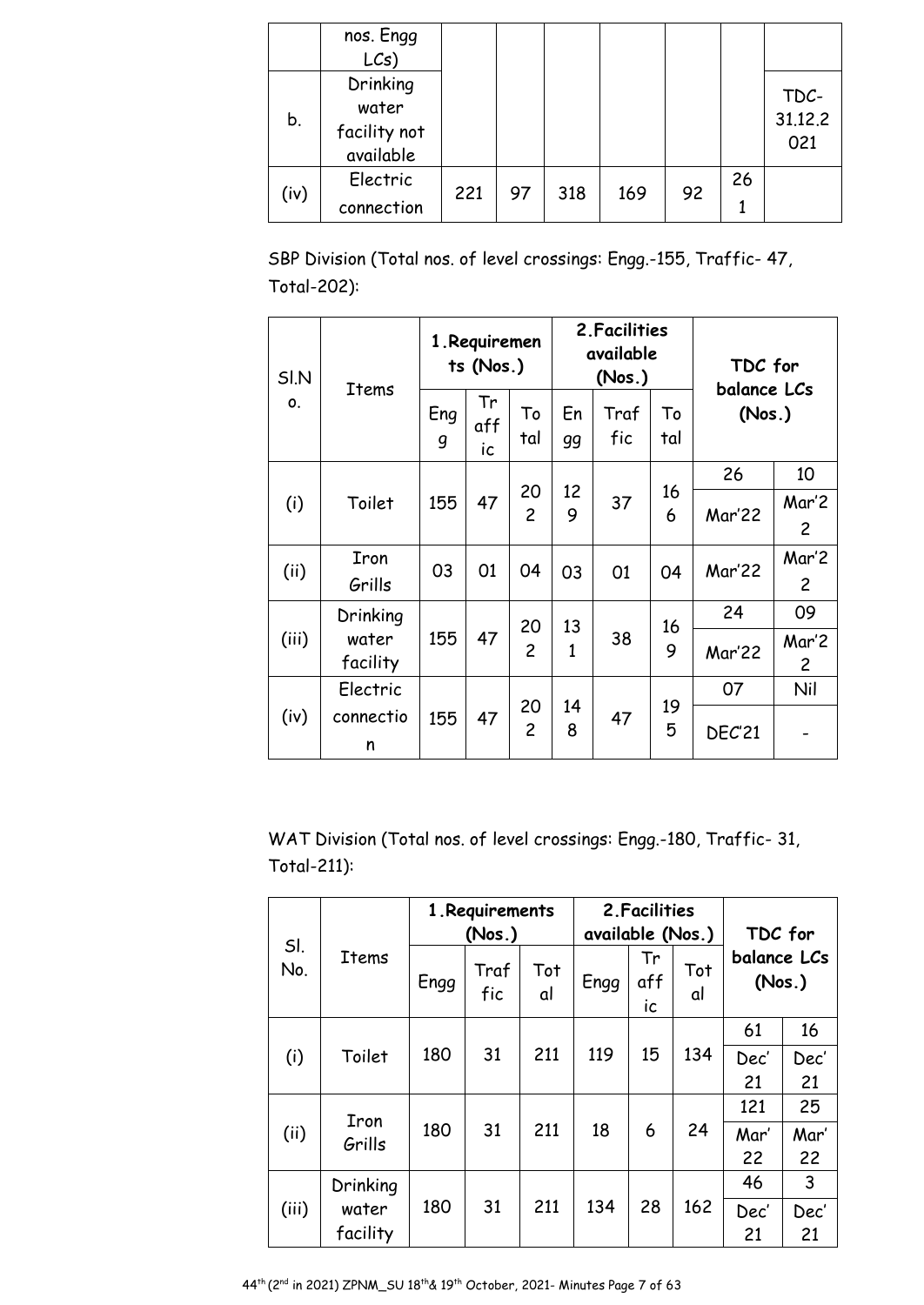|      | Electric |     |    |     |     |                 |     |      |      |
|------|----------|-----|----|-----|-----|-----------------|-----|------|------|
| (iv) | connecti | 180 | 31 | 211 | 138 | 29 <sup>1</sup> | 167 | Mar' | Mar' |
|      | on       |     |    |     |     |                 |     | າາ   |      |

All LC gates in ECo Railway have been provided with water filters of 20 Litre capacity and water bottles of 2 Litre capacity respectively.

Provisions of drinking water facility, toilet and iron grill at the LC Gate lodges will be done as per TDC given above.

For electricity connection, divisions have been advised to take up with Electrical department for electricity at the LC gate lodges vide CTE's Lr. No.W.4/377/PNM/Pt.V/4734 dtd.09.09.2021.

# **KUR DIVISION**

There are 320 Nos. of manned LC Gates over KUR Division. Further, unit In-charges have been advised to inspect the electrified LC Gates and submit the report so that further action can be taken.

A letter in this regard has been issued to Sr.DEN(Co-Ordn)/KUR and Sr.DEE(G)/KUR on date 09.08.2021

289 Nos of LCs have been provided with drinking water supply and in 210 Nos LCs have been provided with Toilet facilities. The rest of the LCs will be provided with drinking water and toilet facilities by **31.07.2022** 

# **ELECTRICAL DEPARTMENT**

As per Railway Board's guidelines all basic facilities pertaining to Electrical (G) department are available at all electrified level crossings.

# **DECISION**

- i) Level crossing which are affected by miscreant will be provided iron grill with gate. PWI to identify the locations by 31st October 2021.
- ii) Toilets and drinking water facilities will be provided.
- iii) To the extent fund is available, that much work will be done by the end of this financial year & for balance work proposal shall be sent through works programme.
- iv) PCEE- for locations where solar light have been provided and battery has become defective, procurement action has been initiated.

**(CLOSED)**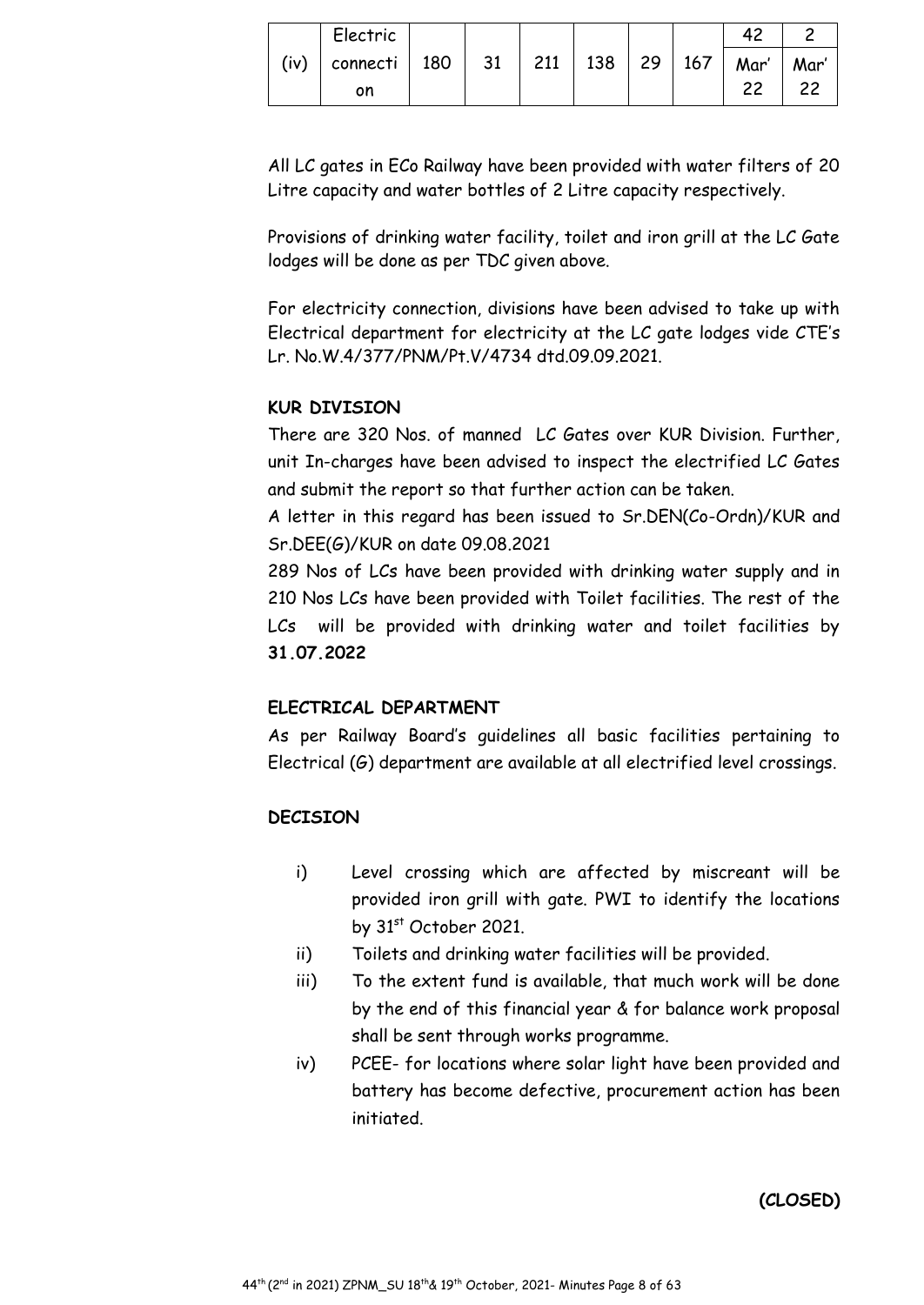# **04. 44U-04-2021 IMPROVEMENT OF EAST SIDE COLONY OF PURI, VACATION OF THE WEST SIDE RAILWAY LAND AND PROTECTION OF RAILWAY PROPERTY FROM THESE ANTISOCIAL ELEMENTS.**

**PCE PCSC**  East Side Railway Colony of Puri station is not in a habitable condition. The drainage system, the road and the quarters everything is in a dilapidated condition. This Union demands for the immediate renovation of the Railway Quarters, improvement in the drainage system and completion of the repair work of the connecting roads of the colony.

> In the West side of Puri Railway station a large portion of Railway land has been occupied by unauthorized occupants/miscreants since long. With the intervention of State and Railway authorities few portions of the land were recovered a couple of year back. But a major portion of the land is still in the captivity of unauthorized occupants. These unauthorized occupants cause disturbances regularly which leads to displeasure among the Railway employees. This union demands immediate intervention in the matter for vacation of the land and protect Railway life & property from these antisocial elements.

# **ADMINISTRATIVE REMARKS SECURITY DEPARTMENT**

Regarding improvement of east side colony of Puri, i.e. renovation of Railway quarters improvement in the drainage system and repairing of Colony connecting road are related to Engineering (Works) department . In regard to vacation of the west side Railway Land and protection of Railway property from these antisocial elements, IPF PUI physically inspected Bali Upparsahi area west side of Puri Railway Station and found that there is no any Railway land demarcation. About 1500 outsiders have constructed their houses. So IPF PUI had issued letter dated 04.07.2021 to ADEN(Track/KUR) for proper demarcation of Railway land boundary in PUI Railway station colony are with the coordination of Dist. Authorities and constructing permanent boundary wall or fixing pillar in the entire Railway area, so that the unauthorized activities in colony area can be prevented as per the provision of Law and also encroachment of Railway land can be protected. But no any reply or any action taken by the concerned Engineering department yet received however to prevent and protect criminal activities in the above area the regular RPF patrolling is provided in co-ordination with local police and now a days the criminal activities in Railway colony area is under control.

# **ENGINEERING DEPARTMENT**

The revenue estimate for repairs to the Quarters: Ty I- 71 nos., Ty II- 65 nos. & Ty III- 4 nos. (Total- 140 qtrs.), Drainage System-3 km and Road-2.5 km. amounting to Rs.2.35 crores under J-500 have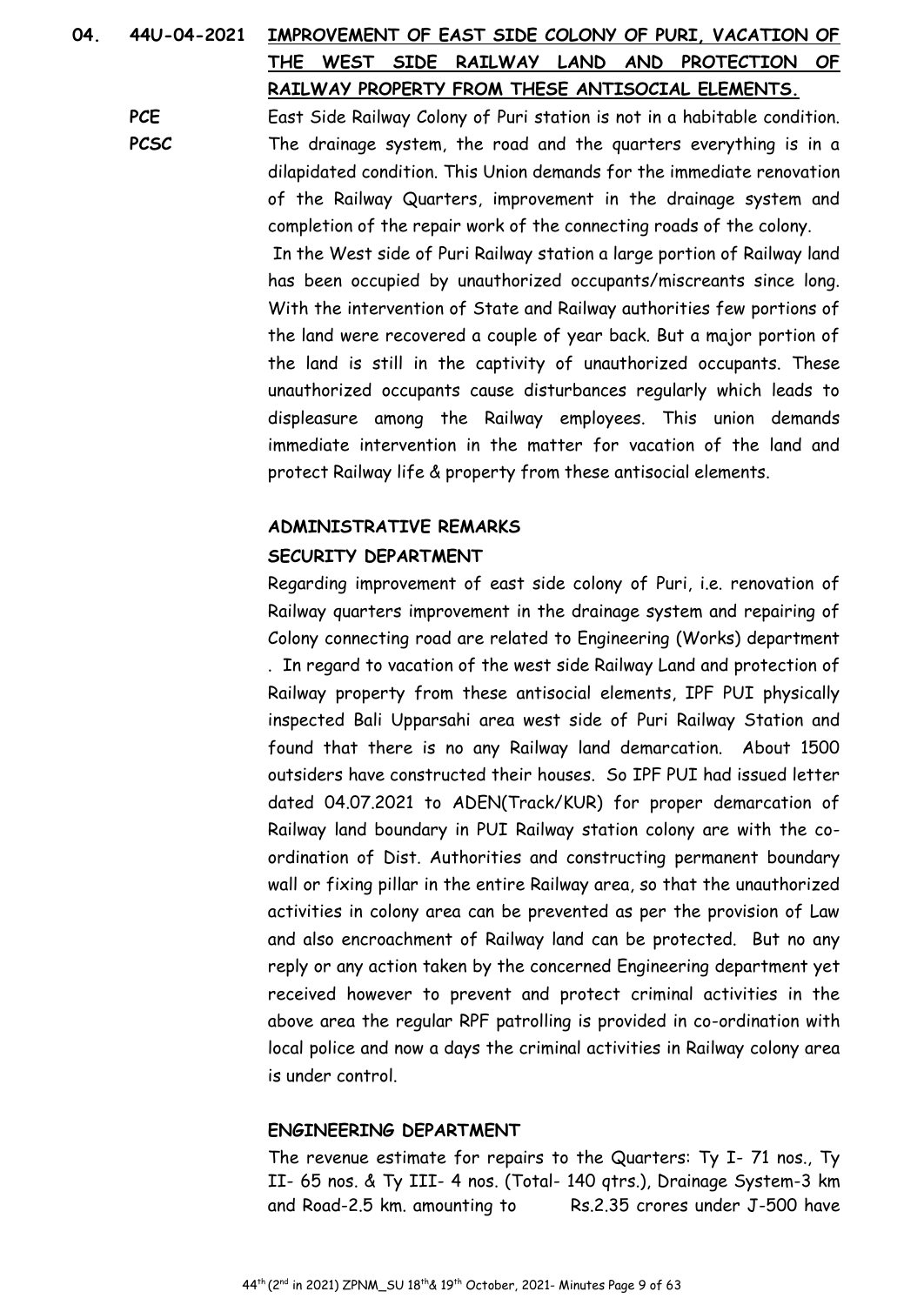been submitted to finance for vetting on 06.09.2021.

As regards to unauthorized structures on west side of Puri Railway colony, Railway has filed Misc. case in Sub-collector (settlement)/Puri office on 19.08.2021 for the disputed lands. After finalization of the case, necessary action will be initiated for joint demarcation of railway land by State Govt. and Railway. Subsequently, the unauthorized structures falling in the Railway territory will be removed.

#### **KUR DIVISION**

For repair works to drainage, sewerage and road for East railway colony The same has already been processed and work will be taken up shortly. Regarding unauthorized structures on west side of railway colony, Railway is going to file MISC case for the disputed lands after which there will be joint demarcation of railway land by State authority &Railway authority and accordingly action will be taken for removal of unauthorized occupants over the entire Railway land at Puri Settlement.

#### **DECISION:**

Revenue estimate for repairs of Type-I, II & III quarters at Puri has been submitted for Accounts Vetting.

# **05. 44U-05-2021 ALLOTMENT OF ZONAL WORKS FUND SEPARATELY FOR RAILWAY QR. & SERVICE BUILDINGS.**

**PCE PFA**  For renovation and repair works of the Railway Quarters as well as Service buildings, Railway has Zonal work provision for both the works. In this connection it is submitted that while utilizing the fund, Railway quarters are being ignored for maintenance and priority is being given to the service buildings. This causes dissatisfaction among the employees. Moreover, due to poor maintenance of the Railway Quarters, these are not in habitable condition and are lying vacant.It is causing loss of revenue to the Railway administration.

> This union demands immediate intervention in the matter for assessment of such quarters which are not being occupied since long due to damaged condition and arrangement may be made for repair and renovation of such damaged Railway quarters.

> Moreover Zonal work fund may please be sanctioned for Railway quarters and service building separately.

## **ADMINISTRATIVE REMARKS**

#### **ACCOUNTS DEPARTMENT**

Funds are separately allotted for purpose of maintenance of Railway Quarters & Service Buildings on the basis of Finace Code Volume-II under two distinct heads i.e. 04B-400-32 (Maintenance of service building other than staff quarters) and 11J-500-32 (Residential & Welfare Buildings-Repairs & maintenance).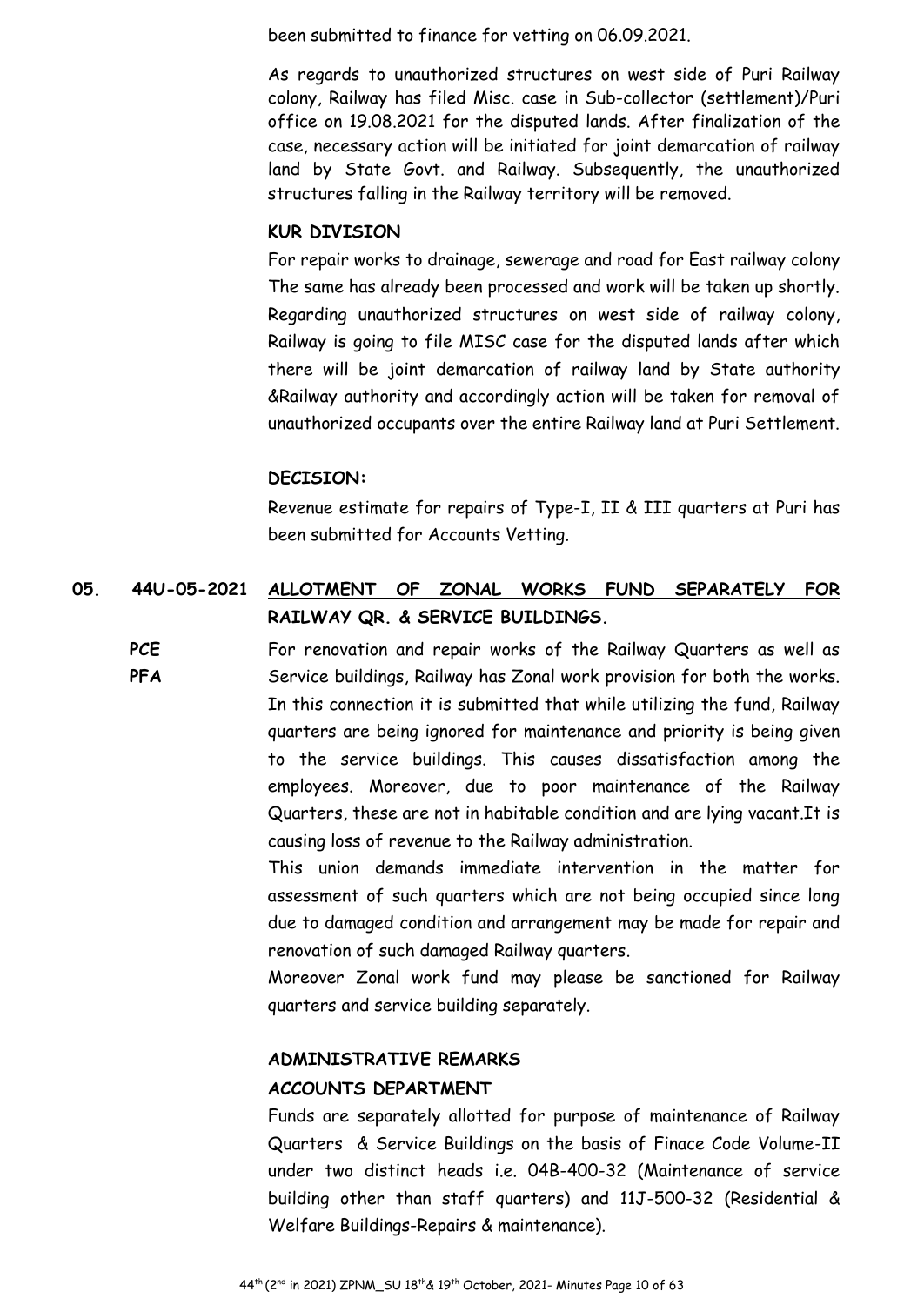| Head    | <b>KUR</b> |         | WAT       |         | <b>SBP</b> |         |
|---------|------------|---------|-----------|---------|------------|---------|
|         | <b>SL</b>  | Exp. Up | <b>SL</b> | Exp. Up | <b>SL</b>  | Exp. Up |
|         | 2021-      | to      | 2021-     | to      | 2021-      | to      |
|         | 22         | July'21 | 22        | July'21 | 22         | July'21 |
| $4B -$  | 14.13      | 5.97    | 11.40     | 5.23    | 6.63       | 0.74    |
| 400-32  |            |         |           |         |            |         |
| $11J -$ | 26.08      | 14.14   | 15.20     | 9.74    | 7.40       | 1.82    |
| 500-32  |            |         |           |         |            |         |

Division-wise allotment (SL) in 2021-22 in the following heads is as below:

#### **ENGINEERING DEPARTMENT**

In Zonal works, there is a separate fund allocation for service buildings (B-400) & maintenance of railway quarters (J-500). Depending upon the availability of fund and necessity, the repairing and maintenance work are being undertaken by the Divisions through work orders. Therefore, it will not be prudent to say that railway quarters are being ignored for maintenance.

CE Circular No.1/2021 dt. 13.05.2021 (Annexure-B) to deal with condemned quarters, unfit quarters and quarters needing uneconomic repairs have been circulated to the divisions vide letter No.W.1/CE/Works/Policy Matters/2634 dated 13.05.2021 for implementation.

KUR Division:- TDC: 31.12.2021. SBP Division:- TDC : 31.12.2021. WAT Division:- TDC : 31.12.2021.

The implementation of the aforesaid CE Circular, shall enable the divisions to segregate the quarters actually needing repairs from the total no. of available quarters and accordingly the repairing work can be undertaken either through work orders or sanctioned works under PH-52.

For quarters needing repairs, divisions shall implement the recommendations on change of system of maintenance of Railway colonies circulated by Railway Board vide letter No.2014/LMB-II/I/1 dated 25.07.2014 (Annexure-C). Divisions have already been reminded vide this office letter No W.1/CE/Works/PNM Items/3119 Dt. 09.06.2021 to implement this circular.

#### **KUR DIVISION**

In zonal contract, separate fund provision exists both for maintenance of Railway Qtrs and repairs of service building under different allocations head.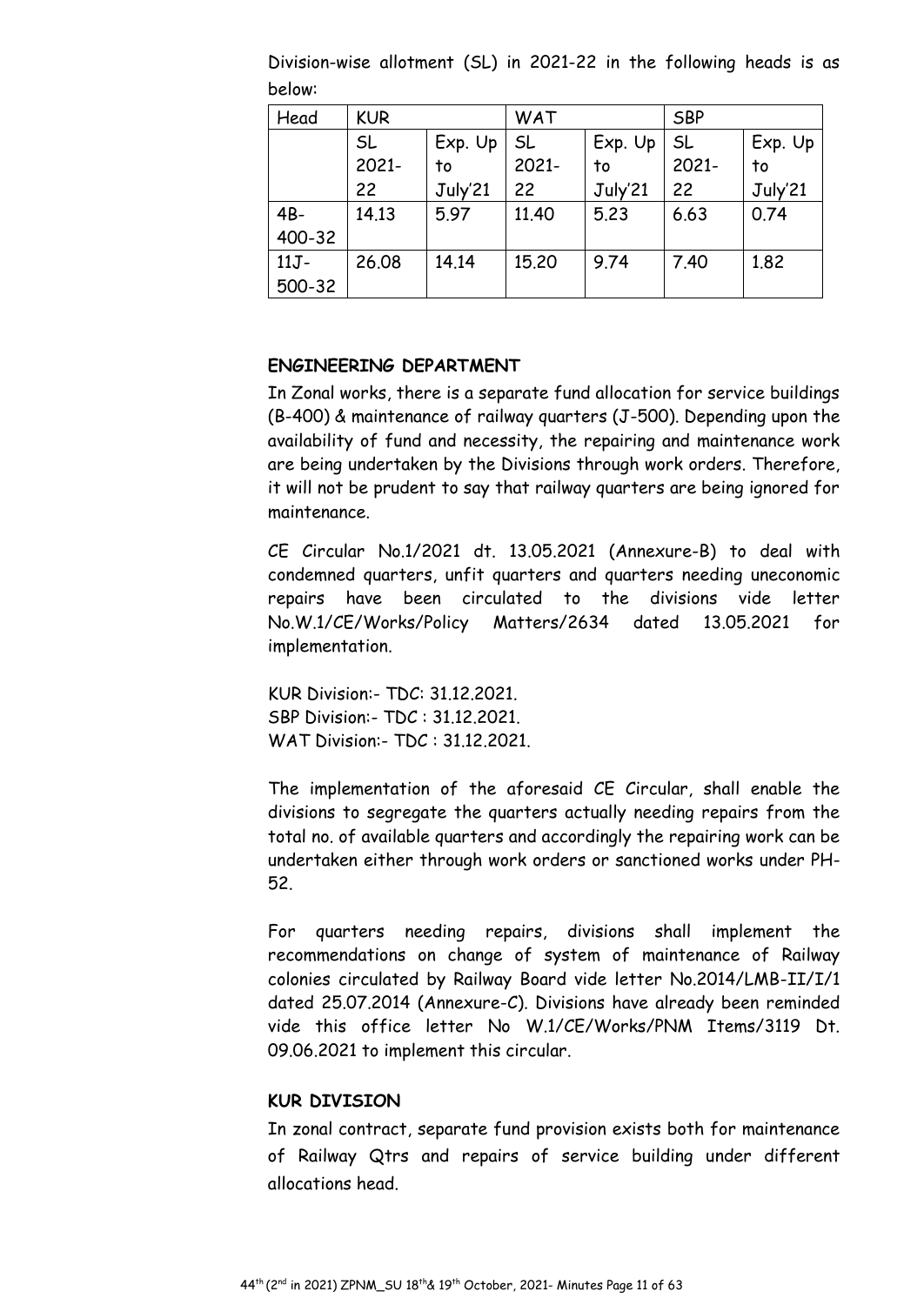#### **DECISION**

The CIG groups will be instructed to conduct the inspections regularly of Railway colonies and identify such quarters which can be taken up for repairing works through works program.

#### **(CLOSED)**

#### **06. 44U-06-2021 RESTRUCTURING OF CADRE OF CIVIL ENGG( TM& WORKS).**

**PCPO PCE**  It is pertinent to mention here that staff working in Engineering department having very less scope of avenue of promotion. In addition to the above, after due Restructuring of the cadre proper balance has not been maintained as per the ratio of cadre restructuring – 2013. This is due to surrender of posts and random adjustment of the posts. In the cadre of Track maintainers proper restricting has not yet been done for which many staffs of various engineering units are working in particular posts for a long period even if for 20 years. This causes problems in their regular promotions and fixations.

> This union demands immediate intervention of Personnel Department to sort out the above issues to give justice to the employee who are working hard but lagging behind as they are being refrained from their due privilege of promotion.

# **ADMINISTRATIVE REMARKS**

#### **ENGINEERING DEPARTMENT**

Restructuring of TM cadre:

Restructuring of Cadre of Track Maintainers has been completed in all the three Divisions in the ratio of 10:20:20:50 in accordance with RBE 44/2019 (KUR- 17.06.21, SBP- 07.12.20, WAT- 24.06.21).

Restructuring of works cadre:

KUR Division: The proposal for restructuring of works cadre considering all vacancies etc., is under preparation. The proposal will be sent to Sr.DPO/KUR by 15.10.2021 for further processing and TDC for completion of restructuring is 31.10.2021.

SBP Division: Proposal for restructuring of 50% of Works cadre has been completed and remaining 50% of works cadre is under process and the proposal will be sent to Sr.DPO/SBP by 10.10.2021 and TDC for completion of restructuring is 31.10.2021.

WAT Division: The restructuring of works cadre of WAT division has been completed on 07.07.2017.

#### **KUR DIVISION**

Consequent upon surrender of posts from Technicians cadre to utilize its money value for the purpose of restructuring'2013, percentage ratio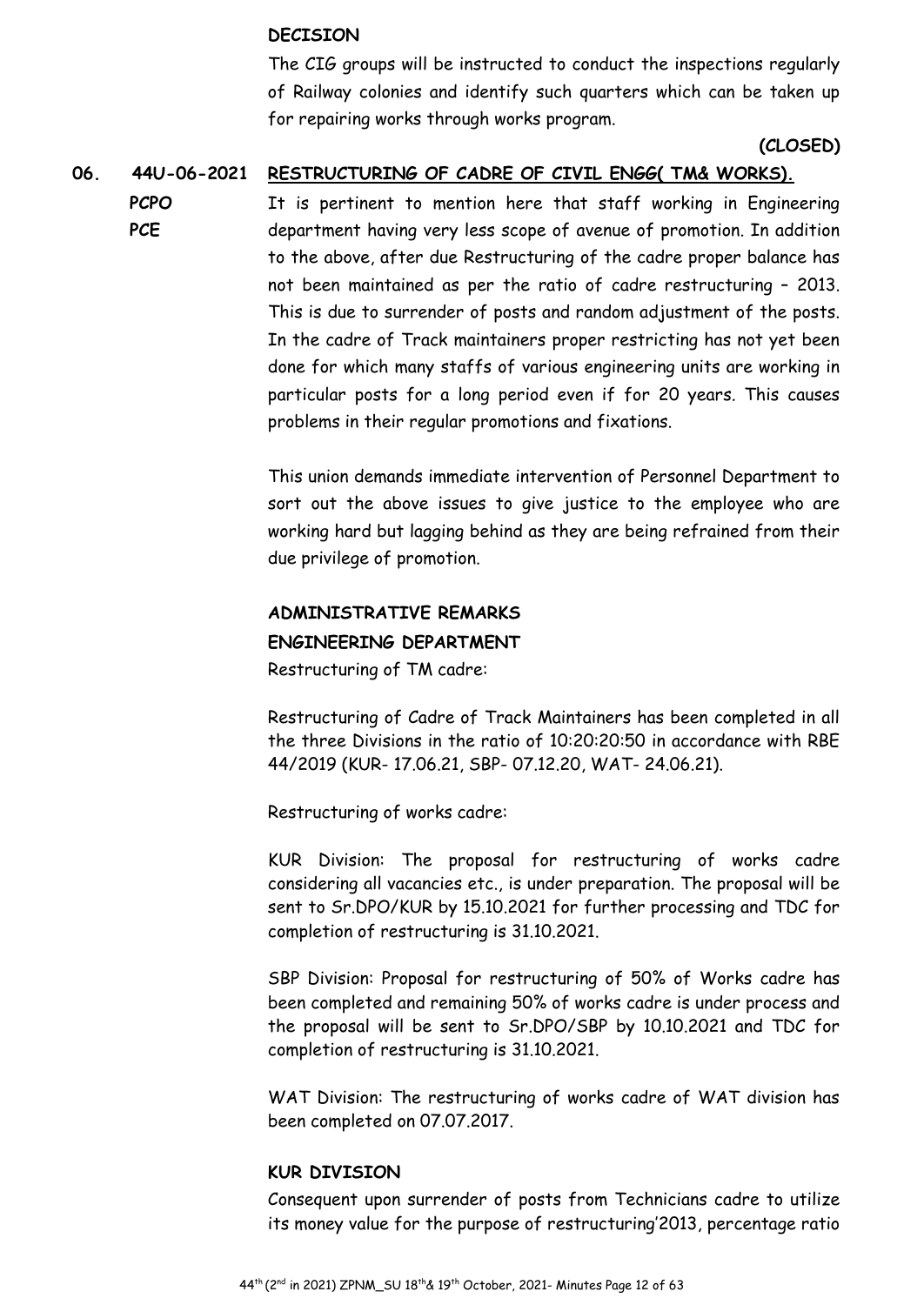of the Technicians are not in order. Now, if it is distributed as per revised percentage, higher grade posts will be reduced which will adversely affect promotion of staff.

In the case of Track Maintainers, after restructuring of cadre as per this office Memo No. No.E5/2/Cadre/Engg./52/2019 Dt.10.09.2019, posts have been distributed ADEN-wise/PWI Unit – wise as per requirement/work load vide this office Memo No. No.E5/2/Cadre/Engg/77/2019 Dt.20.12.2019 as proposed vide Sr.DEN(Co-Ord)/KUR's Lr.No. Engg/Estab/Cadre/2019/438 Dt.19.09.2019 and Engg/Estab/Cadre/2019/Spl. Dt.15.11.2019.

Restructuring in track maintainers category has already been implemented and promotions given accordingly.

#### **WAT DIVISION**

Cadre restructuring orders implementing the RBE No. 44/2019 were issued vide O.O. No. WAT/P/81/2019, dated 24.06.2019 and ADEN wise cadre pinpointing orders were issued vide O.O. WAT/P/1101/2019, dated 02.08.2019 and all promotion has been done accordingly.

#### **SBP DIVISION**

Revision of percentage distribution of posts of Track Maintainer (I, II, III, IV) in Civil Engineering department of SBP division has been done in terms of RBE No. 33/2014 w.e.f. 01.04.2014 which has also been published vide office memorandum No. SBP/DRM(P)/Civil Engg/RPD-TM/2014/06 dated 25.09.2014. Another revision of percentage distribution of posts of Track Maintainer has also been done in terms of RBE No. 44/2019 w.e.f. 08.03.2019 and published vide this office memorandum No. CADRE/C.ENGG/02/2020 dated 13.01.2020.

#### **DECISION**

Discussed.

**(CLOSED)** 

# **07. 44U-07-2021 SINGLE WINDOW SYSTEM IN ALL THE RAILWAY HOSPITAL (REFERRAL, PME ETC)**

**PCMD** It is felt that, the employees/retired employees and their family members are running from pillar to post in the Railway Hospital/Units for referral as well for PME. In this regard this Union suggests to open a Single widow disposal system with time bound action for the purpose of Referral and PME for which affected person will not be harassed and will get proper remedial measures in time.

# **ADMINISTRATIVE REMARKS MEDICAL DEPARTMENT**

PME cases are disposed off either on the same day or, the next day. If any investigation or, glass is prescribed, it may take few more days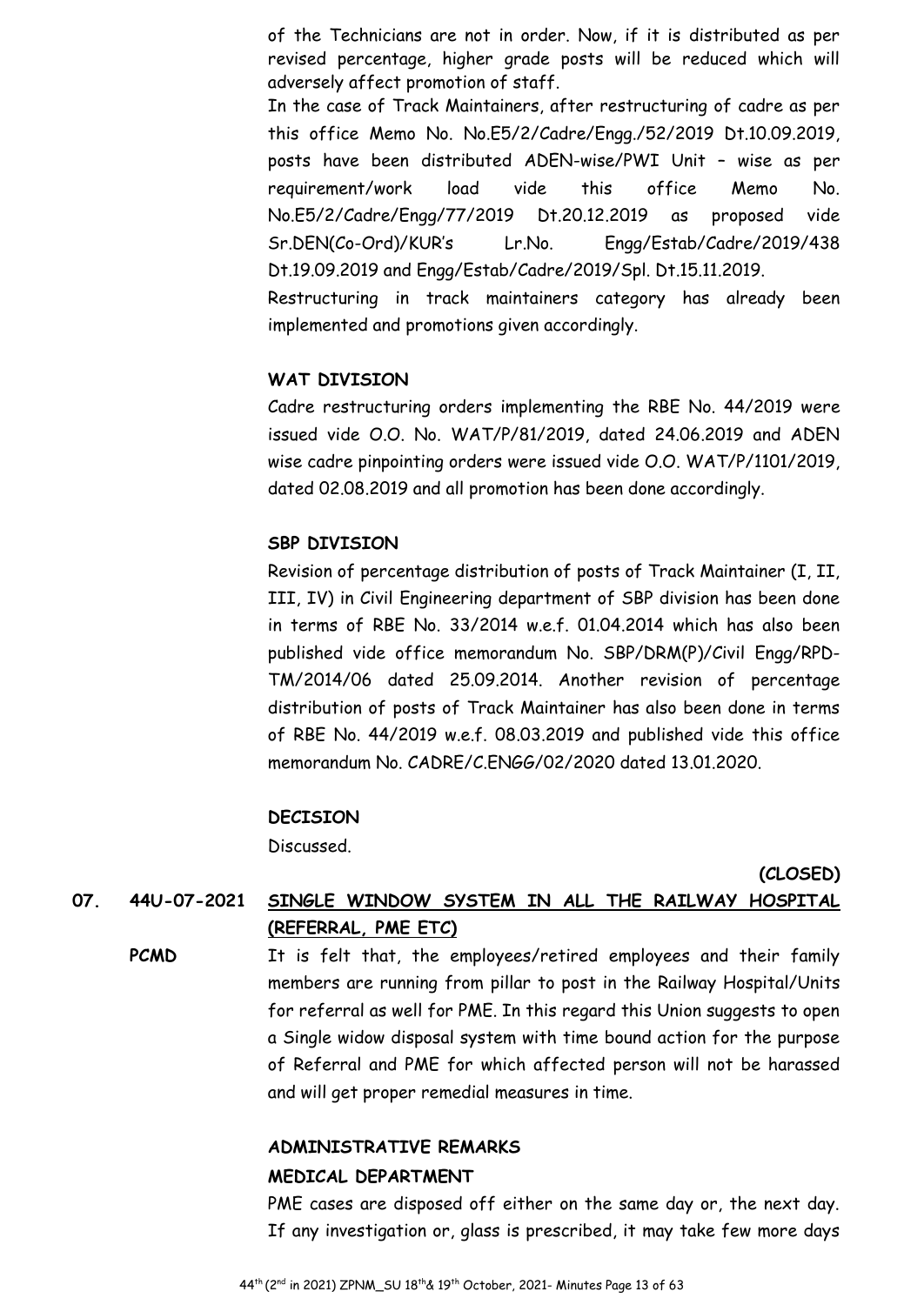depending on the nature of disease the employee is suffering from. PME records are kept confidential.

Whereas, referral cases are disposed off at the earliest, depending on the nature of the case.

Both PME & referrals cannot be done from a single window, as the natures of job are different and, each one requires meticulousness.

#### **DECISION**

Discussed.

**(CLOSED)** 

**08. 44U-08-2021 ISSUE OF OFFICE ORDER OF EACH DECISION OF UNION MEETINGS WITH ADMINISTRATION BY CONCERNED EXECUTIVES:** 

**PCPO ALL PHODs**  It is observed that the decision taken in the meetings which are agreed by the Administration are not being implemented by the Railway Administration though it is being reminded time and again. It is felt that, this non-implementation of the agreed items are only due to communication gap between Approving authority sitting in the meeting and implementing authority in the filed/units.

> This Union demands to timely issue necessary Office orders by the concerned Executive Heads with the copies to concerned implementing authorities & this union for smooth implementation of the decisions.

#### **ADMINISTRATIVE REMARKS**

#### **SECURITY DEPARTMENT**

All decision taken in the meeting pertaining to Security department have been implemented.

#### **SECURITY DEPARTMENT**

Safety department has no issue like this. However in case of any issue pertaining to Safety department, procedure shall be followed.

#### **STORES DEPARTMENT**

Noted.

#### **MECHANICAL DEPARTMENT**

It is not pertaining to Mechanical Department.

#### **ACCOUNTS DEPARTMENT**

Decision of PNM meeting are circulated immediately to concerned Section/Unit for implementation.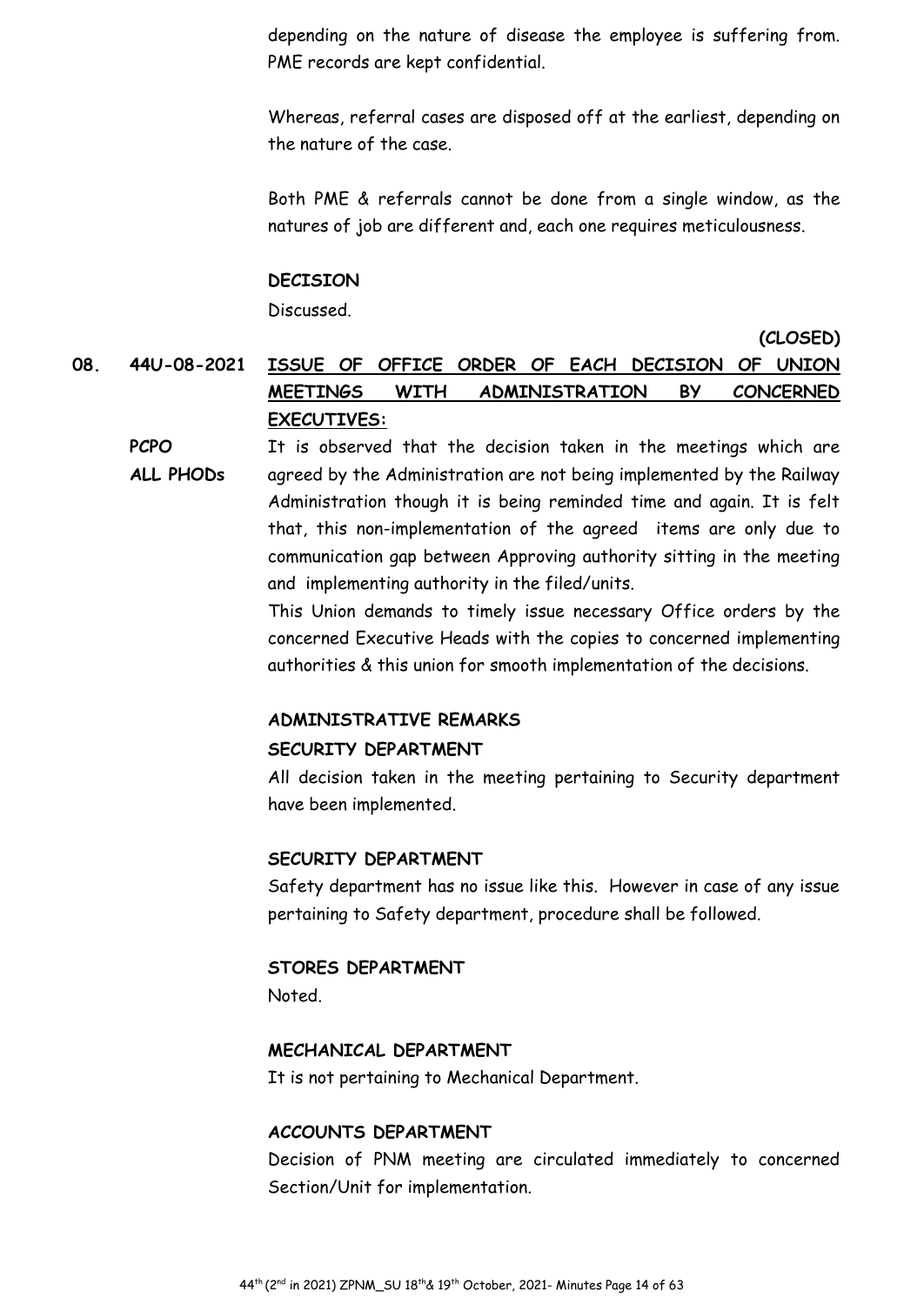#### **S&T DEPARTMENT**

Noted.

#### **OPERATING DEPARTMENT**

Concerned authorities are being intimated for implementation of the decisions on agreed items.

#### **MEDICAL DEPARTMENT**

Each decision of ZPNM meeting is intimated to concerned CMS and MD/CH for taking necessary action.

#### **GENERAL ADMINISTRATION DEPARTMENT**

As far as IR is concerned, PCPO may act as the nodal officer and communicate the administrative decisions taken in the meeting and follow up with the concerned authorities till the case is closed.

## **ENGINEERING DEPARTMENT**

The minutes of the Zonal PNM meetings issued by Personnel department are regularly being sent to the divisions for implementation of the decisions which were taken in the meeting. The communication with unions are done by Personnel department. The decision of the ZPNM items not implemented are submitted by trade unions for review meeting.

#### **KUR DIVISION**

In this connection, Sr.DPO/KUR is required to communicate the concerned executive for implementation of decision taken in Union meetings.

#### **ELECTRICAL DEPARTMENT**

All decision taken in the union meeting are informed to concerned Branch officers for implementation.

#### **DECISION**

A DO letter will be written to all DRMs that decisions taken in the Zonal PNM forum should be complied positively at the Divisional level. PCME- This will be ensured.

PCOM- Respective Branch Officer should inform to field units.

**(CLOSED)**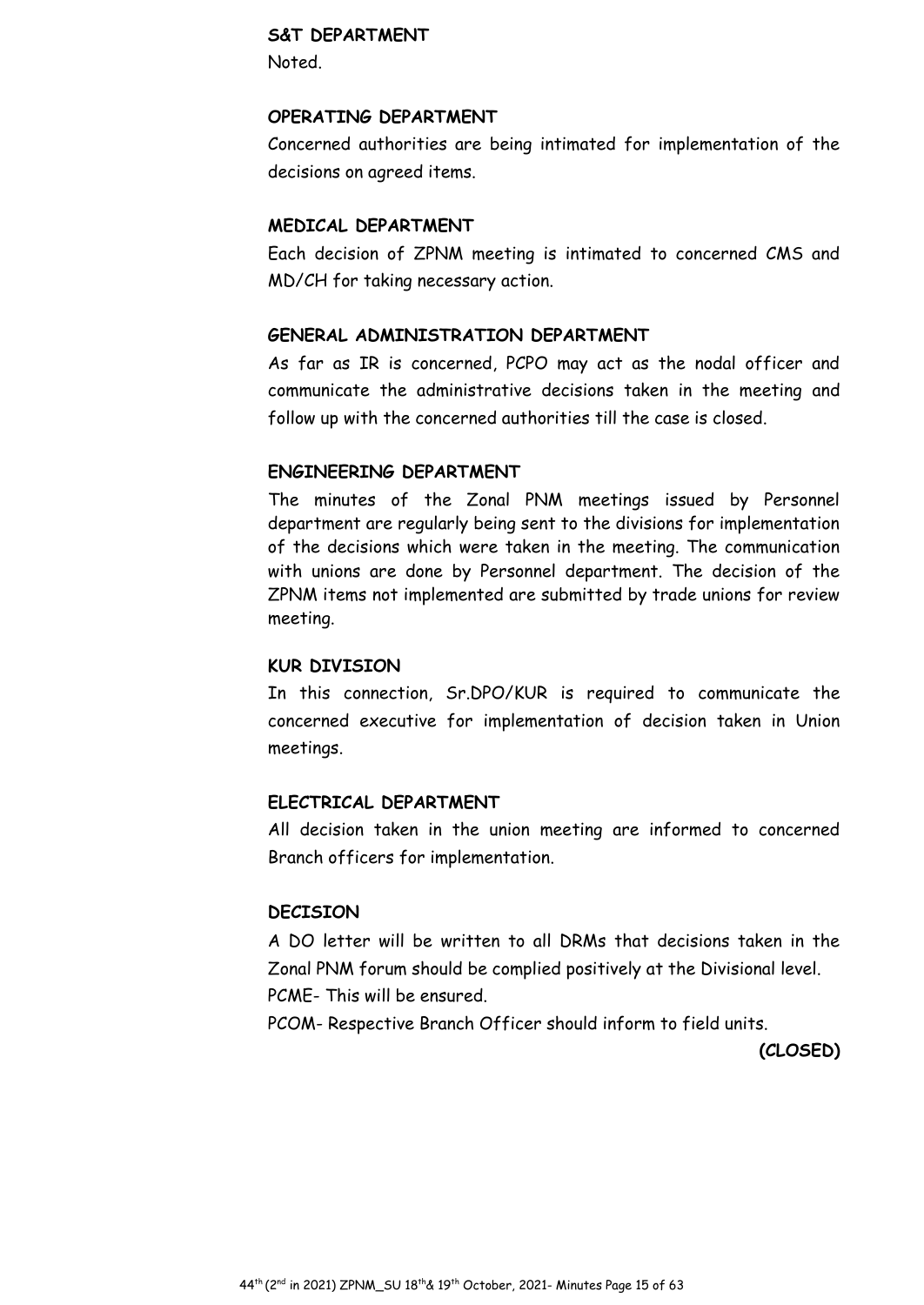# **09. 44U-09-2021 CONSTRUCTION OF QUARTER IN THE MAJOR STATIONS WITH PERMISSION FOR UP & DOWN - TO MEET THE PRESENT DAYS NEED OF THE EMPLOYEES.**

PCE Employees of the Roadside stations are contributing their best for growth of Indian Railways whereas they are being deprived from several social benefits and urgent needs (proper education facility, medical, health care facility, amusement, marketing etc) at par with the Railway employee working in the urban area stations.

> This Union suggests club-up the small road side stations to nearest major stations for the purpose of allotment of Quarters to avail the above basic social and urgent needs of the employee working in roadside stations. This will also solve the grievances of employees for request transfers to some extent.

#### **ADMINISTRATIVE REMARKS**

#### **ENGINEERING DEPARTMENT**

The clubbing of quarters at wayside station at Major station, the proposal to be initiated by division with approval of competent authority.

#### **KUR DIVISION**

The proposal to be initiated by Sr.DPO/KUR. Quarter has been uploaded in IRPS for plan head 51 for the year 2021- 22.

#### **DECISION**

This is a policy matter. A decision may be taken at Competent Authority's level.

# **10. 44U-10-2021 REGULAR TRANSFER OF THE STAFF OF COMMERCIAL DEPARTMENT COMING UNDER SENSITIVE POST WHO ARE ON DEPUTATION TO NON-SENSITIVE POSTS.**

**PCCM PCPO**  It is observed that Commercial Department is strictly following the transfer guidelines to transfer the staff of Commercial department working in sensitive post as per rotation in stipulated time frame. But it is in same time submitted that the staff of sensitive post deputed to various non-sensitive posts (working in stationery posts) are continuing since long in the same post which creates a dissatisfaction/demoralization among the employee who are contributing and justifying to their designation.

It is suggested to give scope to all such employees working in the field for deputation, in such posts on a rotational manner.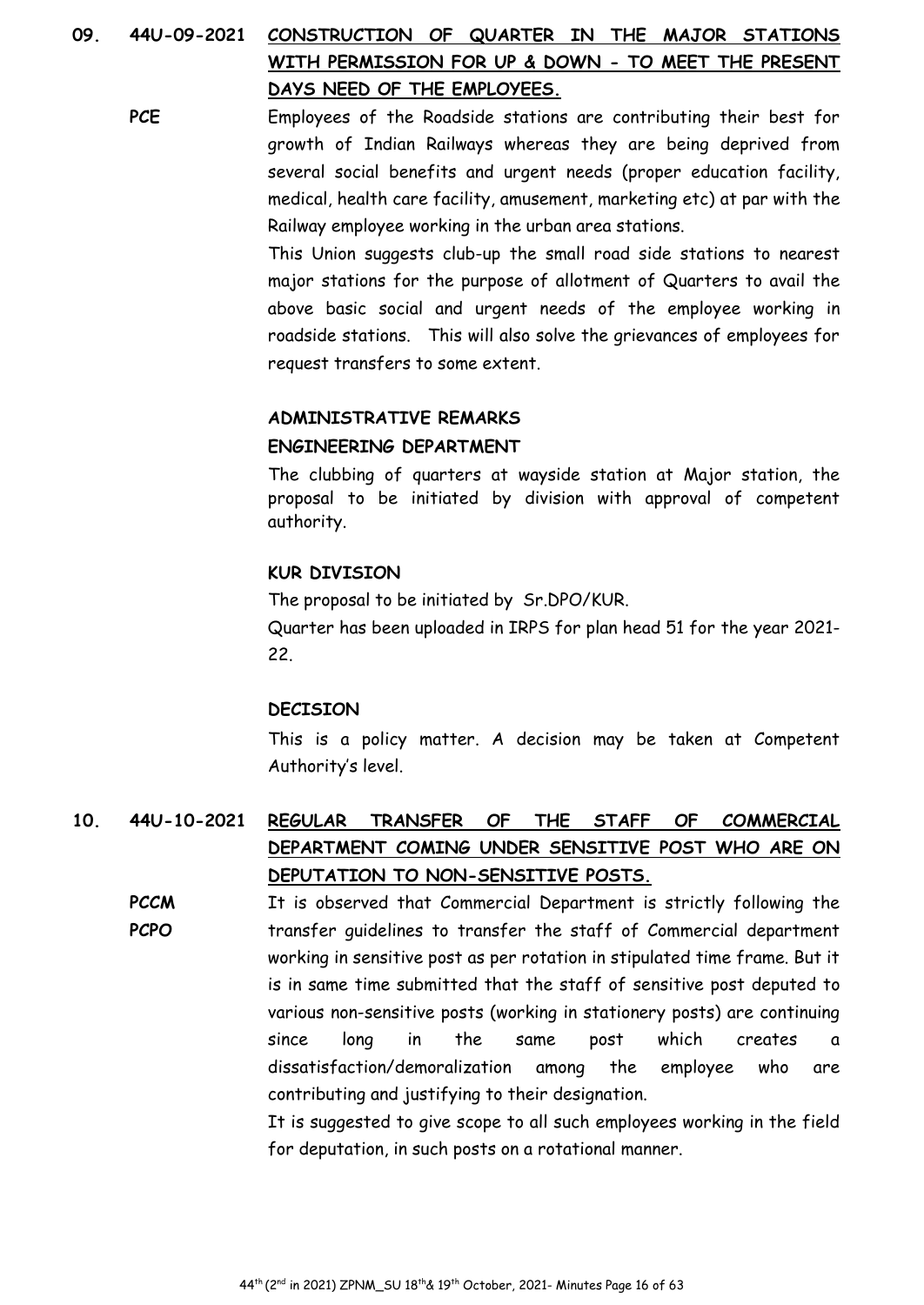#### **ADMINISTRATIVE REMARKS**

#### **COMMERCIAL DEPARTMENT**

Transfer policy and rotation of staff manning sensitive post is being followed to the extent possible keeping in view the administrative interest.

## **SBP DIVISION**

Staff are posted on deputation, ex cadre etc on the basis of selection after calling option.

## **DECISION**

Rotation of staff manning sensitive post is being followed to the extent possible keeping in view the administrative interest.

**(CLOSED)** 

# **11. 44U-11-2021 REST ROOM FACILITY IN PRIVATE SIDINGS OVER EAST COAST RAILWAY:**

**PCEE PCOM PCE PCME**  Provision of Rest Room facility in private sidings over East Coast Railway is decidedly necessary for all the staff specially for the running staff with all amenities like toilet, drinking water facility, Chair, Table Etc. During the period of loading of the rakes, the running staff is unnecessarily loitering in the yard which is risky from safety point of view.

> Hence it is requested to provide the Rest Room facilities to the staff working at sidings.

#### **ADMINISTRATIVE REMARKS**

#### **MECHANICAL DEPARTMENT**

It is pertaining to Electrical Department.

#### **OPERATING DEPARTMENT**

Most of the private sidings over East Coast Railway are provided with Rest Room facility along with toilet, drinking water etc.

Private sidings where such facilities are not available, concerned siding authorities are being advised for such provisions.

#### **ENGINEERING DEPARTMENT**

The matter pertains to Operating &Electrical Department.

However, the status of rest room facilities at Private sidings over East Coast Railway are as follows:

#### KUR Division:

As confirmed by KUR Division a meeting was held by DRM/KUR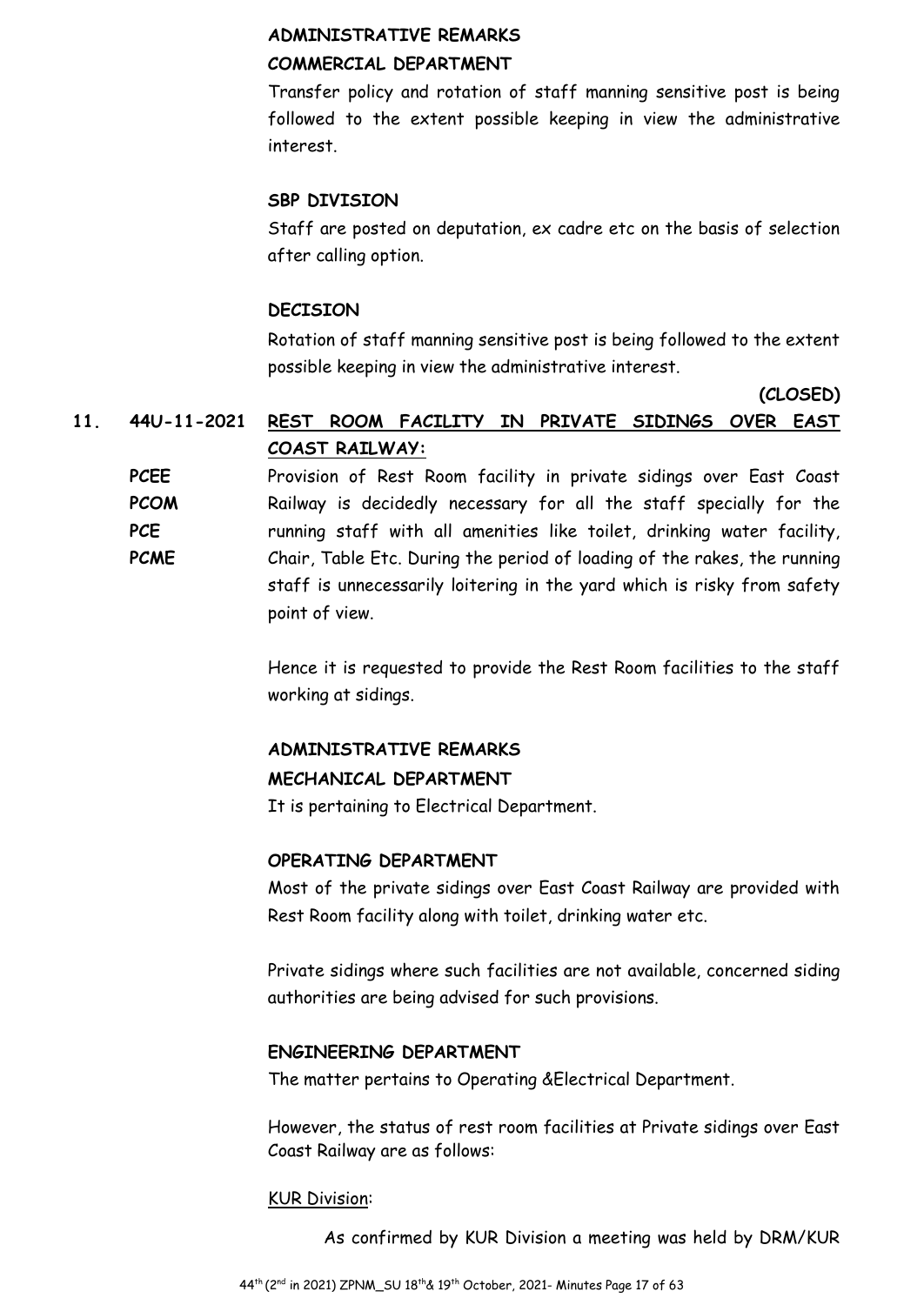with MCL authorities and the decision taken is as under:

There are 10 nos. of spurs in MCL siding at Talcher and each spur have been provided with rest room facility. The condition of these rest rooms is not satisfactory. In this regard meetings were conducted with MCL authorities but proper action has not been initiated so far. The last meeting was conducted on 27.08.2021, during which MCL authorities have assured to undertake the work within 15 days. Necessary amenities like toilets, drinking water facility, chairs, tables etc. shall be provided within 2 months.

There are no complaints regarding facilities provided in other private sidings in KUR division.

#### SBP Division:

There are 10 nos. of private sidings in SBP division i.e. Vedanta, Aditya Alumina, Bhusan Steels, Shyam Metallic, Aryan Ispat, MCL, HIW, ACC/Bargarh, IMFA Theruvali & SEBD. No complaints regarding facilities provided in rest rooms at these sidings have been received.

#### WAT Division:

There are 18 nos. of private sidings in WAT division i.e. VPT, RINL, Gangovaram Port, NTPC, Facor VZM, CONCOR VSKP, Steel exchange ltd. Malliveedu, NMDC Kirandul, Utkal Alumina Tikiri, CSP (Garudavilli, PDT & RGDA), JK Papers RGDA, NMDC Nagarnar, NMDC Bachheli, APSWHC PDT, NAD Suku, NALCO Damanjodi. No complaints regarding facilities provided in rest rooms at these sidings have been received.

#### **KUR DIVISION**

Electrical portion of work will be done at parwith engineering work.

Most of the sidings are having amenities like toilet, drinking water, chair & table etc. However, status of individual sidings are furnished as

below:

- a) **MCL/TLHR :** All the sidings are having rest room with chairs and drinking water facilities. However, M/s.MCL has been advised to provide/replace broken furniture and proper facilities in all the spurs.
- b) **Bhusan/MRDL**:Rest room is available with all amenities.
- c) **JSPK/KPJG**: Rest room is available with all amenities.
- d) **GMR/BDPK**: Rest room available.
- e) **IRE/CAP:** Rest room is available with all amenities.
- f) **GPLC/CAP:** Rest rooms is available with all amenities.
- g) **DPCL/Dhamra:** Rest rooms are available with all amenities.
- h) **IMFA/CBT:** Rest rooms are available with all amenities.
- i) **OCL/BYY:** Rest rooms are available with all amenities.
- j) **FACOR/BUDR:** Trains work in EOL system. No facility is there is there except toilet. However, a letter has been issued to GM/HRD, FACOR to provide rest room with other amenities for the on duty Crew who are required to be in the siding for about 6 hrs.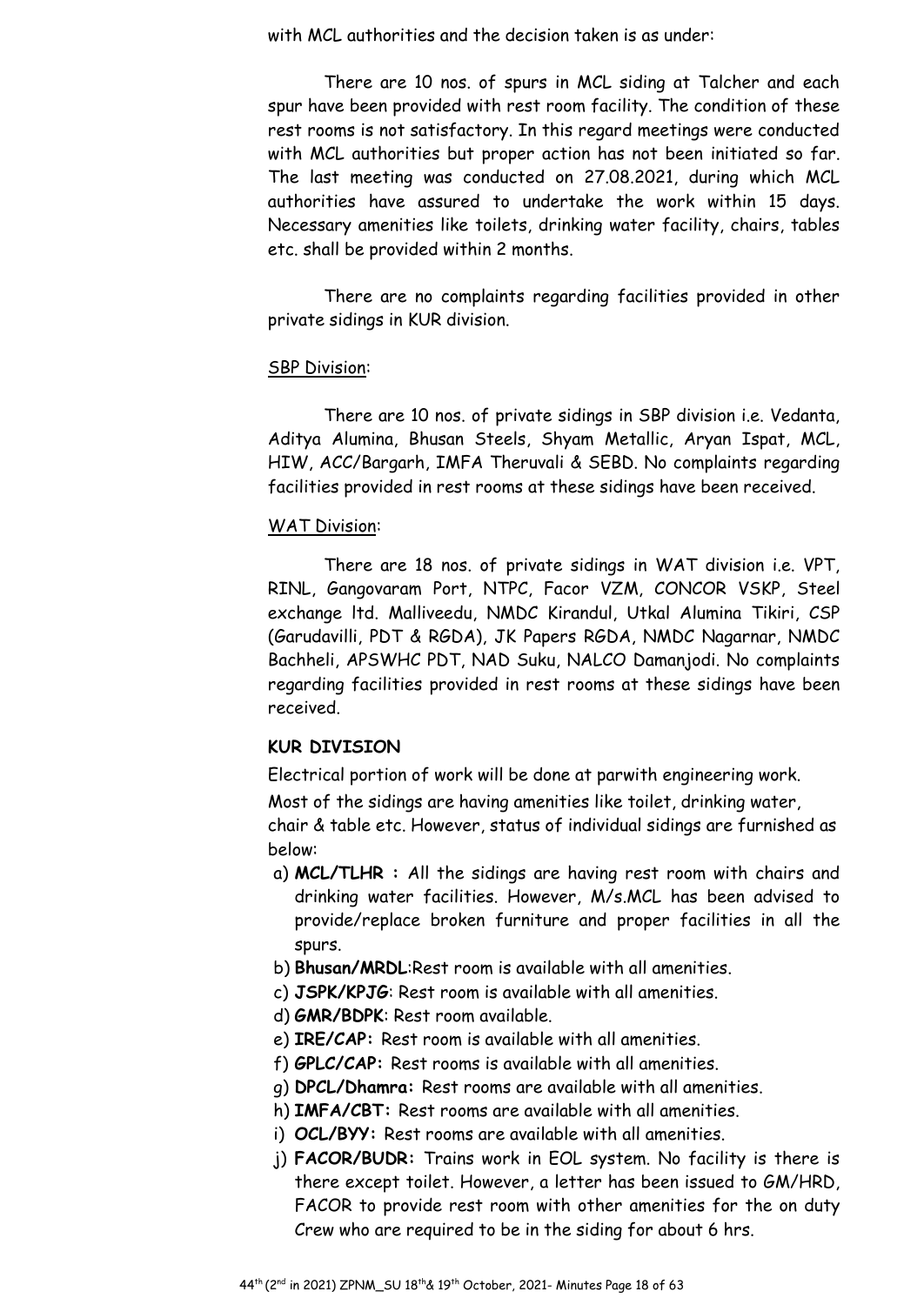- k) **RAMCO/HDS:** No facility is available. The siding is 2 kms away from HDS. Siding authorities provide transportation for Crew/Guard to and from station.
- l) **JSL/SKND:** The siding is 1 km away from SKND. No facility is available except drinking water.

m)**TATA/JKPR:** One room is available with Chairs and drinking water. **MISL/SKND:** The siding is 1 km away from SKND. No facility is available except drinking water.

#### **DECISION**

PCE Decision:-This item should be discussed with PCOM and PCCM. PCME- Letter will be issued to PCOM & PCCM for ensuring minimum facilities.

PCOM- Reminder will be sent.

# **12. 44U-12-2021 PROVISION OF DOCTOR IN ALL THE HEALTH UNITS OVER ECOR.:**

**PCMD** There are many Health Units in the major stations over East Coast Railway to provide different medical facilities to the employee and their family members. All these Health Units have been opened with a due course of formalities after adequate justification for the same. Now it is observed that, many of the health Units are functioning without any Doctors, which does not give any benefit to the staff.

> So it is the demand of the Union for immediate posting of doctors in all the Health Units over ECoR Zone.

## **ADMINISTRATIVE REMARKS**

#### **MEDICAL DEPARTMENT**

CMS/KUR has been advised to fill up the vacant post of BAM H.U. with a good private practitioner as advised by GM during inspection of BAM station.

#### **DECISION:**

Doctors can utilize the imprest amount for hiring of road vehicle for sectional visit of the doctor in case of disruption of train services.

#### **(CLOSED)**

#### **13. 44U-13-2021 REVISION OF MGK:**

**PCPO PFA PCOM**  In the joint meeting held with PHODs it was assured that, jurisdiction of MGK will be revised from the Divisions. Although a pretty long period has passed, no fruitful steps have been taken from the administration till date.

> Immediate action in this regard may please be ensured for a fruitful result. In addition to this it is requested that till such time the MGK is being revised the existing provision of MGK may please be continued.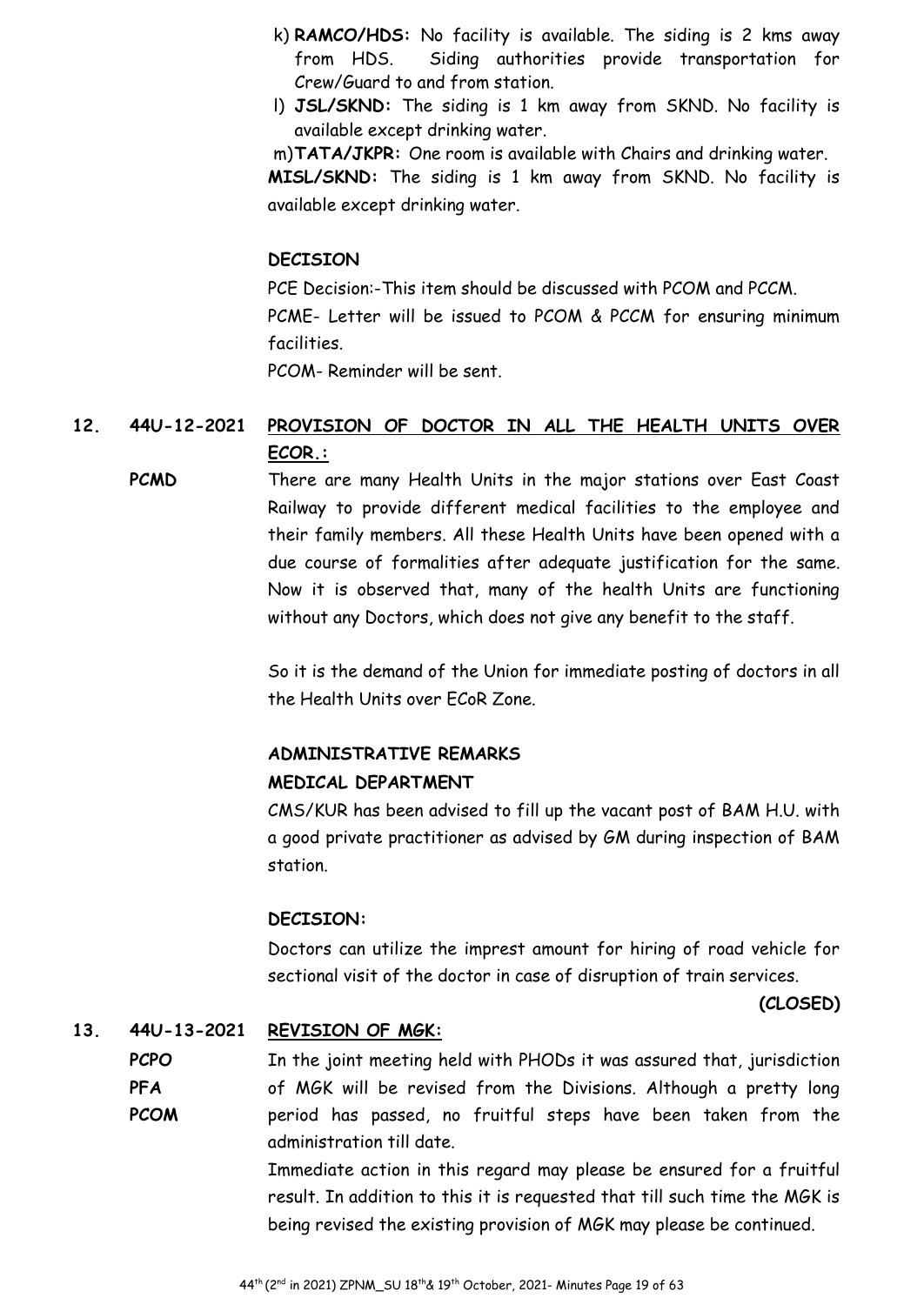# **ADMINISTRATIVE REMARKS ACCOUNTS DEPARTMENT**

Revised Minimum Guranteed kilometer (MGK) of 120 KMs is paid to Crew staff in WAT division. No such pending case is there in Accounts Department at SBP and KUR. No further proposal for revision as came to HQ/Finance.

## **OPERATING DEPARTMENT**

Revision of MGK and trip allowance for industrial/coal pilots are done through periodical review taking into consideration the change in pattern of train operation, commissioning of new sidings, doubling, electrification, change in traction etc.

As per the extant guidelines of Railway Board, such periodical review is initiated by Divisional level Standing Review Committee, which submits its recommendation duly approved by the competent authority to the Zonal Standing Review Committee. The Zonal Standing Review Committee, after due examination of the proposals, submits its recommendation for approval of General Manager. The approved proposals are being notified by HQr Personnel Branch. The last review has been done duly following the above laid down procedures, vide PCPO/ECoR/BBS's Office Memorandum No. ECOR/PERS/R/Allowance dated 13.07.2020.

However, discrepancies/new proposal(s), if any, may be represented to Divisional level Standing Review Committee for review and further action. The Zonal Review Committee will examine any such proposal of the Divisional Review Committee once it is submitted to it.

After the issue of above said notification, only one proposal of trip allowance (i.e. ANGL-JSPK-ANGL) has been received from the Divisional level Standing Review Committee, which is under consideration of Zonal Standing Review Committee.

# **KUR DIVISION**

Jurisdiction for MGK has been revised by KUR Division and approved by Personnel Deptt/HQR/BBS vide letter No. ECoR/PERS/R/Allowance/ dtd 13.07.2020 which has been implemented. A joint running staff meeting is being organized early to resolve any specific issues.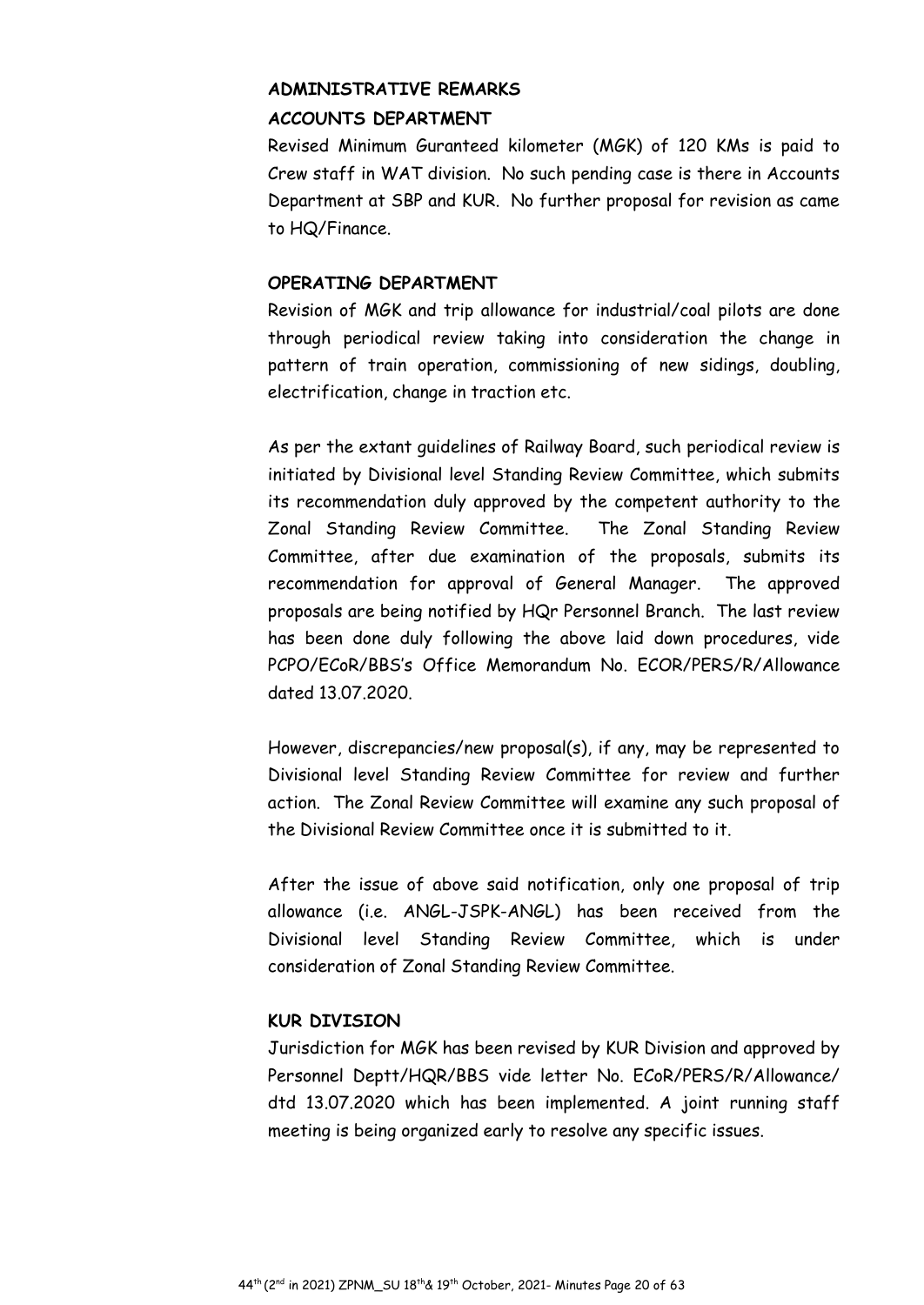#### **DECISION**

Division should send proposal following due procedure as soon as possible.

**(CLOSED)**

# **14. 44U-14-2021 TTE REST ROOM OVER ECOR RAILWAY:**

**PCCM** The condition of the TTE rest room over East Coast Railway is in very miserable condition. The minimum basic facilities are not available in the TTE rest rooms.

> These rest rooms need to be improved as per the Railway board Guidelines Vide No. 2010/TG-V/10/03 Dt.14.11.2013.

#### **ADMINISTRATIVE REMARKS**

#### **COMMERCIAL DEPARTMENT**

TTE Rest Rooms are available at 10 stations (i.e. BBS, KUR, PURI, SBP, TIG, VSKP, VZM, RGDA, KRPU & JDB) over ECoR where basic facilities have been provided as per Railway Board's guidelines.

## **DECISION**

Remarks from all divisions will be included in present minutes.

Sr.DCM-KUR, WAT & SBP has been advised vide Lr. No. PCCM/94/Tkt Chg/TTE Rest Room/2021-22/950 dated 06.09.2021 to conduct inspection of TTE rest rooms and the shortfalls noticed may be fulfilled at the earliest and report thereof may be sent to PCCM office.

#### **(CLOSED)**

#### **15. 44U-15-2021 PROVISION OF AC ESCORTING STAFF :**

**PCEE** After introduction of Head On Generation working in almost all LHB type trains and increase of train load up to 22 coaches, considering the work load, AC escorting staff is to be enhanced as per yard sticks of Railway Board Guidelines:

*Proposal of enhancement as follows-*

By Rajdhani / Humsaffar - (4) : Supervisor-1 + ACCI-1 + ACCA-2

By all other HOG/EOG & SGAC type trains- (3) : Supervisor-1 + ACCI- $1 + ACCA-1$ 

Women employee of many working Units/stations are being deprived of minimum basic amenities in their work place like toilet facility, dress changing room, wash room Etc. over the ECoR.

Keeping in view of the gravity of the issue, it is requested to provide the above facilities for women workers in their work place

#### **ADMINISTRATIVE REMARKS**

#### **KUR DIVISION**

Proposal for outsourcing of AC escorting staff is under vetting.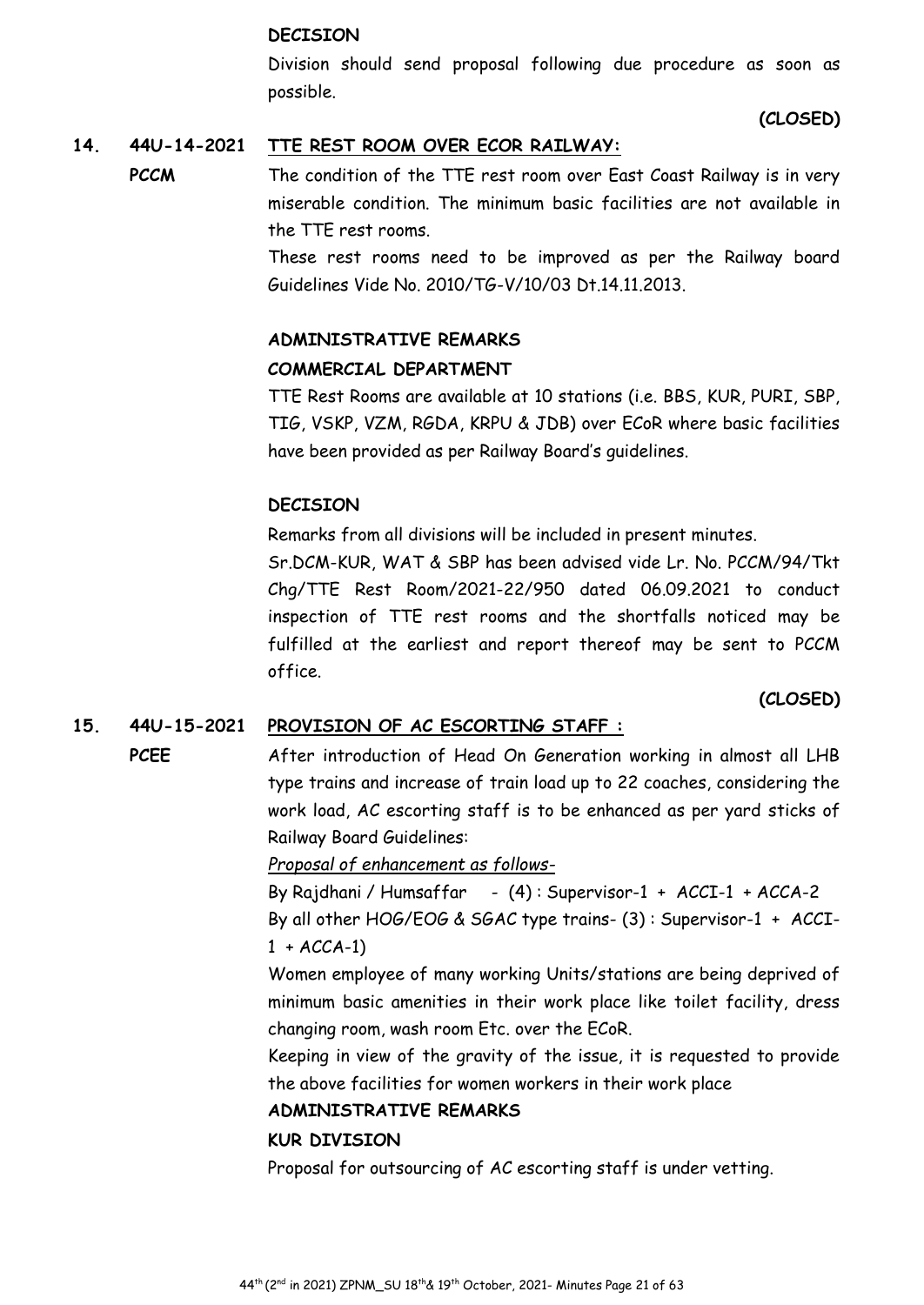#### **ELECTRICAL DEPARTMENT**

- a) Staff are being booked as per Railway Board's guidelines with available manpower.
- b) Basic amenities for women employees have been provided at their work place.

#### **DECISION**

Specific case of BBSR depot will be examined whether adequate number of staff are being booked or not.

#### **16. 44U-16-2021 REPLY OF THE UNION LETTER.**

**PCPO** 

**ALL PHODs** 

Railway has provided opportunities to the registered and recognized Trade Unions to represent before the administration regarding the constraints of the employee. To maintain a healthy relation with the Union there is also provision of Industrial Relation cell in Indian Railway. This Union always represent for genuine and justified causes for the workers. But it is felt that the request and demand of the Union are not being honoured properly by some of the executives at Zonal level, Divisional Level and also at branch level.

The letter of demand / request of this union are not being honoured in many a times and administration does not feel important to reply to some of the letters of this Union.

It is the demand of the Union that the reply to the representation/letter of the union at Zonal, Divisional and Branch level should be replied invariably by the Railway Administration without fail. An Order from Railway administration in this connection may please be issued to all concern at all levels to upkeep a healthy Industrial Relation With this Union.

#### **ADMINISTRATIVE REMARKS**

#### **SECURITY DEPARTMENT**

Reply to all representation/letter related to Unions have been submitted properly by this office without fail to upkeep a healthily industrial relation with the Union.

#### **SECURITY DEPARTMENT**

Safety department has no such cases.

#### **MECHANICAL DEPARTMENT**

It is not pertaining to Mechanical Department.

#### **ACCOUNTS DEPARTMENT**

Reply against Union letters are disposed off on priority.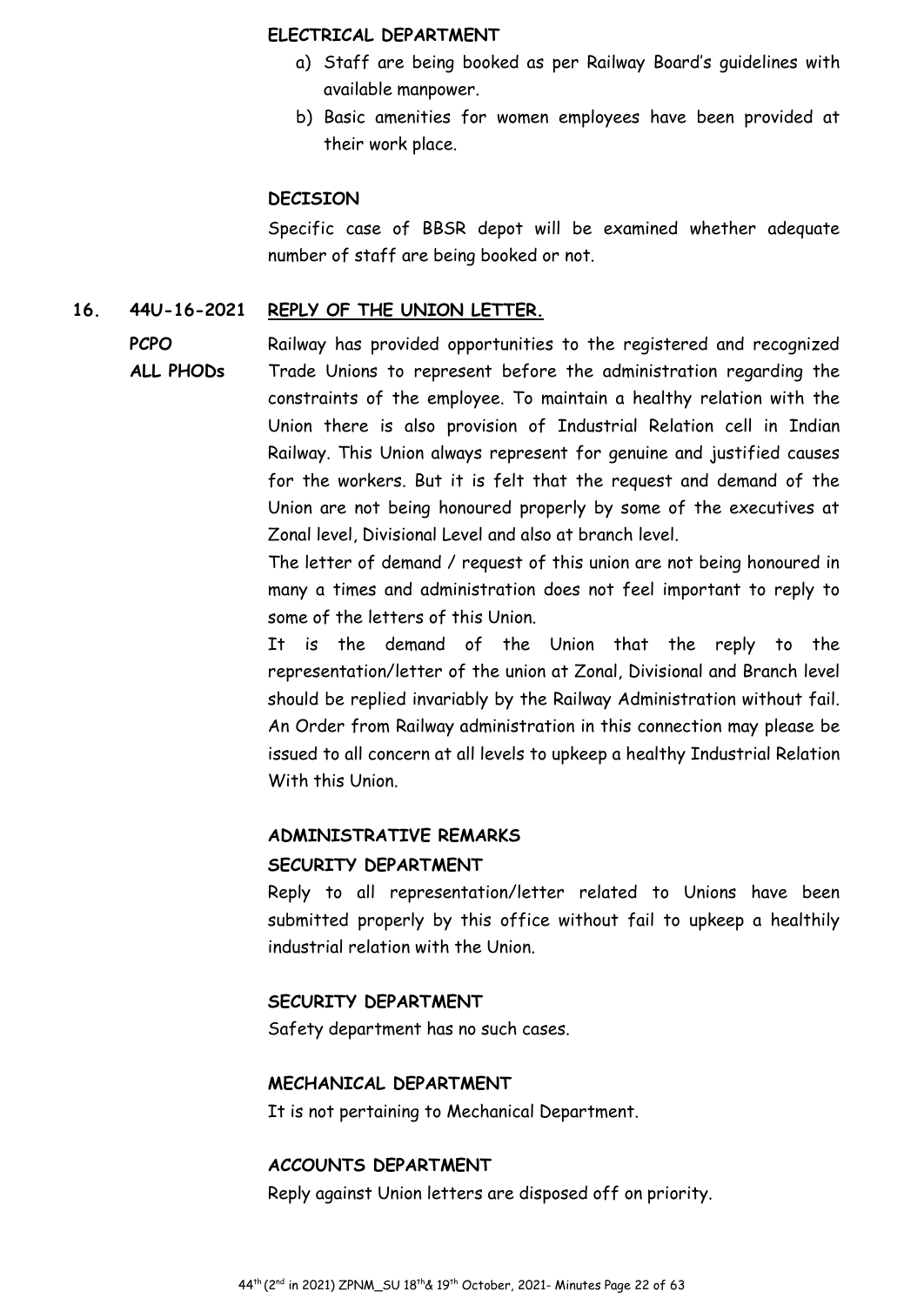#### **MCS (W/S)**

Union letters of genuine and justified causes are being replied promptly. However, some of the issues are settled down in discussion with the Union representatives.

#### **S&T DEPARTMENT**

Noted.

## **OPERATING DEPARTMENT**

It is a policy matter & also requires the provision of additional manpower.

#### **MEDICAL DEPARTMENT**

The reply to the representation of Unions are always sent with appropriate remarks.

#### **GENERAL ADMINISTRATION DEPARTMENT**

PCPO being the nodal officer for IR, may like to issue necessary orders to all concerned to maintain a healthy Industrial relation with the Unions.

#### **ENGINEERING DEPARTMENT**

All union representations at various levels are being replied properly at appropriate time. However, specific if any may be submitted to offer remarks.

Moreover, divisions have been advised to send immediate reply to the union letters *vide this office Lr. No.W-4/377/ZPNM/ ECoRSU/Pt.V dtd.01.09.2021 (Annexure-D).* 

#### **KUR DIVISION**

The genuine grievances of the Trade Union are always taken into cognizance for implementation as per the feasibility.

#### **ELECTRICAL DEPARTMENT**

Instruction has been issued vide letter No. ECoR/EL/E 416/02 dated 16.09.2021 to all divisional Electrical officers for replying union letters for healthy industrial relation.

#### **SBP DIVISION**

Letter/representations received from recognized Unions are duly honored in SBP division.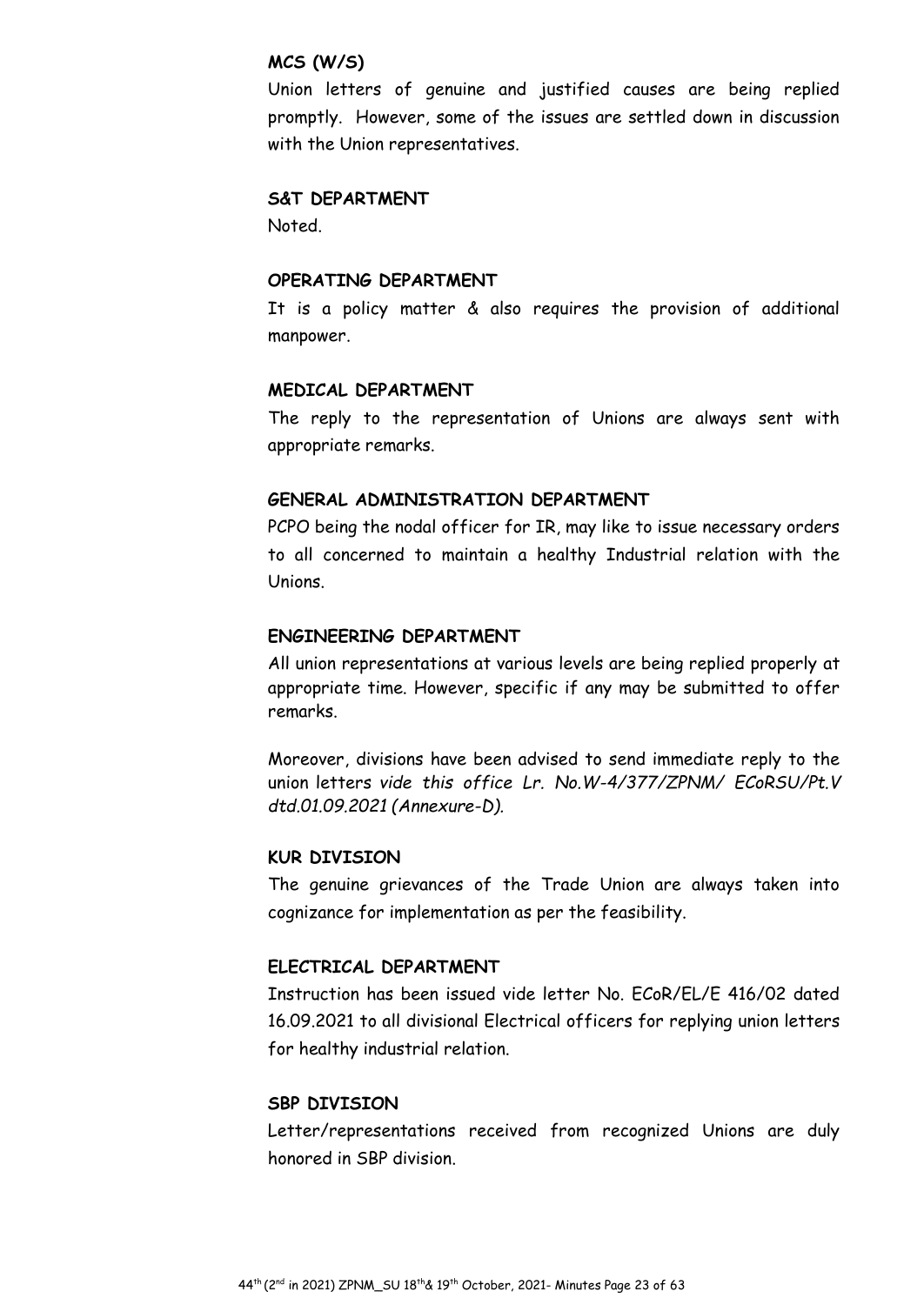#### **DECISION**

Railway Board guidelines regarding giving replies to Recognised Union's letters will be reiterated to Divisions.

**(CLOSED)** 

PCME-Reply will be ensured and a copy to be sent to Branch officers. PCEE- This will be ensured.

# **17. 44U-17-2021 IMPLEMENTATION OF RBE NO. 06/2013 REGARDING INCREMENT BENEFITS:**

**PCPO** 

**PFA** 

Government has permitted for re-exercise of option Vide RBE No. 06/2013 get the increment benefit to those employee who were due to get the annual increment between Feb-2006 to June-2006 of giving one increment in pre revised scale on 01.01.2006 as one time measure and there after they will get increment in revised pay structure w.e.f 01.07.2006. In that letter it was categorically mentioned that

**"All the Zonal Railways/ Production Units Etc. are requested to bring the contents of this letter to the notice of their employee so that such employee can avail themselves of the same within the stipulated time period".** 

In this connection it is submitted that many employee are still deprived up from this benefits specially the field staff are being deprived from this benefits.

Hence this Union demands to extend the benefits once again to all those employees who are entitle for this. The SRs may please be reviewed, the employee entitle for this may be intimated to exercise their option to avail the benefit.

# **ADMINISTRATIVE REMARKS**

#### **ACCOUNTS DEPARTMENT**

Benefits of RBE No. 63/2013 are allowed to eligible staff under HQ/Accounts. No employee has been deprived of from this benefit.

# **MCS (W/S)**

Increment benefit to the employees who were due to get the annual increment between February 2006 to June 2006 in the pre-revised scale on 01.01.2006 have already been granted as per RBE No. 06/2013 at CRW/MCS.

#### **KUR DIVISION**

The said RBE No- 6/2013 was issued on 28.01.2013 giving the scope to re exercise the option upto 31.03.2013. This circular must have been informed to all concerned. And now during the  $7<sup>th</sup>$  CPC regime, revisiting the RBE 6/2013 (beyond the cut-off date of 31.03.2013) is not feasible anymore.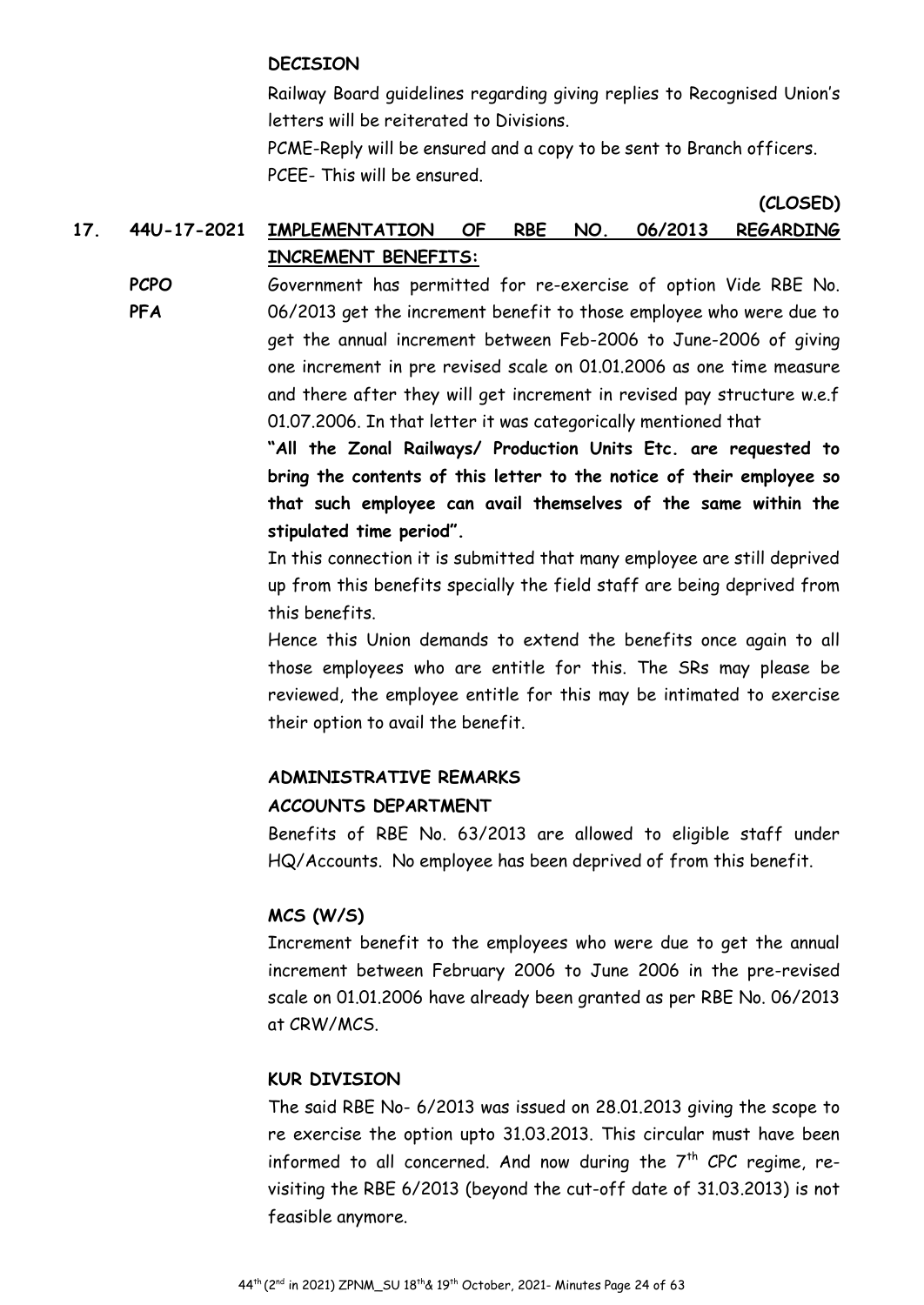#### **WAT DIVISION**

As per the RBE No. 06/2013 the cutoff date to re-exercise option to switch over to  $6<sup>th</sup>$  PC scales was 31.03.2013, which has already been lapsed. The staff exercised such option on or before 31.03.2013 has been extended such benefit.

#### **SBP DIVISION**

Increment benefits have been extended to staff. No case is pending as on date.

# **DECISION**

Increments benefits are allowed to eligible staff in terms of RBE No. 63/2013.

**(CLOSED)** 

# **18. 44U-18-2021 PROPER IMPLEMENTATION OF SOP IN CONNECTION SANCTION OF LEAVE:**

**PCPO ALL PHODs**  As per SOP the leave of the employee can be sanctioned by different authorities of concerned departments depending upon the number of days leave applied for. But guidelines of the SOP has not been followed properly and it is observed that sometimes without the sanction of BOs/Sr.Scale officers even if one day leave is not being sanctioned. This practice may please be changed and order may be issued to follow the SOP strictly.

# **ADMINISTRATIVE REMARKS**

#### **SECURITY DEPARTMENT**

As per guidelines of SOP (MSOP-2008 item No. 12 of Establishment matters) are strictly followed while granting leave to the officer & staff of this department.

#### **SECURITY DEPARTMENT**

There is no such issue in Safety department. Leave is sanctioned as per SOP.

#### **STORES DEPARTMENT**

Noted and SOP is followed strictly in this matter.

#### **ACCOUNTS DEPARTMENT**

While sanctioning leave, Revised Model SOP on Establishment Matters along with Railway Board Guidelines from time to time are being followed.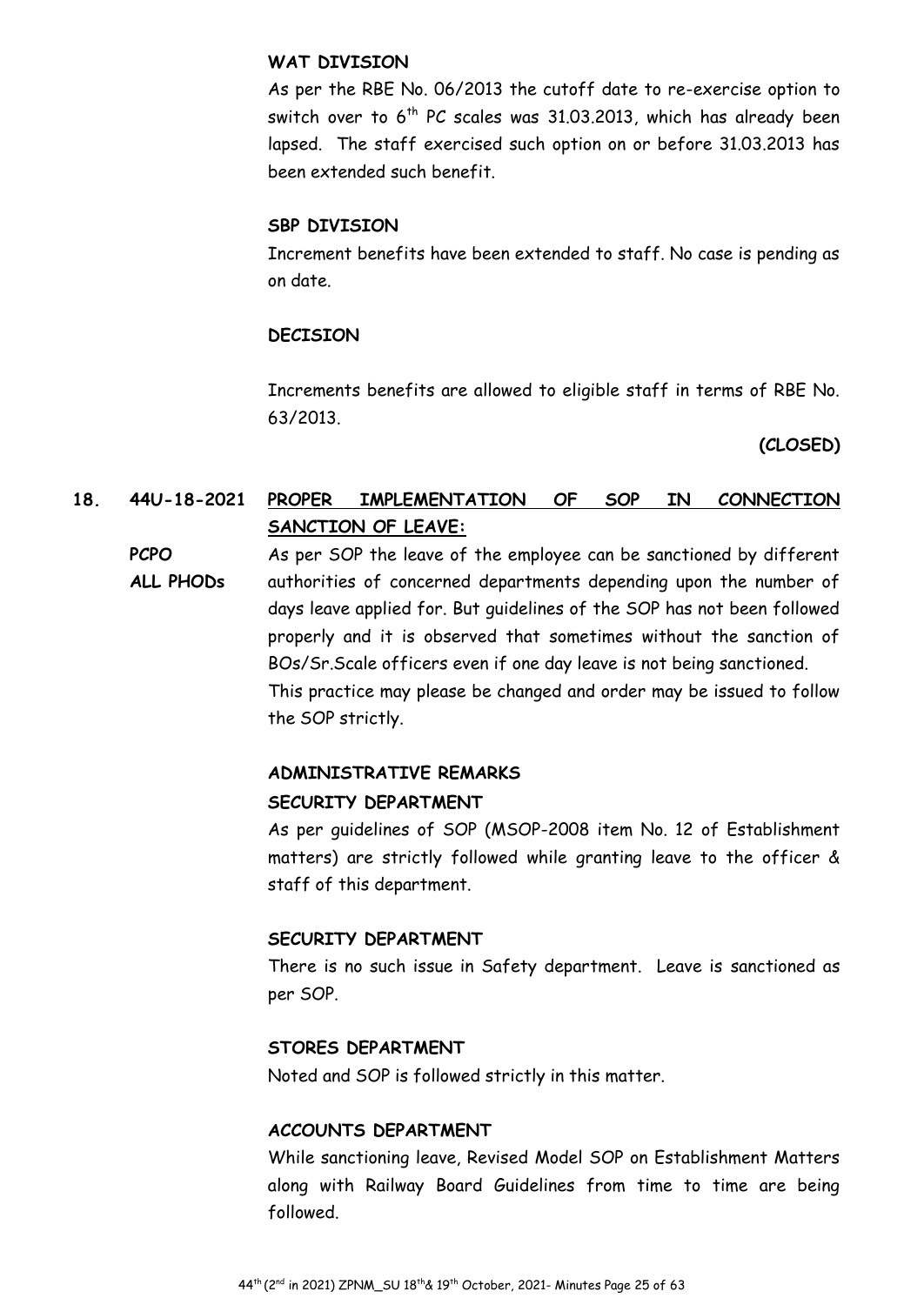#### **MCS (W/S)**

Sanction of leave of the employees of CRW/MCs are made duly following MSOP 2018 on Estt. Matters. (Non-Gazetted).

# **S&T DEPARTMENT**

Noted.

# **OPERATING DEPARTMENT**

Extant guidelines are being followed while sanctioning of leave.

# **MEDICAL DEPARTMENT**

Invariably adhered to.

# **GENERAL ADMINISTRATION DEPARTMENT**

As far as General Administration department is concerned, leaves are sanctioned by the authority as per the SOP guidelines. However, PCPO may issue a formal letter to all concerned to follow the SOP guidelines strictly while sanctioning leave.

# **ENGINEERING DEPARTMENT**

SOP is being followed for sanction of leave to employees at HQ's & Divisional offices also. Specific instance may be brought to notice if any deviation by SOP is found.

However, divisions have been advised to follow the SOP for sanction of leave *vide this office Lr. No.W-4/377/ZPNM/ ECoRSU/Pt.V dtd.01.09.2021 (Annexure-E).* 

# **KUR DIVISION**

Leaves are being sanctioned as per entitlement of power(MSOP-2018) of officers and supervisors of respective units of this department.

# **ELECTRICAL DEPARTMENT**

Leaves are being sanctioned as per SOP.

# **DECISION**

MSOP -2018 guidelines regarding sanction of leave to NG staff to be followed by Divisions.

**(CLOSED)**

# **19. 44U-19-2021 PINPOINTING OF POSTS/CADRE OF ALL DEPARTMENTS :**

**PCPO ALL PHODs**  It is observed that the manpower of this railway are being mis-utilized, underutilized even if sometime not utilized. To arrest this leakage of manpower it is suggested that there should be pin pointing of cadre of each unit/department as per the requirement. This will be a long term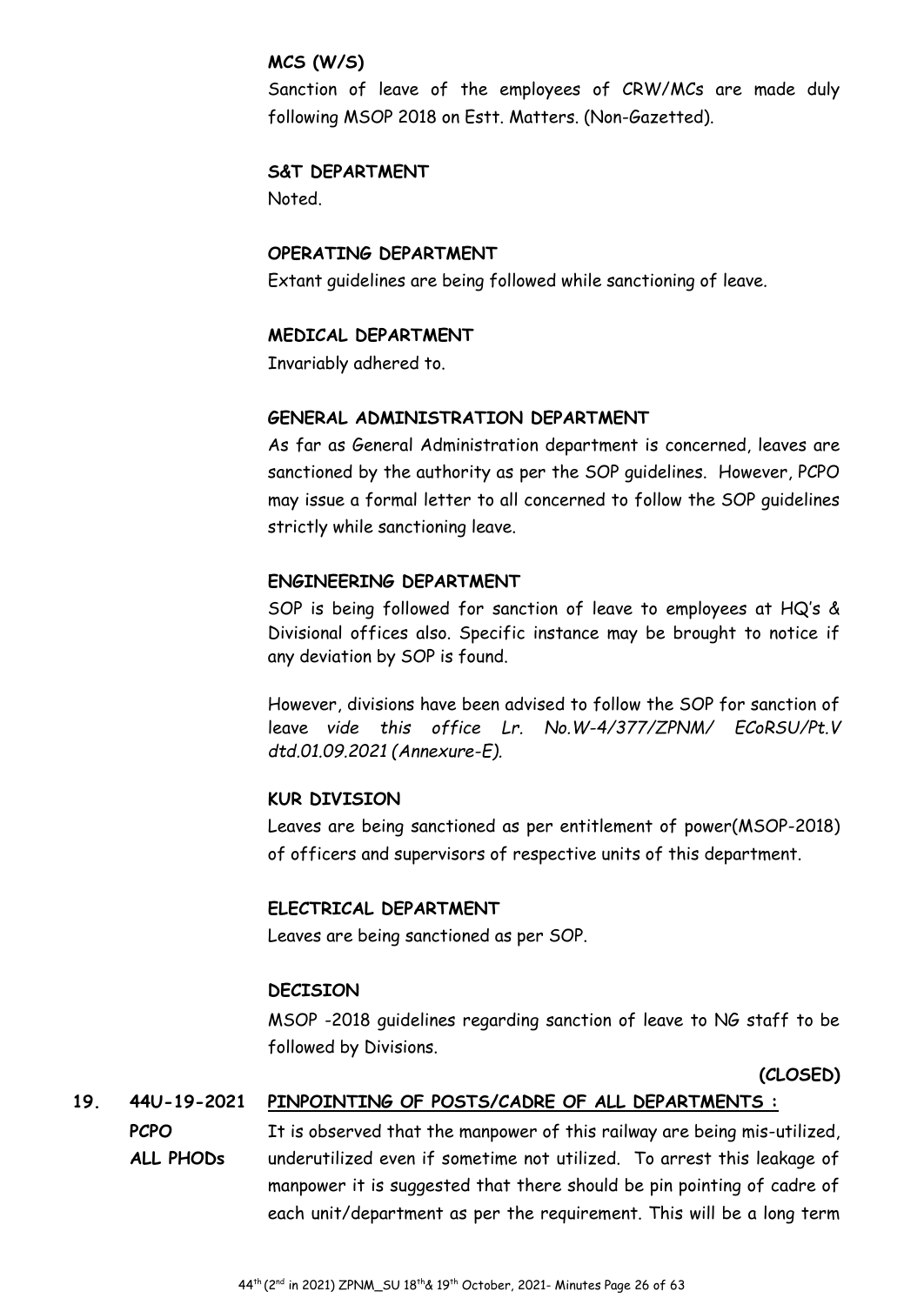benefit to the railway administration as well as to the employee also.

# **ADMINISTRATIVE REMARKS SECURITY DEPARTMENT**

The Director (MPP Railway Board's letter No. E(MPP2002/1/83/Pt dated 02.09.2003, circulated by ADG/RPF/Railway Board vide letter No. 2003-Sec(E)/Rightsizing-1 on dated 13.06.2006. In which it has been decided that the combative staff of Railway Protection Force/Railway Protection Special force (i.e. those who are uniformed and are governed by the provisions of Railway Protection Force Act) have been exempted from the purview of rightsizing.

The small cadre of ministerial staff consisting of sanctioned strength of 61 posts over East Coast Railway are working with Security Department. The ministerial staff are dealing with all the work like Personnel department for RPF personnel over zone. Preparation of salary bills, cadre & RTI apart from re-imbursement of GRP Bills, deployment of RPF personnel for election duty & re-imbursement of the expenditure from State Government, E-Suvidha, RBMS, Shramik Kalyan Portal including e-office and HRMS are done by the ministerial staff. Even at present, RPF staff are being attached in every office to dot the routine works in view of the vacancies in ministerial cadre hoping that these RPF staff will not be required if the vacancies in ministerial cadre is filled up. The work of the Security department since 2003 has increased many folds including staff strength and accordingly the strength of ministerial staff has not been increased thereby it being managed with the limited strength. Further to this during cadre structuring 2013, 06 posts of ministerial staff over zone were surrendered.

As the staff of Railway Protection Force have been exempted from the purview of rightsizing the ministerial staff working with Security department for RPF personnel over zone would also be exempted from the purview of surrender of vacant posts as there is a small cadre in Security department to maintain above mentioned work of RPF.

Hence, there is no scope the mis-utilization of manpower in Security Department.

#### **SAFETY DEPARTMENT**

In safety department all posts are pinpointed.

#### **STORES DEPARTMENT**

Noted.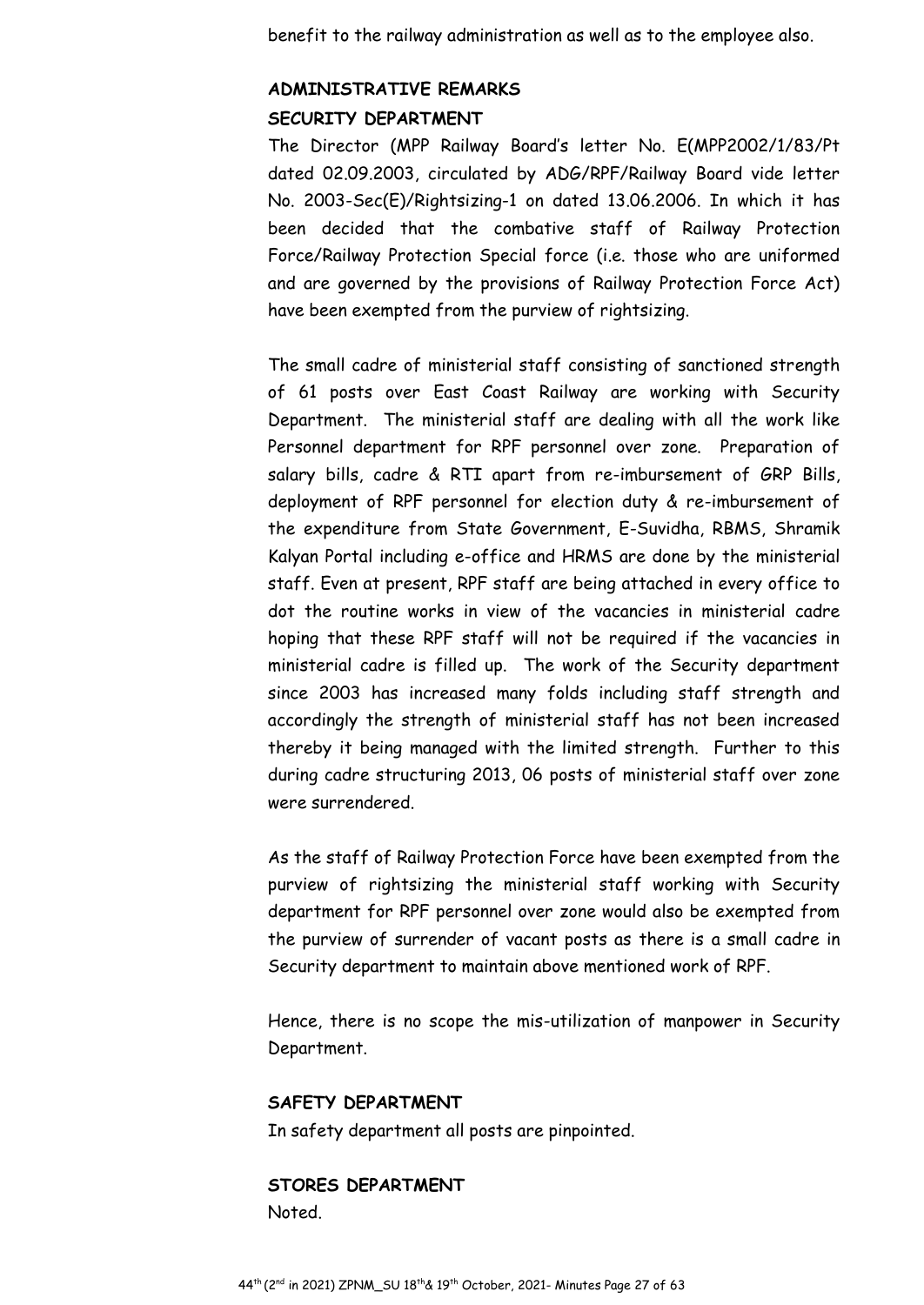#### **ACCOUNTS DEPARTMENT**

Pinpointing of posts/cadre of Accounts department has been done as per the volume and quantity of work and content and cadre is as per bench marks fixed. There is no under-utilized manpower in the Accounts department and is much less than established Railway Zones.

#### **MCS WORKSHOP**

Pinpointing of posts in respects of Mechanical cadre has already been done. Pinpointing of posts in Electrical department will be completed within one month.

## **S&T DEPARTMENT**

Noted.

#### **OPERATING DEPARTMENT**

Divisions have been advised for pin-pointing posts.

#### **MEDICAL DEPARTMENT**

It is already done recently in the month of May, 2021.

#### **GENERAL ADMINISTRATION DEPARTMENT**

PCPO may take an action on the issue in consultation with all the department.

#### **ENGINEERING DEPARTMENT**

Pinpointing of staff at HQ's office has been completed.

The pin pointing of trackmen cadre has already been completed in all the divisions.

The division wise status for other cadres are as follows:

#### **KUR:**

The proposal for restructuring of works & bridge cadre considering all vacancies etc., is under preparation. The proposal will be sent to Sr.DPO/KUR by 15.10.2021 for further processing and TDC for completion of restructuring is 31.10.2021.

The Proposal for Pin pointing of works & bridge cadre will be processed after restructuring is completed. TDC for pinpointing of these cadres is 30.11.2021.

#### **SBP:**

Proposal for restructuring of 50% of Works cadre has been completed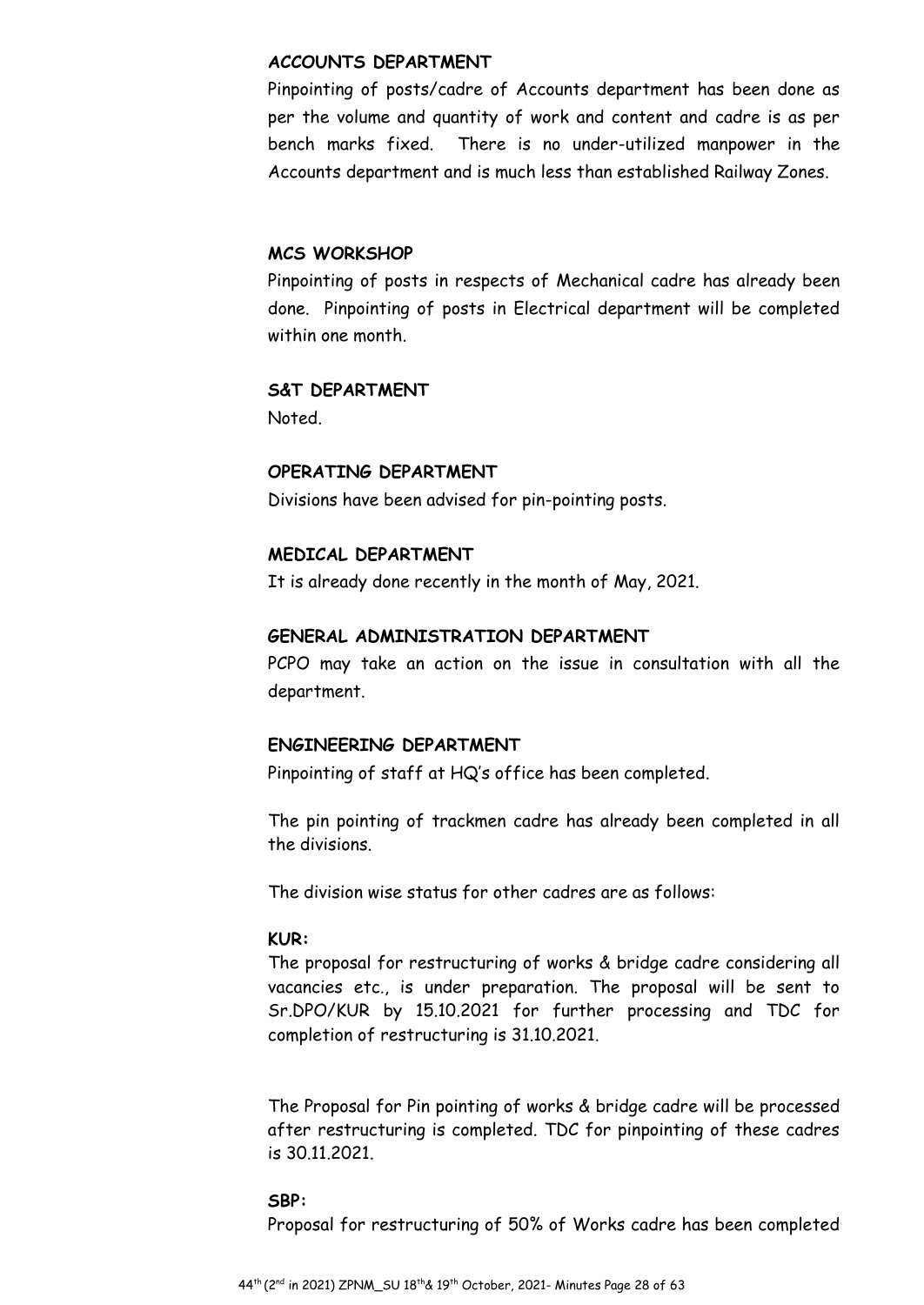and remaining 50% of works & bridge cadre is under process and the proposal will be sent to Sr.DPO/SBP by 10.10.2021 and TDC for completion of restructuring is 31.10.2021.

The Proposal for Pin pointing of works & bridge cadre will be processed after restructuring is completed. TDC for pinpointing of these cadres is 30.11.2021.

#### **WAT:**

Pin pointing of cadre of works, Bridge, P.Way Artisans (Other than trackmen) has been completed on 05.10.2018. After the pin pointing, 78 bridge posts has been surrendered and creation of new 31 post is pending in CPO office from 01.06.2021. After creation of these 31 post revised/latest pin pointing will be required again.

It has been communicated to all Sr.DEN(Co)'s to complete the pinpointing of Engineering cadre vide this office Lr. No. W-4/377/ZPNM/ECoRSU/Pt-V dtd.06.09.2021.

# **ELECTRICAL DEPARTMENT**

Pinpointing of posts/cadre have already been done.

# **WAT DIVISION**

Pin Pointing of cadre of each and every unit of all departments was done in the year 2018 with the concurrence of Sr.DFM/WAT and approval of DRM/WAT and circulated to concerned branch officers for implementation in their department.

Apart from the above, this office issued revised pin pointing orders for the proposals received from branch officers as per requirement from time to time.

# **KUR DIVISION**

After restructuring of Group "C" cadre in 2013 and Technician cadre in 2016, Pin pointing of cadre

of the following Deptt. have been made vide memo No. as mentioned against each:-

| $\mathsf{S}$   | Deptt                  | Pin Pointing made vide Memo No.              |
|----------------|------------------------|----------------------------------------------|
| rl             |                        |                                              |
| $\mathbf{1}$   | Elect/TRD              | E5/2/Cadre/Elect(TRD)/60/19<br>Dt.24.09.2019 |
|                | $Elect(G)$ -           | E5/2/Cadre/Elect(G)/15/2019                  |
|                | Technician(Power)      | Dt. 13.02.2019                               |
|                | $Elect(G)$ - Tech.     | E5/2/Cadre/Elect(G)/62/2015                  |
| $\overline{c}$ | Supervisors            |                                              |
|                | Elect (G)- Ministerial | E5/2/Cadre/Elect(G)/Pin                      |
|                | cadre                  | point/Tech(AC/TL)/05/21                      |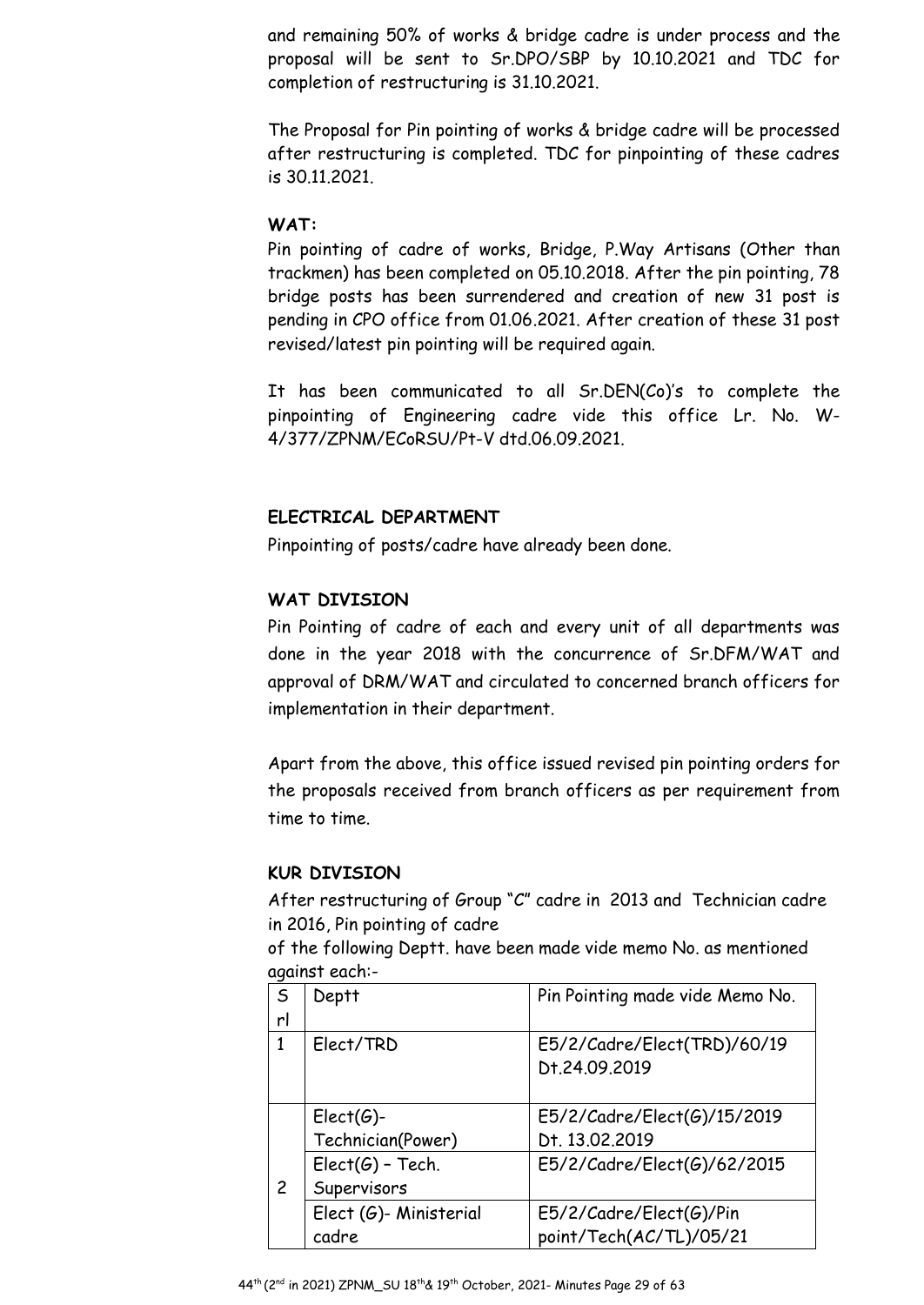|                | $Elect(G)$ - Technicians &  | E5/2/Cadre/Elect(G)/Pin       |
|----------------|-----------------------------|-------------------------------|
|                | Helper (AC/TL)              | point/Tech(AC/TL)/05/21 Dt.   |
|                |                             | 21,05,2021                    |
| 3              | Mechanical (C&W)            | E5/2/Cadre/Elect(TRD)/60/19   |
|                |                             | Dt.24.09.2019                 |
|                |                             | Dt. 16.09.2020                |
| $\overline{4}$ | Elect(OP)                   | E5/2/Cadre/Elect(OP)/Pin      |
|                |                             | point/LP(Pass/Goods/14/21 Dt. |
|                |                             | 22.07.2021                    |
| 5              | Comml. - ECRC, Comml.       | E5/2/Cadre/Comml./53/2015     |
|                | Clerk                       | Dt. 03.09.2015                |
| 6              | S&T                         | E5/2/Cadre/S&T/16/2018 Dt.    |
|                |                             | 11.04.2018                    |
| 7              | Medical/KUR Divn            | E5/2/Cadre/Med/61/2019 Dt.    |
|                |                             | 10.10.2019                    |
|                | Civil Engg. -               | E5/2/Cadre/Engg/39 /2019 Dt.  |
|                | Technicians(Mason,          | 01.05.2019                    |
|                | Fitter, Painter, Welder, EC |                               |
|                | R, EBS, Br. Errector,       |                               |
|                | Civil Engg - Technician     | E5/2/Cadre/Engg/Pin           |
| 8              | (Welder)                    | point/Tech(Welder)/54/08/21   |
|                | Civil Engg - Track          | E5/2/Cadre/Engg/77/2019 Dt.   |
|                | Maintainers                 | 20.12.2019                    |
|                | Civil Engg -                | E5/2/Cadre/Engg/12/2017 Dt.   |
|                | SSE/JE(Bridge)              | 24.04.2017                    |
|                | Civil Engg - Chowidar,      | E5/2/Cadre/Engg/10/2015 Dt.   |
|                | S/Wala, St. KSI             | 29.01.2015                    |
|                | Optg - SM/DTI               | E5/2/Cadre/Optg/2014 Dt.      |
|                |                             | 31,07,2014                    |
|                | Optg - TNC                  | E5/2/Cadre/Optg/74/2014 Dt.   |
|                |                             | 14.10.2014                    |
|                | Optg - Ministerial cadre    | E5/2/Cadre/Optg/2014 Dt.      |
| 9              |                             | 25.11.2014                    |
|                | Optg - Point man -A&B       | E5/2/Cadre/Optg/13/2015 Dt.   |
|                |                             | 11.02.2015                    |
|                | Optg - Goods Guard          | 5/2/Cadre/Optg/28/2018 Dt.    |
|                |                             | 29.06.2018                    |
|                | Optg - Guard(Coaching)      | E5/2/Cadre/Optg/44/2018 Dt.   |
|                |                             | 03.12.2018                    |

 Pin pointing of following cadre/ Deptt. have not been made despite reminders

vide letter No. as shown against each Deptt.:-

| S<br>rl | Deptt          | Category                                                  | Reminders Ref. No.                                                            |
|---------|----------------|-----------------------------------------------------------|-------------------------------------------------------------------------------|
|         | Elect(O)<br>P) | Tech.<br>Supervisors/Te<br>chnician/Minist<br>erial cadre | E5/2/Cadre/Elect(OP)/Pin<br>pointing/2021 Dt. 21.05.2019<br>් ර<br>01.01.2021 |
| 2       | Civil<br>Engg  | <b>SSE&amp;</b><br>JE(PW/Works)                           | E5/2/Cadre/Engg/Pin<br>point/SUPVR-Minst-TM                                   |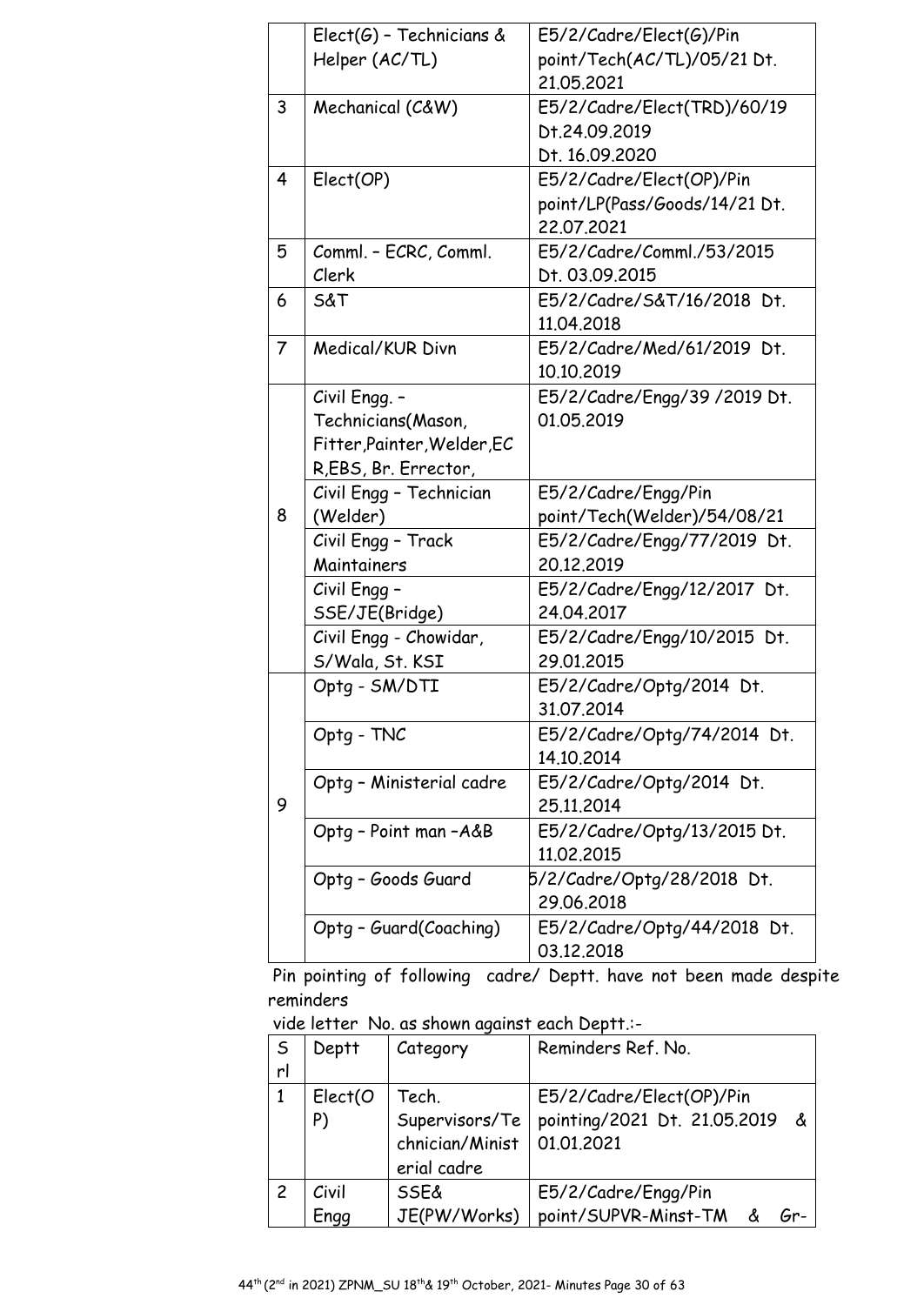| , Ministerial |                                     | D/2019 Dt.21.05.2019 followed |           |  |
|---------------|-------------------------------------|-------------------------------|-----------|--|
|               | bv                                  |                               | reminders |  |
|               | Dt., 23.03.2020, 31.12.2020, 02.08. |                               |           |  |
|               | 2021                                |                               |           |  |

Pin-pointing of posts have already been done in Electrical(G) department.

The last Pinpointing of S&T department was done vide Sr.DPO/KUR's Memo No. E5/2/Cadre/S&T/16/2018 dt.11.04.2018. Now updated Pinpointing of S&T Department is under process.

Pinpointing has been done for cadre of Elect/TRD.

For Engineering Department necessary steps are being taken. TDC: 30.11.2021.

# **SBP DIVISION**

Pinpointing of Electrical (OP) and Electrical (G) are under process for Finance concurrence and approval of DRM. Other departments are being asked again to submit papers.

# **DECISION**

The pinpointing should be completed by  $31<sup>st</sup>$  October 2021 in all 03 divisions by all departments. PCME- Closed.

Letter issued vide this office Lr. No. ECoR/HQ/PERS/IRM/22/2021 dated 18.10.2021 to all PHODs/CHODs, DRMs/Sr.DPOs.

**(CLOSED)** 

# **20. 44U-20-2021 PROVISION OF CENTRAL OFFICE FOR RECOGNIZED TRADE UNION :**

**PCPO** This Union is a registered and recognized Union of East Coast Railway functioning actively with administration to see the benefits of the employee and in the same time it also sees the productivity of East Coast Railway. This union does not have a central office for its day today activities.

> It is the request of the Union to please allot one central Office at Khurda Road, which will function round the clock to serve the Railway as well as to serve the employee.

# **ADMINISTRATIVE REMARKS**

To be discussed in the meeting.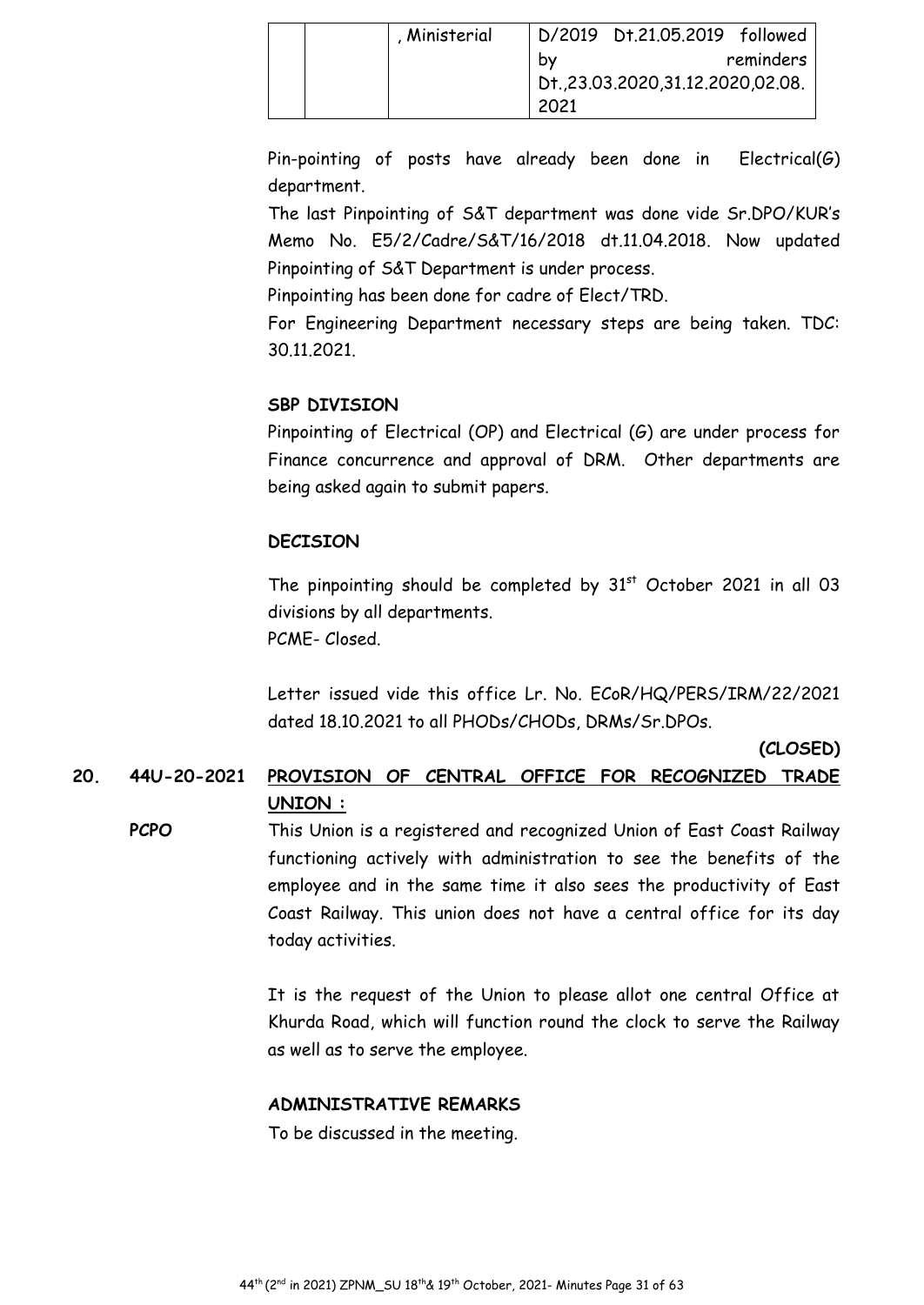#### **DECISION**

Central office of both the Unions if not provided will be arranged as per availability of quarters/space.

# **21. 44U-21-2021 COMPASSIONATE APPOINTMENT TO THE FAMILY OF DECEASED STAFF & OFFICER WITHOUT ANY DISCRIMINATIONS:**

**PCPO** The benefit of compassionate appointment is extended to the family members of the deceased employee in accordance with the prescribed rules. It is the empathy of the administration without having any discrimination to extend the benefits, observing & enquiring the facts and figures of the circumstances. It is observed that, there are examples of discriminations of decisions while extending the benefits.

> It is the request of the Union to avoid such type of discrimination, the loss of the family members cannot be made good by extending employment assistance to any one of the family member, the sympathy of extending employment assistance is just a relief to the family members may please be ensure equally for all deceased employee.

#### **ADMINISTRATIVE REMARKS**

#### **KUR DIVISION**

No such discrimination has been made while extending CG-appointment. CG cases are being dealt as per extent rule issued by Railway Board from time to time.

#### **WAT DIVISION**

Employment assistance on compassionate grounds is extended to the family members without any discrimination. Taking all the rules and regulation in to consideration, the cases are decided basing on the merits of case.

#### **SBP DIVISION**

No discrimination is made on the case of compassionate appointment in SBP division.

#### **DECISION**

No discrimination is made on the case of compassionate appointment in ECoR.

**(CLOSED)**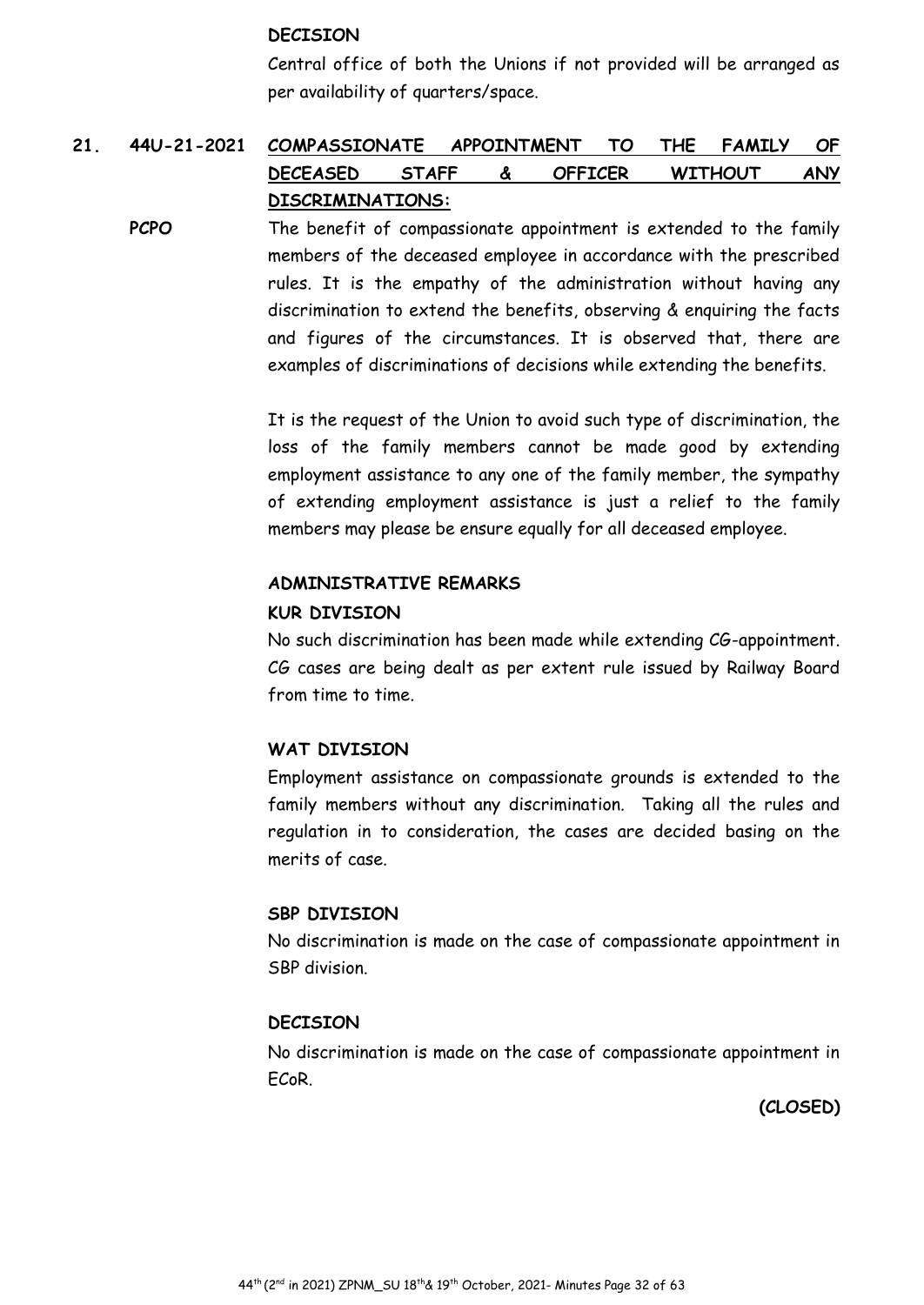# **22. 44U-22-2021 MERGER OF ESTABLISHMENT OF ENGINEERING DEPARTMENT WITH PERSONNEL DEPARTMENT:**

**PCPO PCE**  Railway Board has issued order on Dt. 28.12.2020 with guidelines regarding merger of establishment work of Engineering Department with Personnel Department. Though three months has already been lapsed the order has yet to be executed in this Zone.

It is requested to please expedite for implementation of the order.

It is reveled from different policy decision of administration like out sourcing & surrender of posts, that the participation of this Union has been ignored which leads to an unhealthy industrial relation of Administration with Union.

Hence this Union demands that while taking policy decision the representation of this Union should be should be invited in future days.

#### **ADMINISTRATIVE REMARKS**

#### **ENGINEERING DEPARTMENT**

Draft Joint procedure order for this purpose has been rectified by PCE and submitted to PCPO vide Note dtd.22.04.2021for finalization.

All proposals are sent to Personnel department for further action as per procedure.

#### **KUR DIVISION**

As per the draft JPO dt: 02.02.2021, this office has communicated views/remarks of the division to PCPO/BBS vide this office letter no: P/KUR/JPO/merger/Estt.Staff/Enggg/21, dated: 05.02.2021. The reply is awaited.(Copy enclosed).

#### **WAT DIVISION**

This office has not received any JPO from HQ/BBS regarding merger of establishment work of Engineering department with Personnel department. This office will process whenever such proposal received from HQ/BBS.

While taking policy decision, the representation of ECoRSU/WAT will be invited in future.

#### **DECISION**

As per Railway Board order, the procedure being followed in SC Railway will be adopted by ECoR and policy guidelines for ECoR will be issued by  $31<sup>st</sup>$  October 2021 after due discussion with both the Recognized Unions.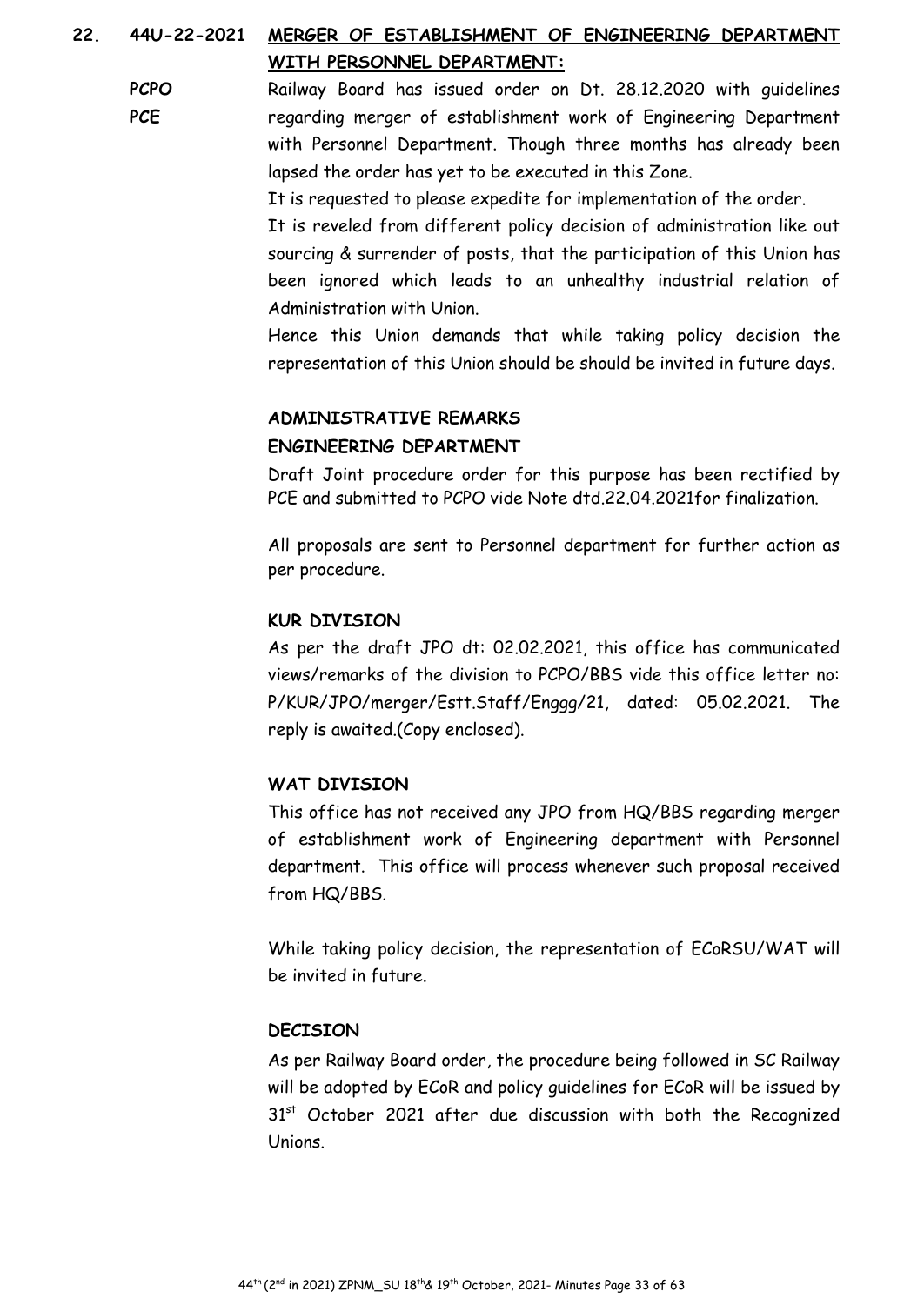# **23. 44U-23-2021 PATIENTS ARE BEING DEMANDED TO DEPOSIT MONEY PRIOR TO ADMISSION EVEN BEFORE DISCHARGE IN REFERRAL HOSPITALS.**

**PCMD** It is noticed from different sources that a patient when referred from the Railway Hospitals thinks that there will be cashless treatment in the referral Hospital, but the hospital authority demands money to deposit before admission, forded him to sign in an undertaking to pay money against some of the items even if he has been forced to deposit money prior to discharge. In that urgent and unpleasant situation the attendant used to deposit money immediately without considering anything, subsequently the complains are being received in a row. This Union demands that all such glitches should be sorted out to give a

satisfactory treatment to our patients.

#### **ADMINISTRATIVE REMARKS**

#### **MEDICAL DEPARTMENT**

Few such cases are reported, where some of the tie-up hospitals are demanding money from patients on some items like, toiletries, PPE kit, etc. Most of the matters have been resolved by discussion with the Hospital authority, letter has also been written to tie-up Hospitals not to follow such practice which is beyond the provisions of MoU. Because of this type of violation of the Terms & Condition of the MoU, referral of cases to one of the tie-up Hospital has been suspended.

#### **DECISION**

Already discussed in special meeting on 07.10.2021 & item Closed.

**(CLOSED)** 

# **24. 44U-24-2021 PROPER TREATMENT FACILITIES TO THE RELHS CARD HOLDERS:**

**PCMD** Many retired railway employee are complaining that they are not being allowed for treatment even if for chronic diseases as they are having the facilities of Fixed Medical Allowances. As per Railway Board order No. 2006/H/DC/JCM dated 12.10.2006 the RELHS card holder with FMA facilities are entitle for OPD treatment for chronic diseases, which are being ignored.

> Those who are availing FMA & Indoor facilities, those patients are being deprived up of getting treatment for chronic diseases.

# **ADMINISTRATIVE REMARKS**

#### **MEDICAL DEPARTMENT**

The RELHS card holders who have no opted for OPD treatment are to get by Fixed Medical Allowance. However, they are to get medicines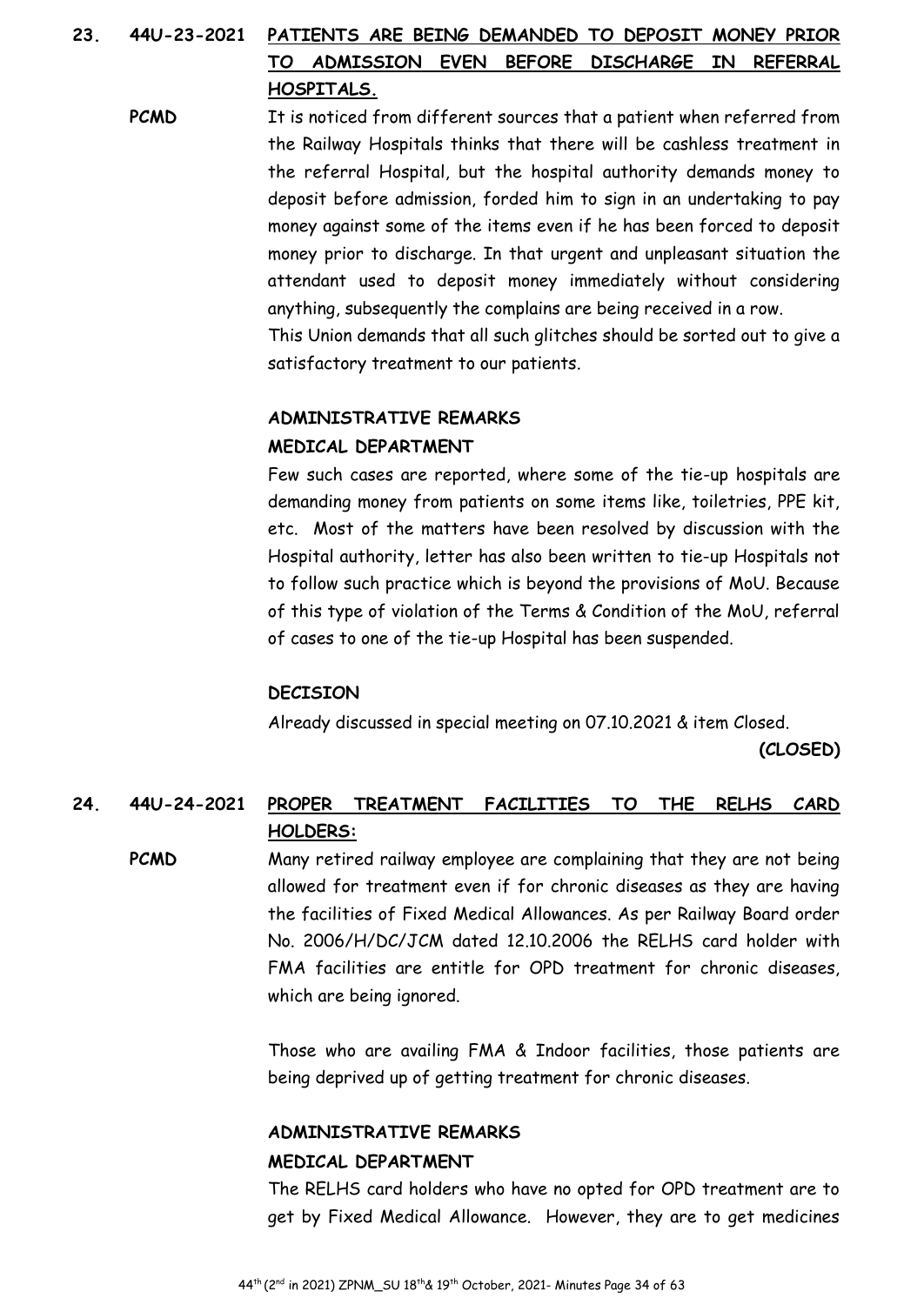for Chronic Diseases vide Railway Board's guidelines. In case of any violations at any units, it should be brought to the notice of the Competent Authority.

#### **DECISION**

Instructions will be re-circulated.

**(CLOSED)** 

# **25. 44U-25-2021 GRANT OF FINANCIAL UP GRADATION TO LEVEL-9 TO STATION MASTERS IN CASE OF INTER RAILWAY/DIVISION TRANSFER:**

**PCPO PCOM PFA**  That, in case of "including unilateral transfer on request", regular service rendered in previous organization/office shall be counted along with regular service in the new Organization/Office shall for the purpose of getting financial up gradation under MACP. However, financial up-gradation under MACP shall be allowed in the immediate next higher pay level in the pay matrix in CCS (Revised Pay Rule 2016) Whenever an official, in accordance with terms and conditions of transfer on own volition to a lower post , is reverted to the lower post/grade from the promoted post/pay level before being relieved for the new organization/office, such past promotion to the previous organization/office will be ignored for the purpose of MACP in the new organization/office.

> That, Vide RBE No. 14.07.2015, Dtd. 23.11.2015 clarifies that-Whenever an official, in accordance with terms and conditions of transfer on own volition to a lower post, is reverted to the lower post/Grade from the promoted post/grade before being relieved for the new organization/office, such past promotion in the previous organization/office will be ignored for the purpose of MACP Scheme in the new organization/office.

> While DOP&T guidelines clearly stipulate that past promotion in previous organization/office will be ignored for the purpose of granting MACP in the new Organization/Office, above order is not followed for granting Level-9 under MACP to Station Masters.

#### **ADMINISTRATIVE REMARKS**

#### **ACCOUNTS DEPARTMENT**

No such case is pending with Accounts Department and letter has been issued to Dy.CPO.

#### **KUR DIVISION**

MACP benefits to the Station Masters have already been awarded in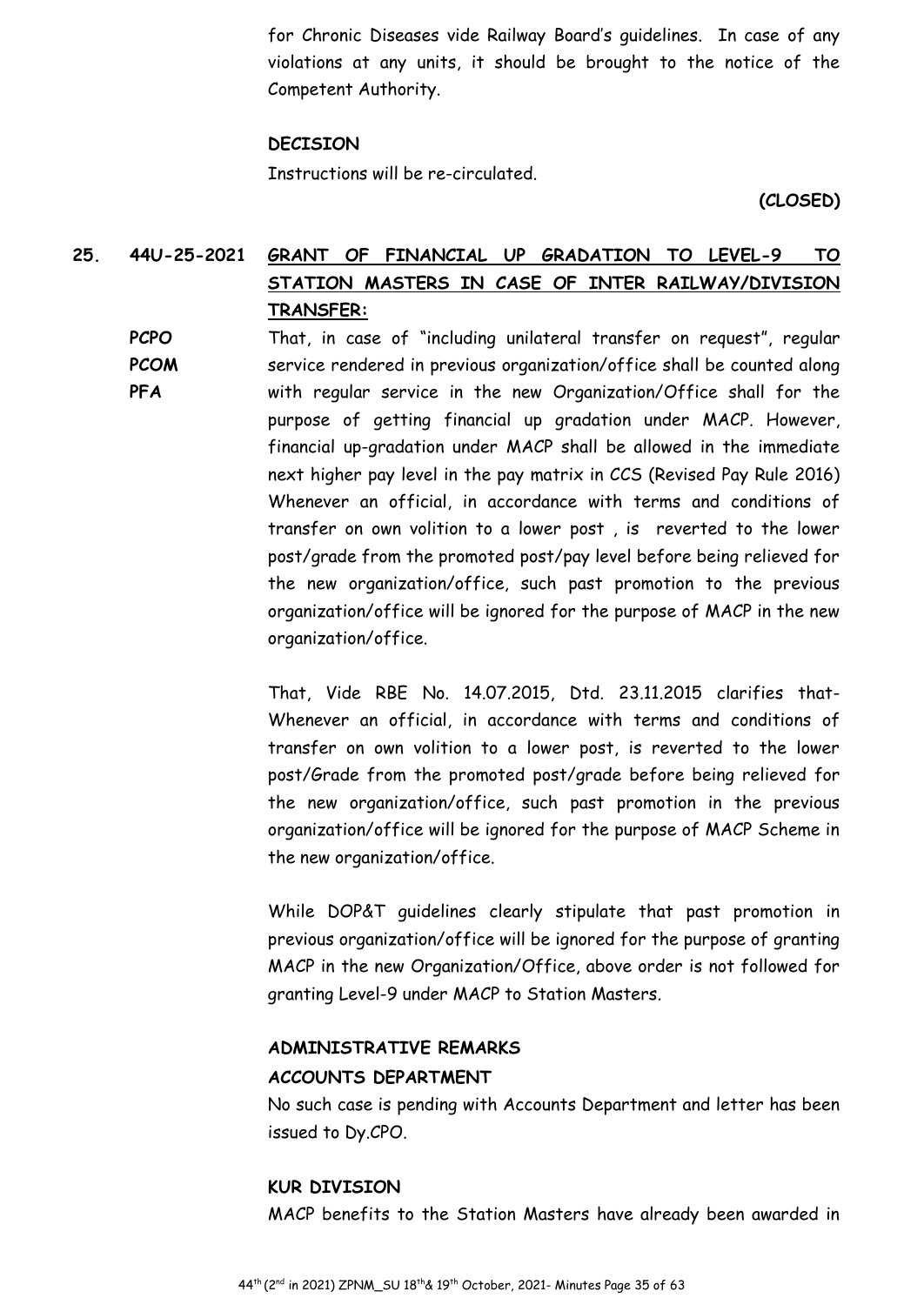line with RBE 26/2020. However, associate Finance have reservation against the vetting of revised pay statements of SMs who were transferred to KUR on reversion as ASM. They are waiting for the HQ clarification on the issue.

The subject issue pertains to personal department. Accordingly a letter of clarification has sought from Sr.DPO/KUR vide this office letter dtd.09.08.2021 for necessary compliance.

#### **WAT DIVISION**

The instructions issued vide RBE No. 81/2020 which has been further clarified vide PCPO/BBS Lr. No. ECoR/HQ/Pers(R)/14/2021 (44/2021 dated 27.08.2021 are being followed while granting financial upgradation.

Under MACP scheme to Level-9 to the SM group as per RBE No. 26/2020.

#### **SBP DIVISION**

The case of Financial up gradation under MACPs of staff who came on transfer to new organization office on reversion to lower grade are to be dealt in terms of RBE No. 81/2020.

#### **DECISION**

Discussed.

**(CLOSED)** 

# **26. 44U-26-2021 PROMOTION OF TOWER WAGON DRIVERS OF WALTAIR DIVISION:**

**PCPO PCEE**  Tower wagon Drivers of Waltair Division are not being promoted as Sr.Tower wagon driver (MCM) and they are stagnated at the same post i.e. Tower wagon driver Gr.1, where as in Khurda Road Division Tower wagon driver GR-1 were promoted to the post of Sr.Tower Wagon Driver (MCM), vide order no. DRM(P)/KUR Office Order No P/E/TRD/84/2010 dated 19.10.10.

> This may please be looked into and immediate action may please be initiated for promotion of Tower wagon Drivers of Waltair Division.

#### **ADMINISTRATIVE REMARKS**

#### **ELECTRICAL DEPARTMENT**

The cadre and seniority of Tower Wagon Driver is merged with the cadre of other Technicians of TRD wing. Now they can be promoted to Sr. Tower Wagon driver.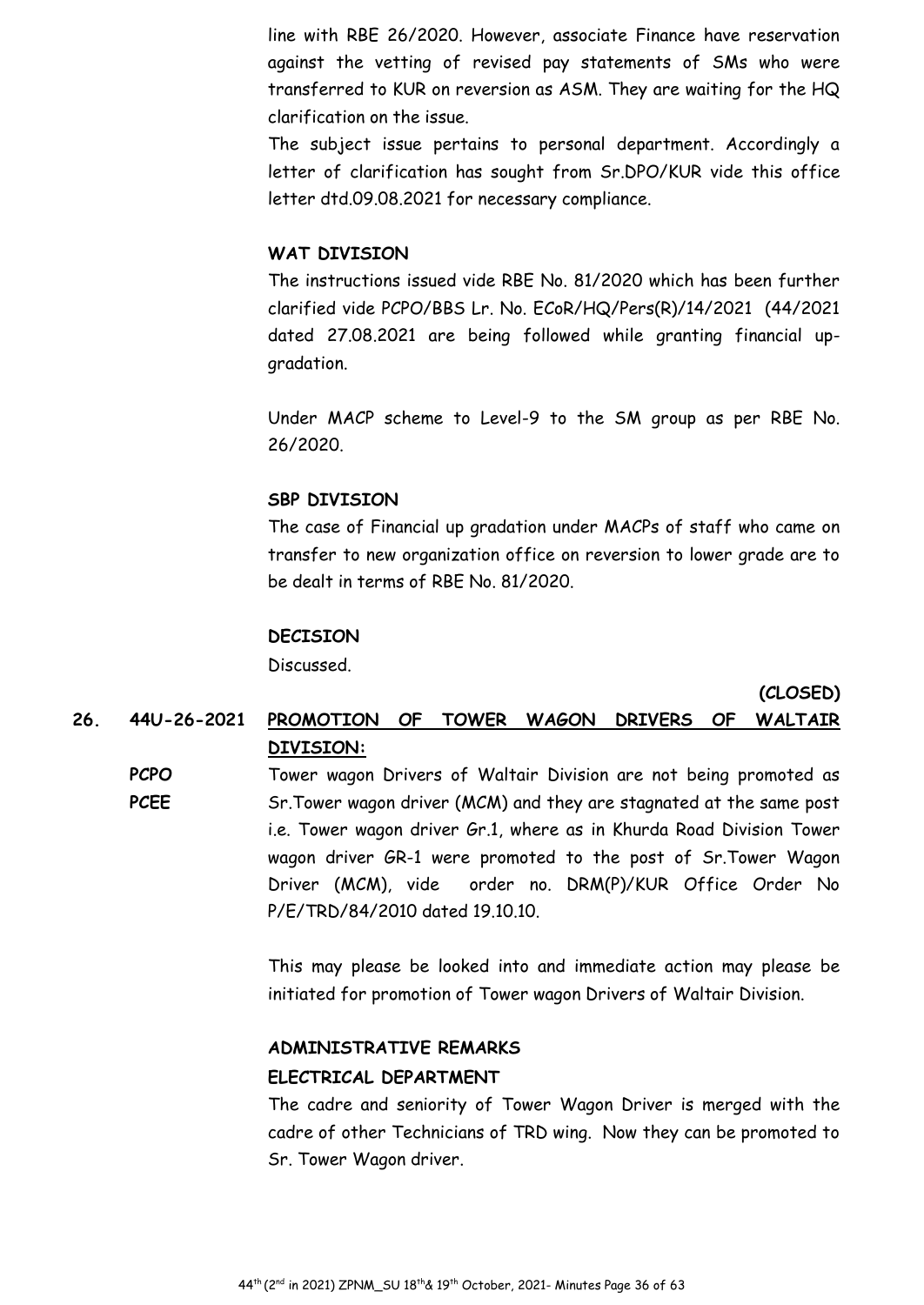## **WAT DIVISION**

As per the Tower Wagon Drivers Cadre set up issued by Railway Board there are only 02 grades available i.e. Tower Wagon Driver-II in PMPL-4 and Tower Wagon Driver Gr-I in PMPL-5. Thus there is no possibility for promotion of Tower Wagon Driver-I as Sr. Technicians it is not supported by any Railway Board Order. In fact, Railway Board vide Lr. No. PC-V/2000/CC/16/Pt, dated 15.11.2010 has category stated that Tower Wagon Drivers are not eligible for scale Rs. 5000-8000/- 7<sup>th</sup> PC PMPL-6.

## **DECISION**

Discussed.

**(CLOSED)** 

# **27. 44U-27-2021 IMMEDIATE PAYMENT OF PENDING MILEAGE ARREARS FOR 6 MONTHS AND DIFFERENCE OF OT ARREARS FROM 1-7-2017 TO THE RUNNING STAFF OF E.CO.RLY:-**

**PFA PCPO PCEE**  Due to hard work of the cadre, E.Co.Rly achieved Gobindvallabh pant shield for the last year. But their services are not being recognised and delaying the payment of mileage arrears. Whereas all other Zonal Railways of IR paid the said arrears to running staff 18 months back. So, this union urges upon the administration to pay the above arrears to running staff immediately.

#### **ADMINISTRATIVE REMARKS**

#### **ACCOUNTS DEPARTMENT**

Adequate funds provision was made during FY2020-21 to liquidate entire KMA arrears of Running staff. If any employee is still left out, the same will be liquidated during this year, as adequate fund provision has been made in SL 2021-22.

(Figures in Crores of Rs.)

| Head         | SL 21-22 | Exp.<br>Up | to   Balance |
|--------------|----------|------------|--------------|
|              |          | $July-21$  |              |
| $D08-PU(10)$ | 150.11   | 38.04      | 112,07       |
| D09 PU(10)   | 56.58    | 12.95      | 44.10        |

#### **ELECTRICAL DEPARTMENT**

Pertains to Personnel department.

#### **WAT DIVISION**

(i) Revised rates of KMA & ALK as per RBE No. 85/2019 already implemented in this division from July, 2019 and difference of Mileage arrear for the period from August, 2017 to June, 2019 already paid to the Loco Running Staff as following manner.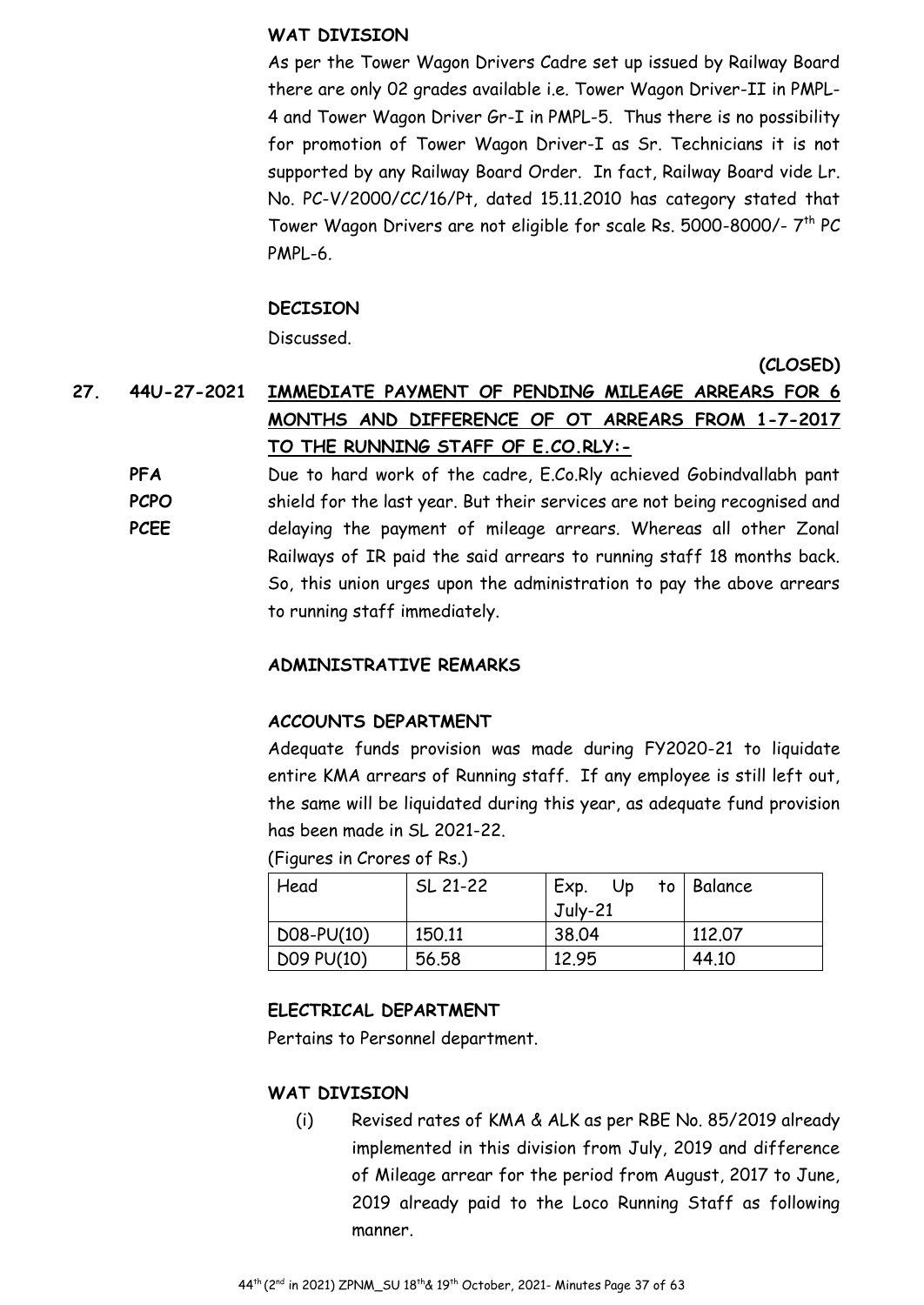| KM/ALK for the period    | Paid in the month of |
|--------------------------|----------------------|
| From April' 19 to Jun'19 | Feb'20 Salary bills  |
| From Aug'17 to Mar'18    | May'20 Salary bills  |
| April'18 to Sep'18       | Jan'21 Salary bills  |
| From Oct'18 to Mar'19    | Feb'21 Salary Bills. |

(ii) RBE No. 175/2017 is implemented w.e.f. 01.07.2017 OT for the month of July'17 is drawn in the regular salary of Mar'18 & April'18 as per modified programme in revised ( $7<sup>th</sup> PC$ ) pay in OT module.

As per RBE No. 77/2018 OT arrear due for the period from 01.01.2016 to 30.06.2017. For preparation of OT arrear there is no sufficient programme in the AIMs module, during that period OT was prepared manually and posted in the existing IPAS-OT module. As such, arrears of OT from 01.01.2016 to 30.06.2017 will be drawn and the issue is resumed.

## **SBP DIVISION**

Difference of OT arrears w.e.f. 01.07.2017 has been paid. No OT arrears is pending.

## **DECISION**

Discussed.

#### **(CLOSED)**

# **28. 44U-28-2021 PROMOTION OF SR ALP'S TO LOCO PILOTS(GOODS) IN WAT DIVISION:-**

**PCPO PCEE**  The promotional panel file of Sr ALP's to LP(G) of WAT division is pending at HQ/BBS for the last 6 months. Actually, the LP's & ALP's of WAT division are not getting their legitimate leaves even though they worked hard during this pandemic situation for the last 1 1/2 years. The Railway board norms of maintaining 30% of leave/training reserve is not maintaining at all crew lobbies due to rapid increase of freight train service which is clearly evident through the statistics of loading target reached in this financial year. But, it is unfortunate to mention here that the promotional aspects and welfare of the running staff are deprived and their services during pandemic time is ignored by the administration.

Immediate necessary action may please be taken for promotion of the Sr ALP's to LP(G) of WAT Division.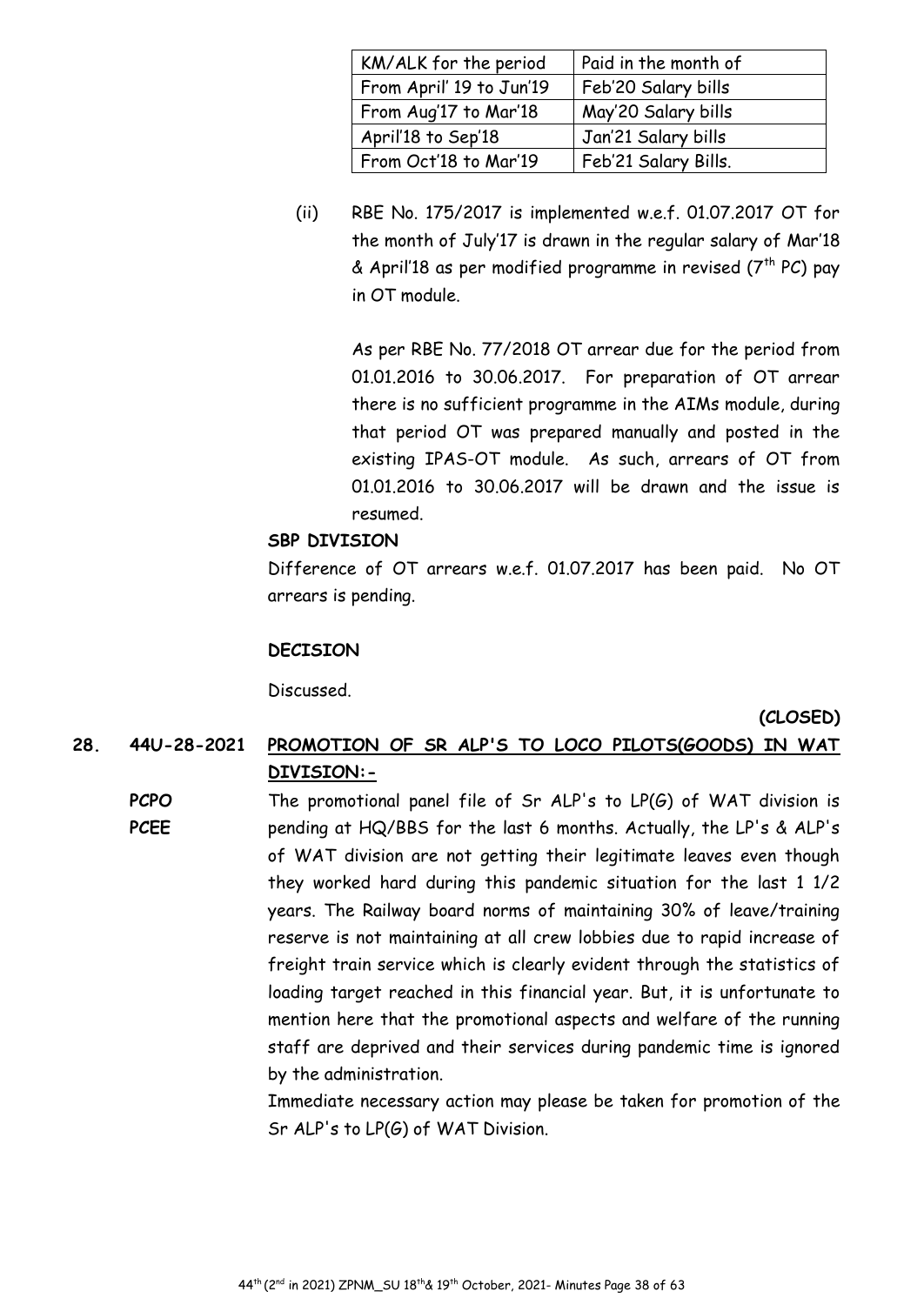# **ADMINISTRATIVE REMARKS ELECTRICAL DEPARTMENT**

GM/ECoR/BBS has accorded his approval for relaxation of service condition of 132 ALP's for promotion to the post of LP(G) on 03.08.2021.

# **WAT DIVISION**

Promotion order issued for 132 Sr.ALPs promoted to Loco Pilot(G) vide this office O.O. No. WAT/PB/SS-I/1087/2021/2 dated 26.08.2021.

# **DECISION**

Discussed.

# **(CLOSED)**

# **29. 44U-29-2021 INDUCTION TRAINING SLOTS OF ALP/RRB.**

**PCPO PCEE**  It is very unhappy to express by this union that induction training slots of ALP/RRB are also not giving to WAT division candidates (approximately 150) who have been waiting for training slots for the last 7 months. So, this union requests the administration to give more number of induction training slots to WAT division candidates also and also to fill more than 400 vacancies of LP(G) immediately in view of safety and staff welfare to utilize their legitimate leaves.

# **ADMINISTRATIVE REMARKS**

# **ELECTRICAL DEPARTMENT**

Due to COVID-19 outbrak, the training at the training institutes suspended as per decisions at the Central/Local administration. The training started from around July, 2021. The training of new ALP is very crucial thus mainly class room training is planned. Due to COVID-19 some candidate who were already undergoing training were given On-Line training. The present capacity for induction training at MDTC/VSKP is around 90 in two batches. As and when the training slot available at training institutes over IR. The slot will be available and process too in ECoR.

Vide ECoR/Pers/08/Elect/Relaxation(LP(G)/22B/176 dated 03.08.2021, the approval of GM/ECoR/BBS is communicated to WAT division for relaxation of service condition for promotion of 132 No. Sr.ALPS to the post of LP(G).

# **WAT DIVISION**

No remarks offered, since training slots allotment is not done by the division. However, it is to furnish that as on date no ALP is waiting for training.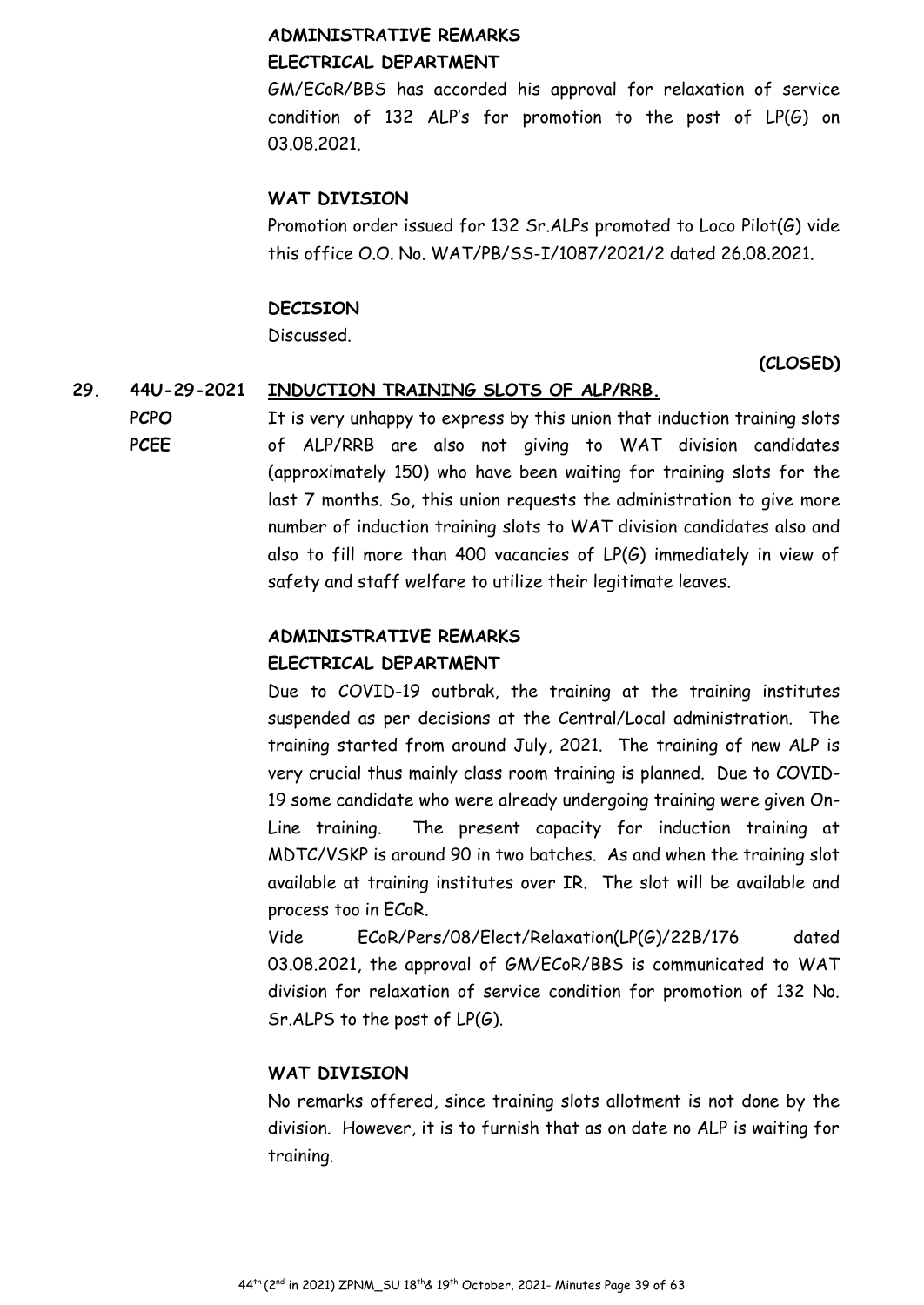# **DECISION**

Discussed.

# **30. 44U-30-2021 SINGLE WINDOW SYSTEM FOR REIMBURSEMENT OF UP-TO RS. 1200/- TOWARDS COST OF OXIMETER PURCHASED BY RAILWAY MEDICAL BENEFICIARIES SUFFERING FROM COVID-19 & REIMBURSEMENT TOWARDS LIFE-SAVING DEVICES/MEDICAL EXPENSES OF NON-REFERRED CASES.**

**PCMD** CGHS beneficiaries who have been tested positive for COVID-19 infection are permitted to purchase one PULSE OXIMETER per family & claim reimbursement only for one Pulse oximeter. The reimbursement shall be claimed as per actual cost of Pulse oximeter subject to a ceiling of Rs. 1200/-. But it is a lengthy process at present to get back the reimbursement amount.

> Further for non-referred cases of medical expenses & reimbursement of indoor/OPD treatment as Non-Railway Institute, circulated vide Railway Board's Lr. No. 2005/H/6-4/Policy-1, Dt: 20.09.2017 may please be followed firmly over ECoR and guidelines may be issued again looking into gravity of present condition.

Single window system should be implemented for reimbursement of expenditure incurred towards Oximeter, live saving devises & medical expenses for non-referred cases of Railway Medical Beneficiaries as per orders of Railway Board & MHF&W.

# **ADMINISTRATIVE REMARKS**

# **MEDICAL DEPARTMENT**

Reimbursement of Oximeter & COVID-19 expenses are being processed as per extant Railway Board guidelines.

#### **DECISION**

Guidelines in Railway Board's letter no.2020/H-1/7/3, Dated: 13.09.2020 will be followed.

**(CLOSED)**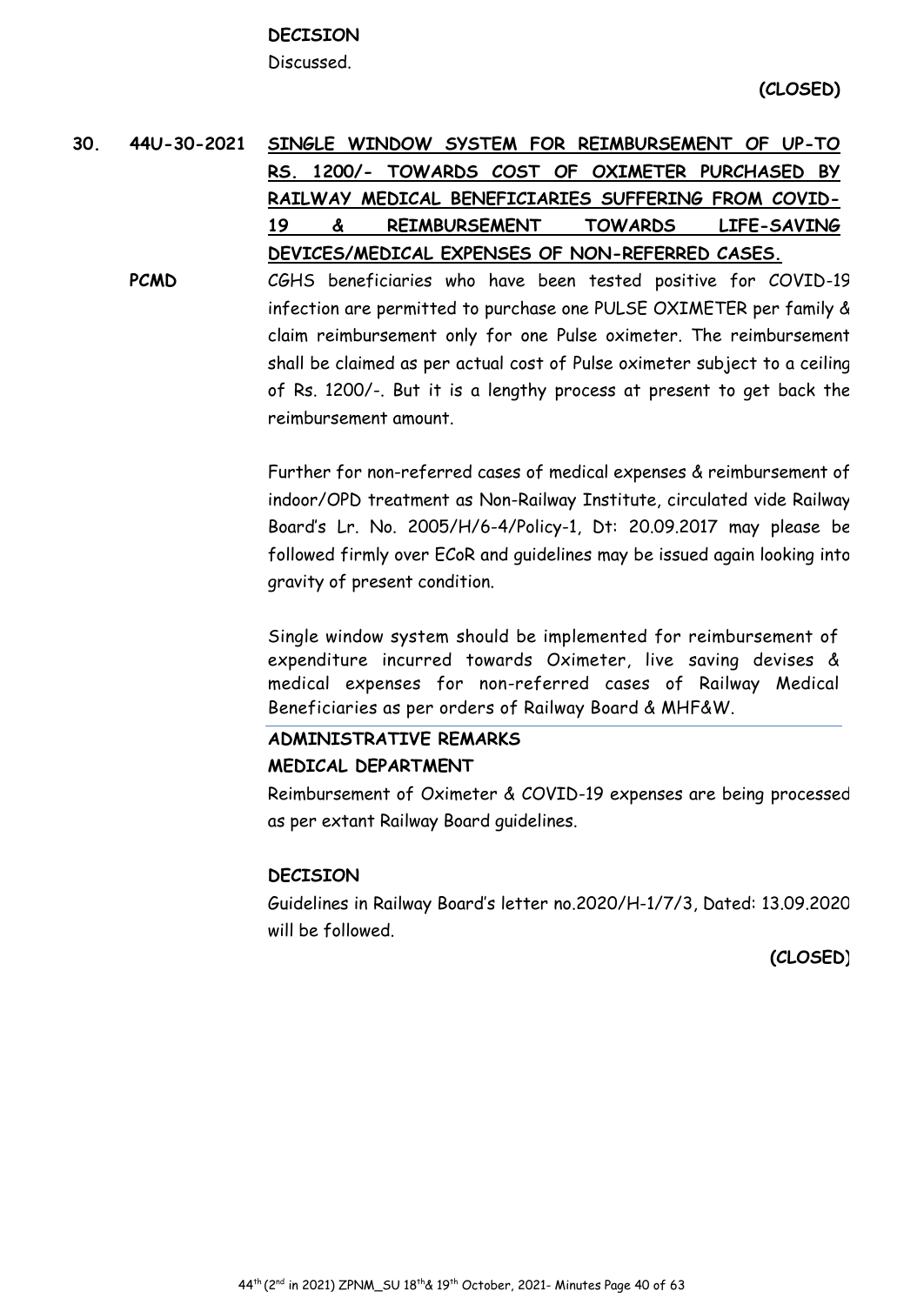# *SECTION 'C' REVIEW ITEMS*

| Srl.<br>No. | Item No.    | SUBJECT MATTER                                                                                          |                                                                                                                                                                                                                                                   |                       |                  |                                                               |  |  |  |
|-------------|-------------|---------------------------------------------------------------------------------------------------------|---------------------------------------------------------------------------------------------------------------------------------------------------------------------------------------------------------------------------------------------------|-----------------------|------------------|---------------------------------------------------------------|--|--|--|
| 31.         | 43U-01-2021 | IMMEDIATE IMPLEMENTATION OF ED, TRANSFORMATION,<br>RAILWAY BOARD'S LR. NO. 2017/TRANSF. CELL/ CIVIL/03, |                                                                                                                                                                                                                                                   |                       |                  |                                                               |  |  |  |
|             |             | <b>TO</b>                                                                                               | DT: 05-02-2018 OVER ECOR i.e. REPORT OF THE COMMITTEE<br>REVIEW UNIFORM & TOOL KITS FOR TRACKMEN                                                                                                                                                  |                       |                  |                                                               |  |  |  |
|             |             |                                                                                                         | KEYMEN / PATROLMEN.                                                                                                                                                                                                                               |                       |                  | $\sqrt{ }$                                                    |  |  |  |
|             | <b>PCE</b>  |                                                                                                         |                                                                                                                                                                                                                                                   |                       | Approx           |                                                               |  |  |  |
|             | <b>PCMM</b> | Sr                                                                                                      | Description /<br># Functional specification                                                                                                                                                                                                       | Scale                 | Cost<br>(in Rs.) | Remarks                                                       |  |  |  |
|             |             | i.                                                                                                      | Rain Coat with cap/hood and<br>separate waterproof trouser.                                                                                                                                                                                       | Once in a<br>year     | 1200/            | Provided                                                      |  |  |  |
|             |             | ii.                                                                                                     | Winter Jacket                                                                                                                                                                                                                                     | Once in 2<br>years    | 2500<br>$/$ -    | Provided                                                      |  |  |  |
|             |             | iii.                                                                                                    | Safety Shoes<br># As per IS 15298 (Part<br>2).2011/ ISO<br>20345:2004<br>Some of the reputed brands<br>are Bata, Liberty, Action etc.                                                                                                             | Once in six<br>Months | 1400/            | Provided<br>once in a<br>year                                 |  |  |  |
|             |             | iv.                                                                                                     | Luminous vest<br>Retro-reflective<br>#<br>orange<br>colour, IS-15809 of 2008<br>specified by EN471 Standard.                                                                                                                                      | Once in six<br>months | $500/-$          | Provided<br>3 years<br>back                                   |  |  |  |
|             |             | V.                                                                                                      | Safety<br>Helmet<br>with<br>detachable miner's light<br>Miner's helmet to IS<br>#<br>specifications<br>IS2925-1884<br>(modified<br>2010)<br>with<br>in<br>detachable headlights having<br>flexibility<br>for<br>rotation<br>provided with straps. | Once in a<br>year     | 1400/            | Provided<br>4 years<br>back<br>with<br>limited<br>number.     |  |  |  |
|             |             | vi.                                                                                                     | Tool Kit Bag<br># As developed by PUNE<br>Division, CR or<br>Ferozpur<br>Division of NR Material<br>Matte Nylong-1680 Black, Red<br>& Orange Colour with canvas<br>for lining.                                                                    | Once in a<br>year     | 1400/            | Provided<br>only to<br>key men.                               |  |  |  |
|             |             | vii<br>$\ddot{\phantom{0}}$                                                                             | Tricolour LED 3-cell Torch/<br>rechargeable torch<br># As being used by SCR/NR                                                                                                                                                                    | Once in a<br>year     | 1000/            | Provided<br>4 years<br>back<br>only two<br>staff in<br>a gang |  |  |  |

"Rakshak" a protection device /system for patrolmen /trackmen has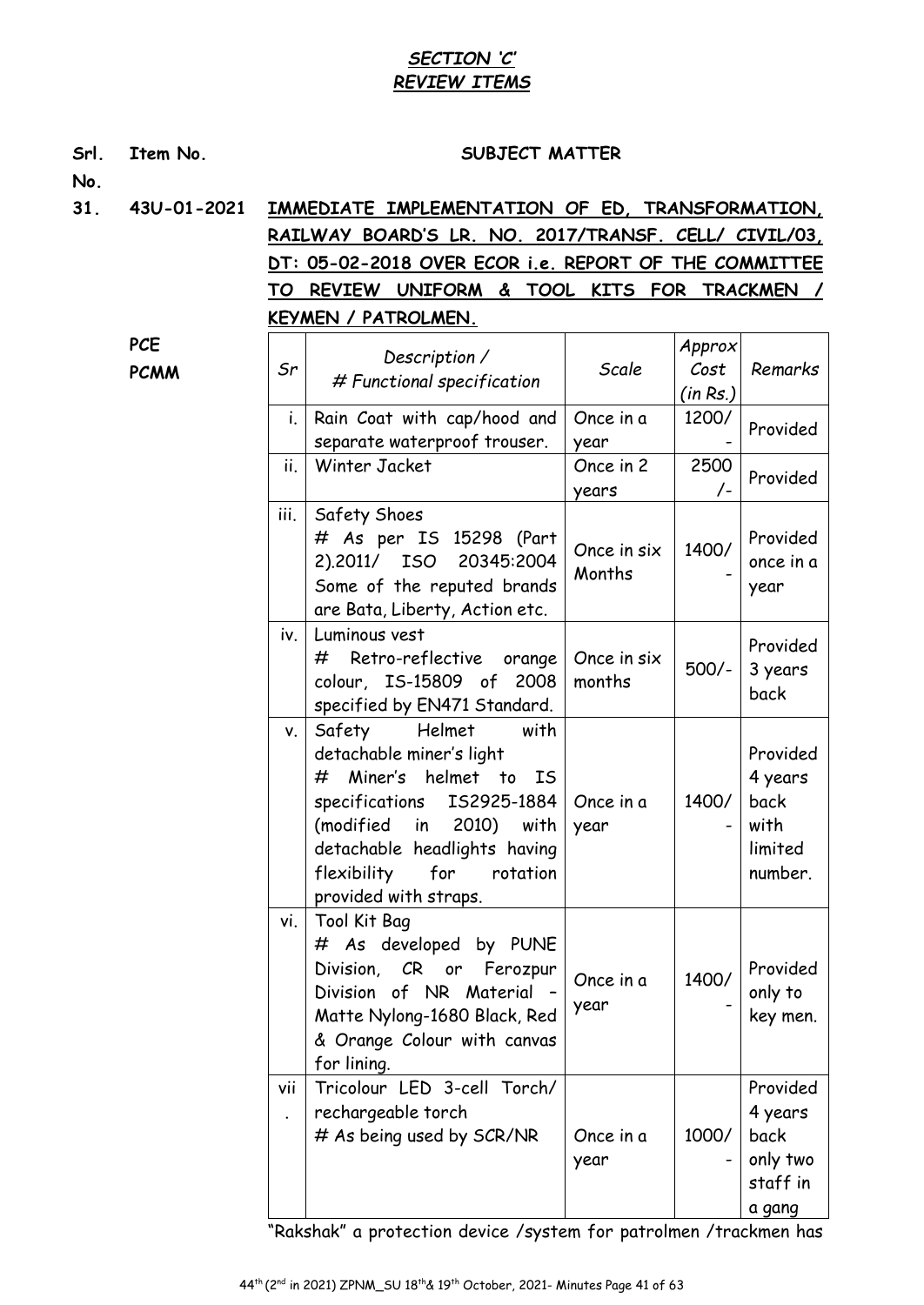been adopted by SCR which is useful in getting advance information regarding approaching trains by way of LED indication along with audible buzzer and vibration. Keeping in view large number of runover cases of Trackmen that occur during discharge of their duty on Tack, putting in place a Rakshak type protection device / system is essential and needs to expeditiously implemented. Improvised staff for patrolman, as being used on SCR may be provided in place of conventional staff.

**ECORSU demands for immediate implementation of ED, Transformation, Railway Board's Lr. No. 2017/Transf. cell/Civil/03, dated 05-02-2018 and arrange to procure & provide the items to Trackmen / Keymen / Patrolmen recommended by the committee immediately.** 

# **ADMINISTRATIVE REMARKS STORES DEPARTMENT**

| Agenda item      |                      |          |                                |
|------------------|----------------------|----------|--------------------------------|
| <b>Immediate</b> |                      |          |                                |
|                  | implementation of    |          |                                |
|                  | ED/Transformation/R  |          |                                |
|                  | B's letter dated     |          |                                |
|                  | 05.02.2018 over ECoR |          |                                |
|                  | to review Uniform &  |          |                                |
| Tool Kits for    |                      |          |                                |
|                  | Trackmen/Key         |          |                                |
|                  | men/Patrolmen        |          |                                |
| <b>Item</b>      | Description          | Commen   | Remarks from Stores            |
| Srl.             |                      | ts       | Department                     |
| No.              |                      | availabl |                                |
|                  |                      | е        |                                |
| $\mathbf{1}$     | Rail Coat with       | Provide  | No comments.                   |
|                  | cap/hood &           | d        | However, 3331 Nos. covered     |
|                  | separate             |          | dues in KUR division & 1938    |
|                  | waterproof           |          | Nos. tendered in SBP division. |
|                  | trouser              |          | PDC-15.03.2021                 |
| 2.               | Winter Jacket        | Provide  | No comments.                   |
|                  |                      | d        | However, 1938 Nos. covered     |
|                  |                      |          | Dued in SBP division.          |
|                  |                      |          | PDC-06.02.2021                 |
|                  |                      |          |                                |
|                  |                      |          |                                |
|                  |                      |          |                                |
|                  |                      |          |                                |
| 3.               | Safety Shoes         | Provide  | CRW/MCS-1436 Prs Covered       |
|                  |                      | d once   | Dues                           |
|                  |                      | in a     | KUR-3331 Prs Covered Dues,     |
|                  |                      | year     | awaiting sample approval.      |
|                  |                      |          | SBP-1938 Prs Covered Dues      |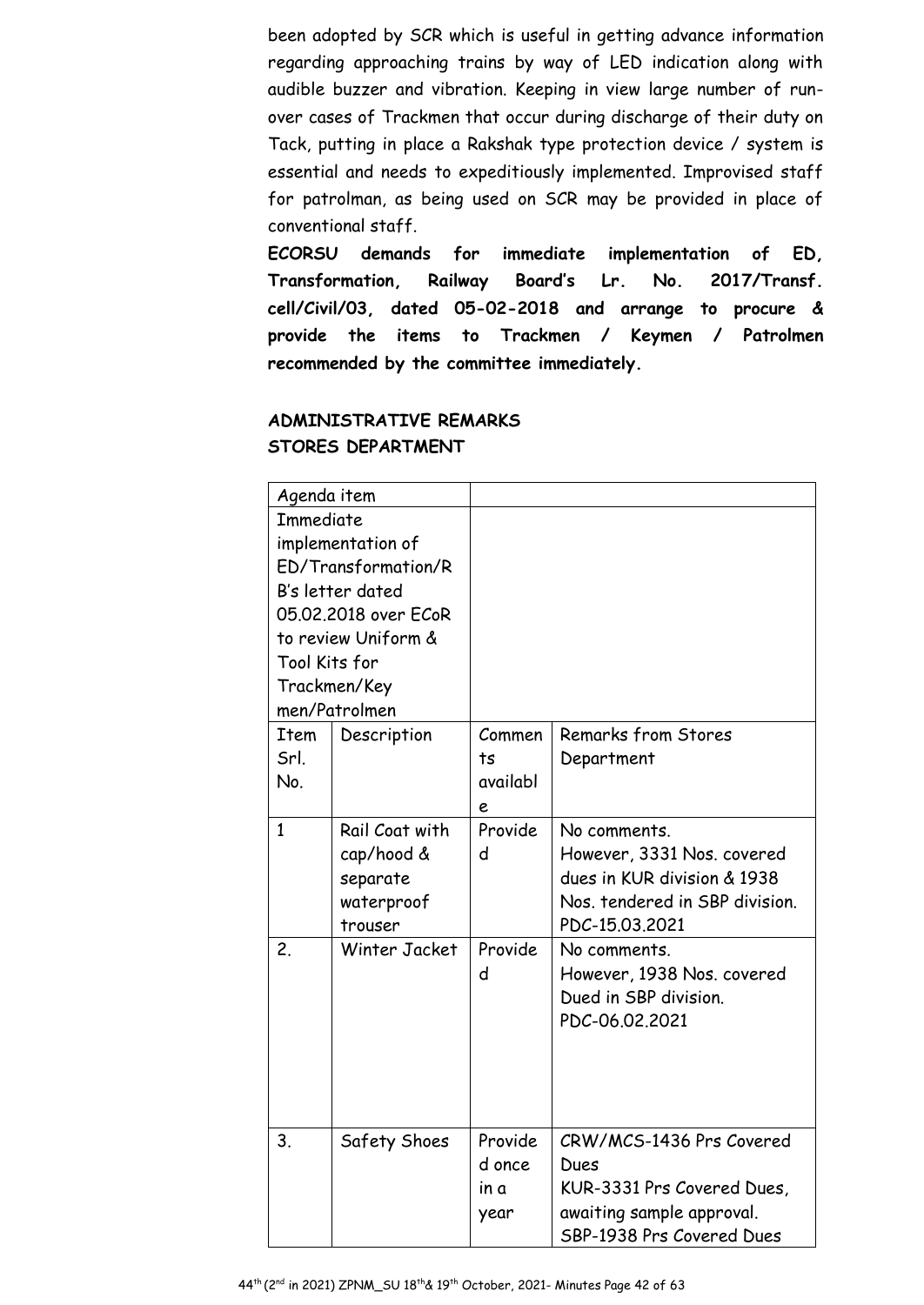|                  |               |                | PDC-06.02.2021                             |
|------------------|---------------|----------------|--------------------------------------------|
|                  |               |                | WAT-3724 Pr Covered Dues,                  |
|                  |               |                | awaiting sample approval.                  |
| 4.               | Luminous Vest | Provide        | <b>KUR- No Indent</b>                      |
|                  |               | d <sub>3</sub> | SBP-1938 Nos. Tendered,                    |
|                  |               | years          | PDC-31.03.2021                             |
|                  |               | back           | WAT-2234+1490 Nos.                         |
|                  |               |                | Covered Dues, awaiting sample<br>approval. |
| 5.               | Safety        | Provide        | GSD/MCS-Stock-200 Nos.,                    |
|                  | Helmets with  | d <sub>4</sub> | Covered Dues-1384 Nos.                     |
|                  | detachable    | years          | KUR-500 Nos. Covered Dues,                 |
|                  | miner's light | back           | awaiting sample approval.                  |
|                  |               | with           | SBP-1938 Nos. Covered Dues                 |
|                  |               | limited        | PDC-15.03.2021                             |
|                  |               | number         |                                            |
| 6.               | Tool Kit Bag  | Provide        | KUR-1000 Nos. supplied in                  |
|                  |               | d only         | December, 2020                             |
|                  |               | to             | SBP-1938 Nos. supplied on                  |
|                  |               | Keymen         | 06.01.2021                                 |
|                  |               |                | 1938 Nos. tendered, PDC-                   |
|                  |               |                | 31.03.2021                                 |
| $\overline{7}$ . | Tricolour LED | Provide        | KUR-No Indent.                             |
|                  | 3-cell        | d <sub>4</sub> | SBP-550 Nos. tendered,                     |
|                  | Torch/recharg | years          | PDC-15.03.2021                             |
|                  | eable torch   | back           |                                            |
|                  |               | only           |                                            |
|                  |               | two            |                                            |
|                  |               | staff in       |                                            |
|                  |               | a gang.        |                                            |

# **KUR DIVISION**

The dress allowance of Rs.5000/- (Per Annum) for Track maintainers as per RBE No.141/2017, dtd 03.10.2017 are being paid through Salary. For the year 2020-21, it will be paid in due course.

Tool Kit Bags, Safety Shoes, Safety Helmet, Rain Coat, Winter Jacket and RR Luminous Jacket have already been issued in the year 2019-20.

Provision for supply of Tool kit bag to Track Maintainers in KUR Division is a regular Practice. Accordingly the division is regularly supplying this item once in a year

For year 2020-21, P.O. issued for Tool-Kit bags, Safety shoes, Safety helmet. The same will be supplied very soon.

Water bottles and RR Luminous Jackets have already been provided to the Track Maintainers in the current year 2020-21.

RAKSHAK: The item has been processed for procurement and accordingly, letters were sent to HQ for clarification for vendors. But as per RDSO, Lucknow letter No: STT/Tele/ATWS/795/Vol-IV, Dtd 15.09.2020, there is no RDSO approved Vendor for the item as on date.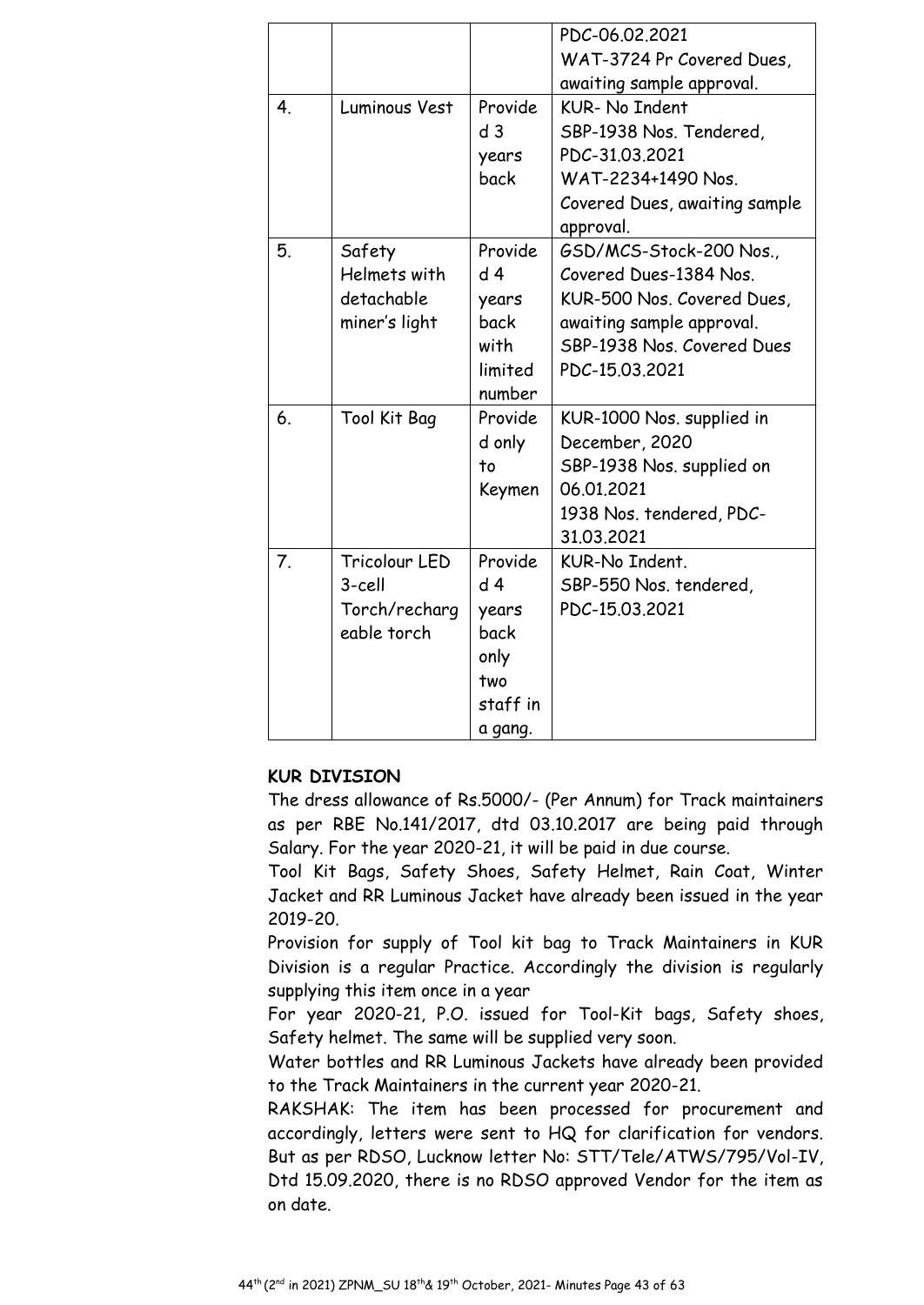Rain Coat with cap/hood and separate waterproof trouser: PO issued for 3331 Nos. through GeM on 23.12.20. Sample rejected on 25.01.2021 and communicated to the firm for resubmission of fresh sample TDS-28.02.2021.

Winter Jacket: It is under process. TDC-31.03.2021.

Safety Shoes: PO issued for 3331 pair on 03.12.2020 and sample approved for further supply. TDC for supply-28.02.2021.

Luminous vest: Distribution has been completed.

Safety Helmet with Detachable Miner's light: PO issued for 500 Nos on 25.09.2020. Sample already approved. Material yet to be received. TDC-28.02.2021.

Tool Kit Bag: Distribution has been completed.

Tricolour LED 3 Cell Torch rechargeable: NSR submitted to Sr.DMM on 21.01.2021 for procurement. TDC for supply:- 31.03.2021.

RAKSHAK HDN Route KUR: Tender for 49 Transmitters & 291 Trans-receivers has been floated and will be open on 24.02.2021 through store department.

#### **ENGINEERING DEPARTMENT**

The status of supply of uniform & tool kits to Track maintainers are given below:

| SI<br>No.      | Descripti<br>on of                                                          | Eligible Scale/ |                                  |                 | Previo                                   | <b>Current Remarks</b>                                                                                                                                                                                                                     |
|----------------|-----------------------------------------------------------------------------|-----------------|----------------------------------|-----------------|------------------------------------------|--------------------------------------------------------------------------------------------------------------------------------------------------------------------------------------------------------------------------------------------|
|                | material                                                                    |                 | Frequen Approx<br>cy             | Cost<br>(inRs.) | <b>US</b><br>Rema<br>rk of<br><b>PNM</b> |                                                                                                                                                                                                                                            |
| $\mathbf{1}$   | Rain Coat<br>with<br>cap/hood<br>&<br>separate<br>water<br>proof<br>trouser |                 | All TMs Once in<br>a year        | 1200/           | Provid<br>ed                             | Provided                                                                                                                                                                                                                                   |
| $\overline{c}$ | Winter<br>Jacket                                                            |                 | All TMs Once in<br>2 years       | 2500<br>/-      | Provid<br>ed                             | Provided                                                                                                                                                                                                                                   |
| 3              | Safety<br>Shoes                                                             |                 | All TMs Once in<br>six<br>months | 1400/           | Provid<br>ed<br>once<br>in<br>a<br>year  | KUR: Date of<br>last supply is<br>02.11.19. Fresh<br>order placed<br>through GeM on<br>13.11.20, TDC for<br>supply - 28.02.21.<br>SBP: Date of<br>last supply is<br>17.02.19. Fresh<br>order placed<br>through GeM on<br>09.01.21. TDC for |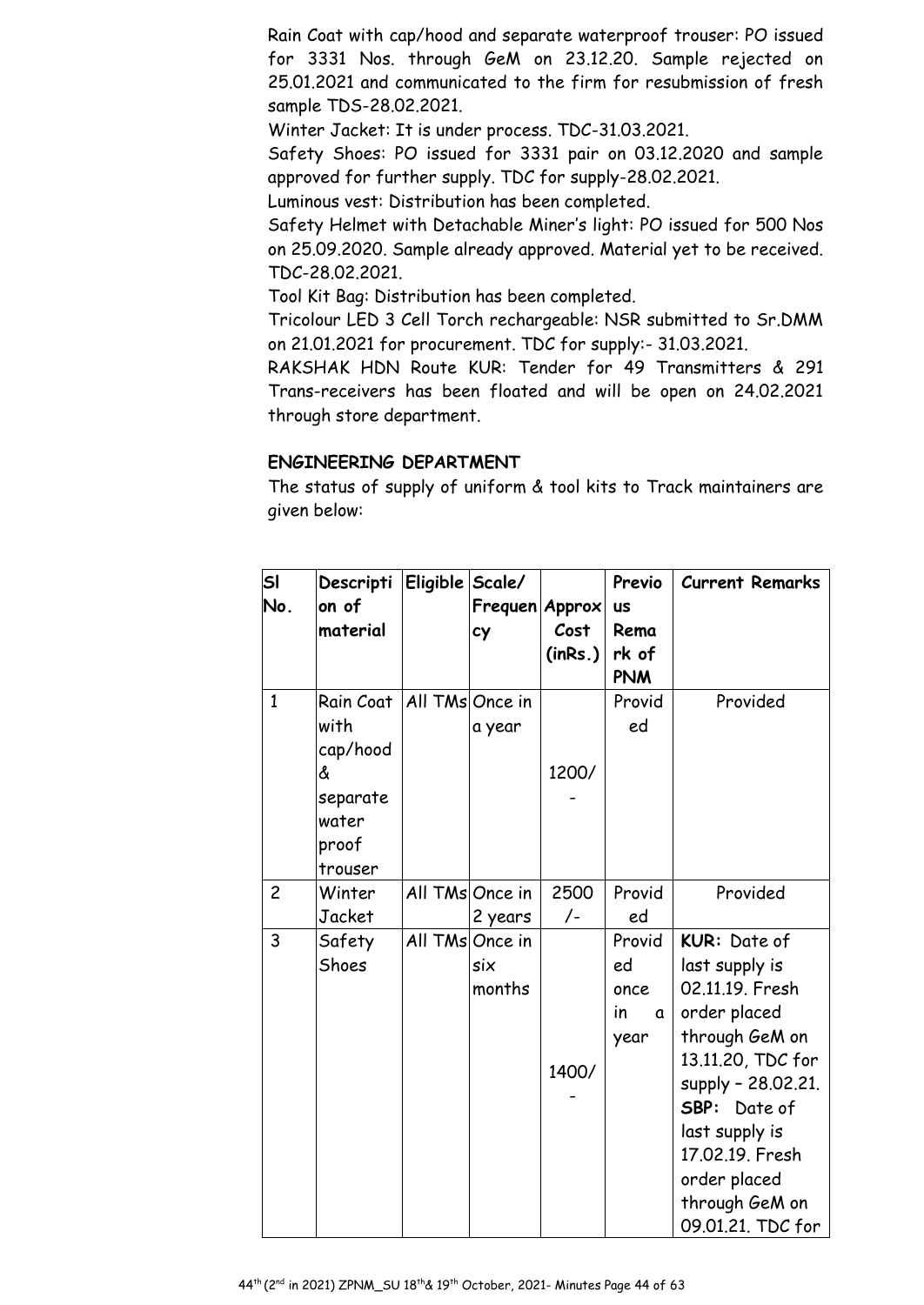|   |                  |                 |               |       |                                    | supply - 31.01.21.<br>WAT: Date of<br>last<br>supply16.11.18.<br>Fresh order<br>placed through<br>GeM on 08.01.21.<br>TDC for approval<br>of sample -<br>25.01.21, TDC<br>for supply -<br>28.02.21.                                                                                                                                                                                                                                                                                                                                                        |
|---|------------------|-----------------|---------------|-------|------------------------------------|------------------------------------------------------------------------------------------------------------------------------------------------------------------------------------------------------------------------------------------------------------------------------------------------------------------------------------------------------------------------------------------------------------------------------------------------------------------------------------------------------------------------------------------------------------|
| 4 | Luminous<br>vest | All TMs Once in | six<br>months | 500/- | Provid<br>ed<br>3<br>years<br>back | <b>KUR:</b><br>of<br>Date<br>last<br>supply<br>is<br>31.11.20. No Due.<br>SBP:<br>Date<br>of<br>last<br>supply<br>is<br>29.01.20. Supply<br>1 <sup>st</sup><br>half<br>of<br>quantity for 20-<br>21 completed and<br>requisition<br>for<br>2nd half quantity<br>tender opened on<br><b>TDC</b><br>09.02.21.<br>28.02.21.<br>WAT:<br>Date<br>of<br>last<br>supply<br>is.<br>12.12.18. Fresh<br>order<br>placed<br>through GeM on<br>04.01.21<br>&<br>15.01.21. Sample<br>rejected,<br>retendering<br>$\mathsf{to}$<br>be done. TDC for<br>supply - 15.03.21 |

|  | 5 Safety              | All TM    | Once in |       | Prov  | KUR: Date of last           |
|--|-----------------------|-----------|---------|-------|-------|-----------------------------|
|  | Helmet with plain     |           | a year  |       | ided  | supply is 15.02.18.         |
|  | Detachable helmet and |           |         |       | 4     | Fresh order placed          |
|  | Miner's               | keymen/   |         |       | year  | through GeM on              |
|  | Light                 | patrolmen |         | 1400  | S.    | 25.09.20, TDC for           |
|  |                       | with      |         | $/$ - | back  | supply                      |
|  |                       | miner's   |         |       |       | with $15.02.21$ . Sample is |
|  |                       | light     |         |       | limit | yet to be received.         |
|  |                       |           |         |       | ed    | <b>SBP:</b> Date of last    |
|  |                       |           |         |       | num   | supply is 20.09.18.         |
|  |                       |           |         |       |       | ber.   Fresh order placed   |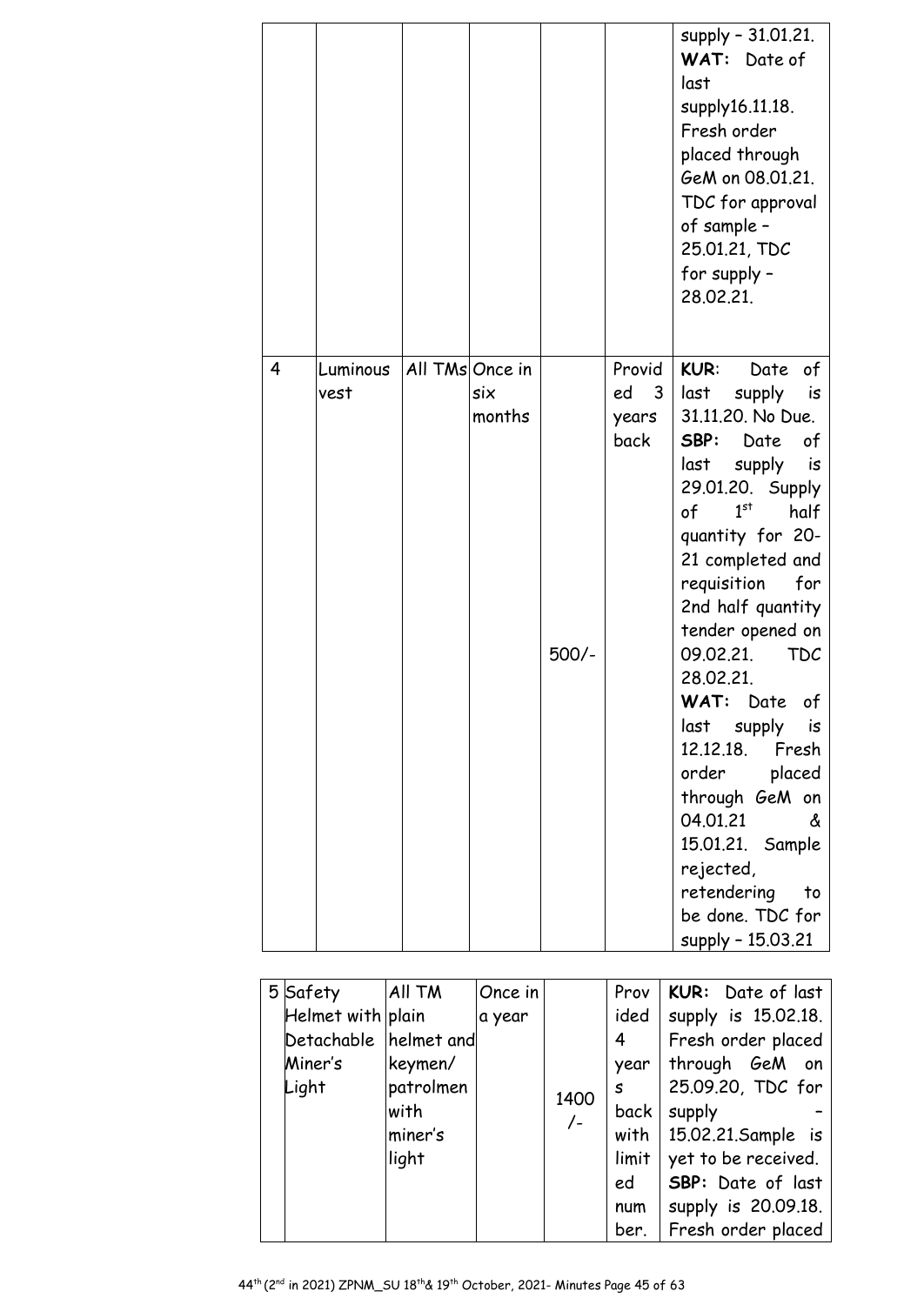|                |                           |                   |              |               |              | through GeM<br>on<br>09.02.21, TDC for<br>supply - 20.02.21<br>WAT:<br>Date of<br>last<br>supply<br>is<br>14.01.19. Fresh<br>requisition placed<br>Sr.DMM<br>on<br>on<br>19.012.21, tender<br>is not yet floated. |
|----------------|---------------------------|-------------------|--------------|---------------|--------------|-------------------------------------------------------------------------------------------------------------------------------------------------------------------------------------------------------------------|
| 6 <sup>1</sup> | Tool Kit                  | Patrolmen Once in |              |               | Prov         | KUR: Date of last                                                                                                                                                                                                 |
|                | Bag                       | and<br>Keymen     | a year       |               | ided<br>only | supply<br>is<br>15.11.20. No Due.                                                                                                                                                                                 |
|                |                           |                   |              |               | to           | <b>SBP:</b> Date of last                                                                                                                                                                                          |
|                |                           |                   |              |               | key          | supply is 28.09.18.                                                                                                                                                                                               |
|                |                           |                   |              |               | men.         | Tender has been<br>opened<br>by                                                                                                                                                                                   |
|                |                           |                   |              | 1400          |              | Sr.DMM. TDC for                                                                                                                                                                                                   |
|                |                           |                   |              | $/$ -         |              | supply - 31.03.21                                                                                                                                                                                                 |
|                |                           |                   |              |               |              | WAT: Date of last<br>supply is 30.11.20.                                                                                                                                                                          |
|                |                           |                   |              |               |              | No Due                                                                                                                                                                                                            |
|                |                           |                   |              |               |              | Provided to both<br>Keymen<br>and                                                                                                                                                                                 |
|                |                           |                   |              |               |              | Patrolmen<br>in<br>all                                                                                                                                                                                            |
|                |                           |                   |              |               |              | divisions.                                                                                                                                                                                                        |
|                | 7 Tricolour<br>LED 3 cell | Mate,<br>Keymen   | Once<br>in a |               | Prov<br>ided | KUR: Date of last<br>supply is 02.04.18.                                                                                                                                                                          |
|                | Torch                     | and               | year         |               | 4            | Fresh requisition                                                                                                                                                                                                 |
|                | rechargeabl <br>e         | patrolme<br>n     |              |               | year<br>S    | submitted to Sr.<br>DMM on 21.01.21.                                                                                                                                                                              |
|                |                           |                   |              |               | back         | Tender<br>not<br>yet                                                                                                                                                                                              |
|                |                           |                   |              |               | only         | floated. TDC for                                                                                                                                                                                                  |
|                |                           |                   |              |               | two<br>staf  | supply - 31.03.21.<br>SBP: Date of last                                                                                                                                                                           |
|                |                           |                   |              | 1000<br>$/$ - | f in         | supply is 25.09.19.                                                                                                                                                                                               |
|                |                           |                   |              |               | a            | Tender opened by                                                                                                                                                                                                  |
|                |                           |                   |              |               | gang         | <b>DMM</b><br>Sr.<br>on<br>10.02.21.Sample                                                                                                                                                                        |
|                |                           |                   |              |               |              | under scrutiny and                                                                                                                                                                                                |
|                |                           |                   |              |               |              | TDC<br>approval.<br>28.02.21.                                                                                                                                                                                     |
|                |                           |                   |              |               |              | WAT: Date of last                                                                                                                                                                                                 |
|                |                           |                   |              |               |              | supply is 21.12.20.                                                                                                                                                                                               |
| 8              | Rakshak                   | In gangs          | KUR &        |               | <b>KUR:</b>  | No Due.<br>Tender<br>for<br>10                                                                                                                                                                                    |
|                | (for Gangs                |                   | WAT          |               |              | Transmitters & 78 Trans-                                                                                                                                                                                          |
|                | on HDN                    |                   |              |               | receivers    | on                                                                                                                                                                                                                |
|                | route)                    |                   |              |               |              | developmental order<br>is<br>being opened on 24.02.21.                                                                                                                                                            |
|                |                           |                   |              |               | The          | WP sanctioned work                                                                                                                                                                                                |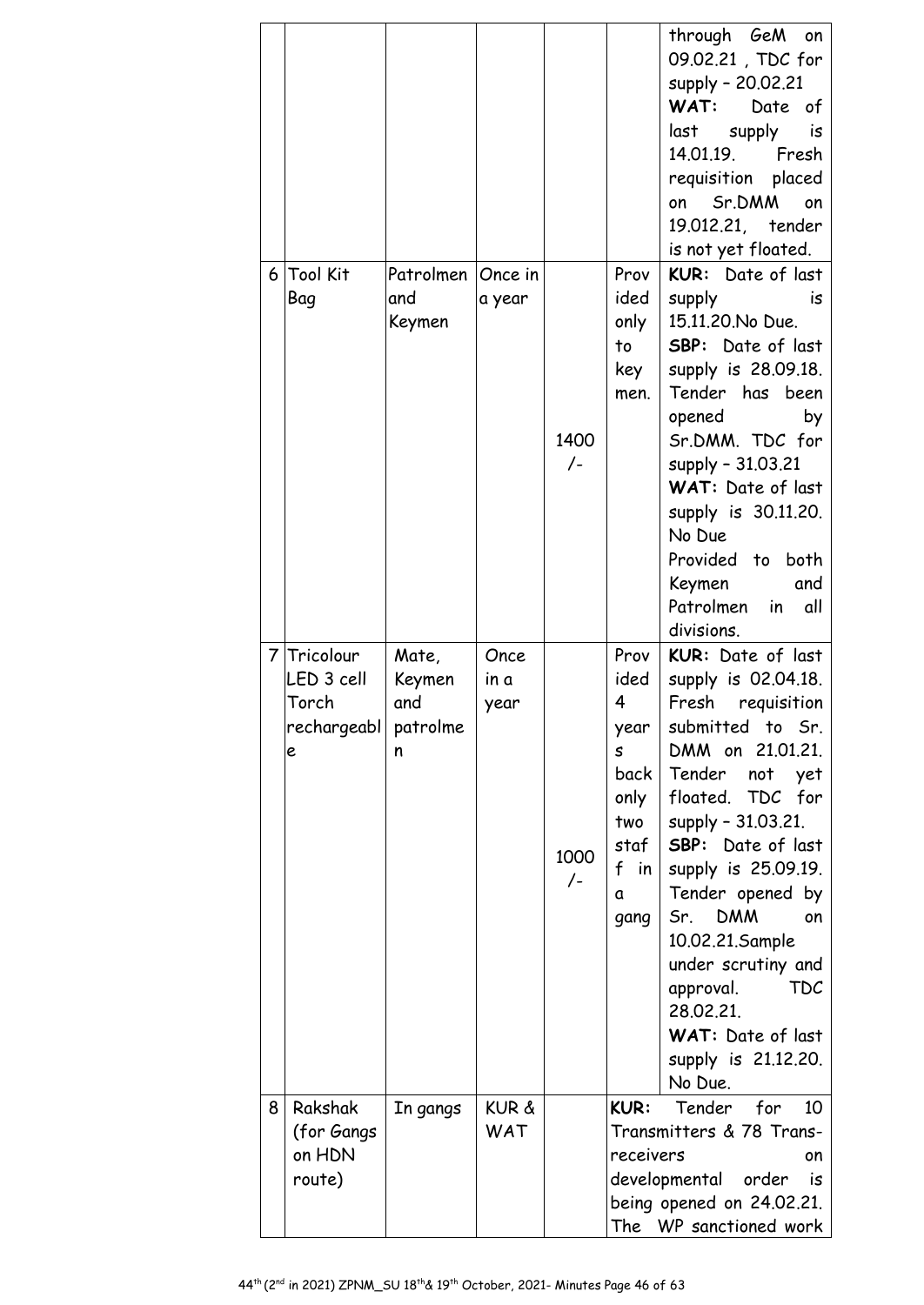|  |  | was freezed by RB for the             |
|--|--|---------------------------------------|
|  |  | year 2020-21.                         |
|  |  | WAT:<br>For<br>22                     |
|  |  | 167<br>Transmitters<br><u> &amp; </u> |
|  |  | Trans-receivers PO placed             |
|  |  | 05.05.20 on<br>Ms<br>on               |
|  |  | Sanchar                               |
|  |  | Communications/NDLS                   |
|  |  | with DP of 13,08,20. DP is            |
|  |  | extended upto 13.02.2021.             |
|  |  | Further extension of DP is            |
|  |  | under process as a special            |
|  |  | due<br>Covid<br>to<br>case            |
|  |  | situation.                            |

As per Railway Board's letter No.2017/Transf.cell/Civil/03, dated 05.02.2018, these items may be provided on Division basis, modification if any due to local climatic conditions, may be considered with the approval of DRM.

# **LAST MINUTES**

Action has already been taken for deficient items, better modalities will be designed for timely procurement in future in consultation with PCMM.

# **PRESENT POSITION STORES DEPARTMENT**

Detailed position was submitted in the last PNM. Engineering department is nodal department to indent, stocking & distribution of items being mostly Non Stock items. However, Sr. DMMs of divisions have been instructed to coordinate with Engineering department for early & prompt coverage of items on receipt of demands properly.

#### **ENGINEERING DEPARTMENT**

This has already been implemented and Updated status of supply of Uniform and Toolkits to Track Maintainers is enclosed at Annexure 'A'.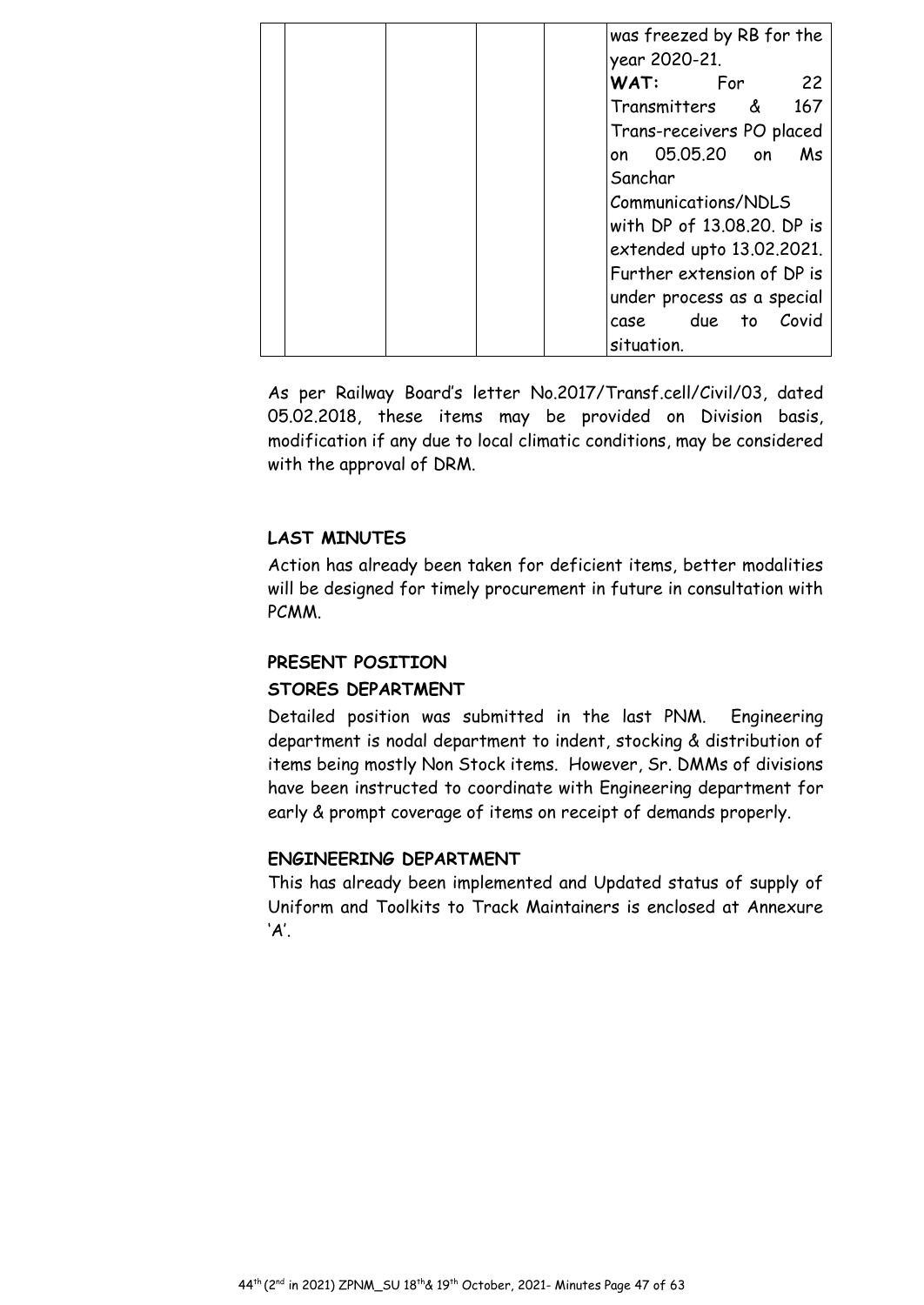# **KUR DIVISION**

| SI.            | Descriptio | Eligible | Scale/f | App                      | Previou        | Current            |
|----------------|------------|----------|---------|--------------------------|----------------|--------------------|
| No             | n of       |          | requenc | rox                      | S              | Remarks            |
|                | material   |          | y       | Cos                      | remark         |                    |
|                |            |          |         | $\mathsf{t}(\mathtt{I})$ | s of           |                    |
|                |            |          |         | n                        | <b>PNM</b>     |                    |
|                |            |          |         | Rs.)                     |                |                    |
| $\mathbf{1}$   | Rain Coat  | All TMs  | Once in |                          | Provide        | Not provided       |
|                | with       |          | a year  |                          | d              | for the current    |
|                | cap/hood   |          |         |                          |                | year.              |
|                | å          |          |         | 120                      |                |                    |
|                | separate   |          |         | $0/-$                    |                |                    |
|                | water      |          |         |                          |                |                    |
|                | proof      |          |         |                          |                |                    |
|                | trouser    |          |         |                          |                |                    |
| $\overline{c}$ | Winter     | All TMs  | Once in | 250                      | Provide        | Not due at         |
|                | Jacket     |          | 2 years | $0/-$                    | d              | present.           |
| 3              | Safety     | All TMs  | Once in |                          | Provide        | Supply             |
|                | Shoes      |          | six     | 140                      | d<br>once      | completed<br>on    |
|                |            |          | months  | $0/-$                    | in<br>$\Omega$ | 15.04.2021         |
|                |            |          |         |                          | year           |                    |
| 4              | Luminous   | All TMs  | Once in |                          | Provide        | Date<br>of<br>last |
|                | vest       |          | six     | 500                      | 3<br>d         | supply<br>is       |
|                |            |          | months  | $/$ -                    | years          | 31.11.2020.<br>No  |
|                |            |          |         |                          | back           | Due at present.    |

| 5              | Safety              | All TM            | Once in |       | Provide      | Date<br>of<br>last |
|----------------|---------------------|-------------------|---------|-------|--------------|--------------------|
|                | Helmet with plain   |                   | a year  |       | d<br>4       | supply<br>is       |
|                | Detachable   helmet |                   |         |       | years        | 15.02.18. Fresh    |
|                | Miner's             | and               |         |       | back         | order<br>placed    |
|                | Light               | keymen/           |         | 140   | with         | through GeM on     |
|                |                     | patrolmen         |         | $0/-$ | limited      | 25.09.20, TDC      |
|                |                     | with              |         |       | number.      | for supply         |
|                |                     | miner's           |         |       |              | 30.09.2021.        |
|                |                     | light             |         |       |              | Material not yet   |
|                |                     |                   |         |       |              | supplied.          |
| 6              | <b>Tool Kit</b>     | Patrolmen Once in |         |       | Provide      | Last supplied on   |
|                | Bag                 | and               | a year  | 140   | d<br>only    | 09.06.2021. No     |
|                |                     | Keymen            |         | $0/-$ | key<br>to    | due.               |
|                |                     |                   |         |       | men.         |                    |
| $\overline{7}$ | Tricolour           | Mate,             | Once    |       | Provide      | Date of<br>last    |
|                | LED 3 cell          | Keymen            | in a    |       | d<br>4       | supply<br>is       |
|                | Torch               | and               | year    |       | years        | 02.04.18. Fresh    |
|                | rechargeab          | patrolm           |         | 100   | back         | requisition        |
|                | le                  | en                |         | $0/-$ | only         | submitted<br>to    |
|                |                     |                   |         |       | two          | Sr. DMM<br>on      |
|                |                     |                   |         |       | staff in $ $ | 21.01.21. Tender   |
|                |                     |                   |         |       | a gang       | earlier<br>floated |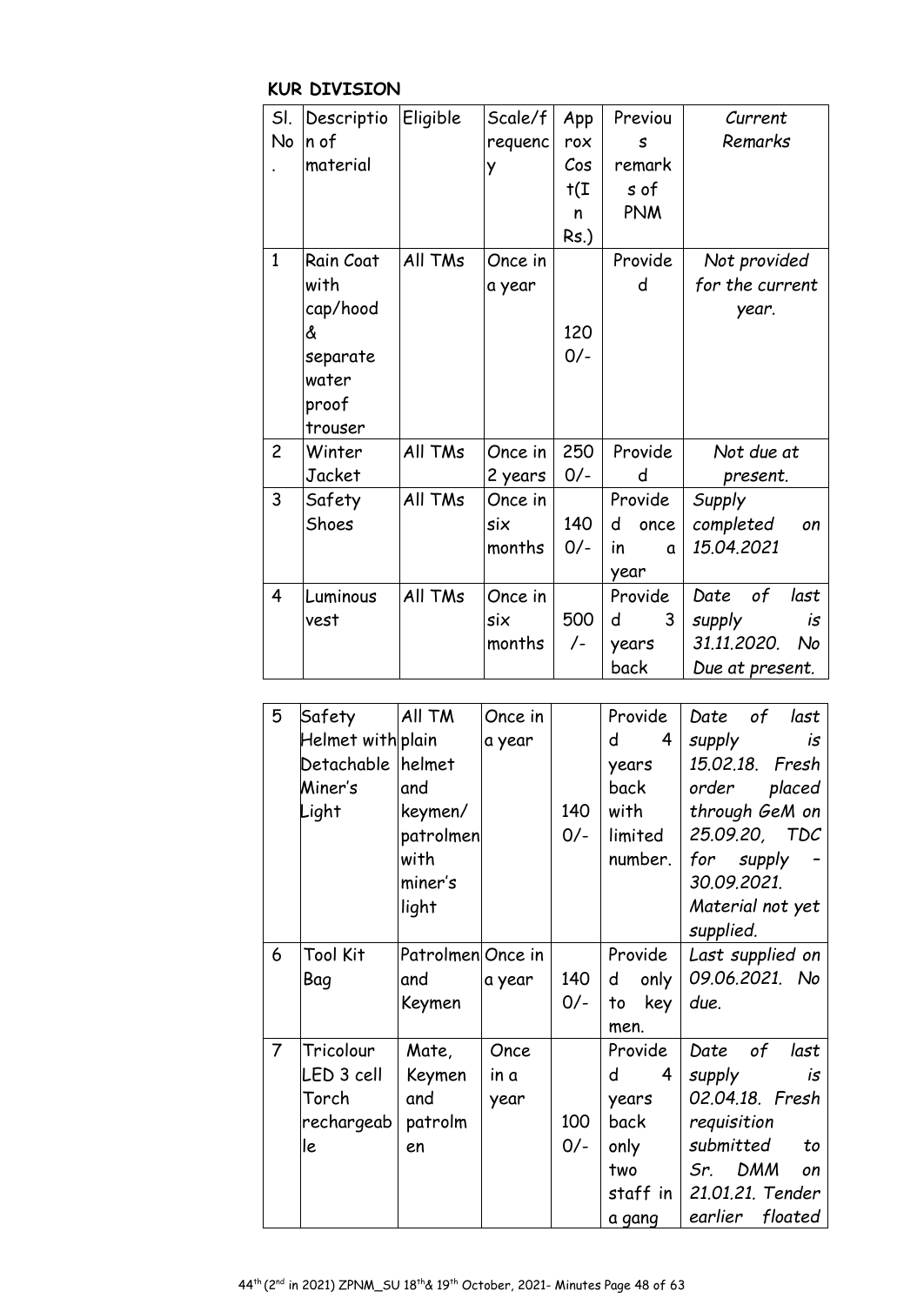|   |                                                     |             |              |                     | was discharged.<br>TDC for supply<br>$-30.09.2021$ .                                                                                                           |          |
|---|-----------------------------------------------------|-------------|--------------|---------------------|----------------------------------------------------------------------------------------------------------------------------------------------------------------|----------|
| 8 | Rakshak<br>(for<br>Gangs on<br><b>HDN</b><br>route) | In<br>gangs | KUR &<br>WAT | Tender<br>receivers | for<br>Transmitters & 78 Trans-<br>developmental order is<br>being opened on 24.02.21.<br>The WP sanctioned work<br>was freezed by RB for<br>the year 2020-21. | 10<br>on |

#### **DECISION**

PCE-Closed. PCMM

**(CLOSED)** 

# **32. 43U-04-2021 IMPROPER IMPLEMENTATION OF RESTRUCTURING OF TRACK MAINTAINERS IN ENGINEERING DEPARTMENT ALL OVER EAST COAST RAILWAY**

**PCE PCPO**  Restructuring of Track Maintainers has started all over EcoR according to RBE No. 44/2019 but it is improper and allegedly filled with favouritism. It is yet to be implemented in full swing over three divisions. All three divisions have prepared the seniority list / roster point of Track maintainers but it needs rectification so that senior staff will get suitable promotion in time.

> **ECoRSU demands for proper implementation of restructuring of 'Track Maintainers" according to RBE No. 44/2019 involving the staff of Personnel Department who are well acquainted with preparation of seniority list/ roster point in their respective divisions at the earliest.**

#### **ADMINISTRATIVE REMARKS**

#### **ENGINEERING DEPARTMENT**

KUR Division has completed the restructuring of Track Maintainers as per Railway Board's guidelines. In SBP and WAT Divisions, repinpointing of Track Maintainers has been completed and promotional financial benefits are being processed. Restructuring is under process. TDC:March'2021.

#### **LAST MINUTES**

Cut off date 30.04.2021 is fixed for submission of representation over ECoR regarding restructuring promotion of Track Maintainers by Personnel Department as regards RBE No. 44/2019. These representations will be examined by Personnel Department.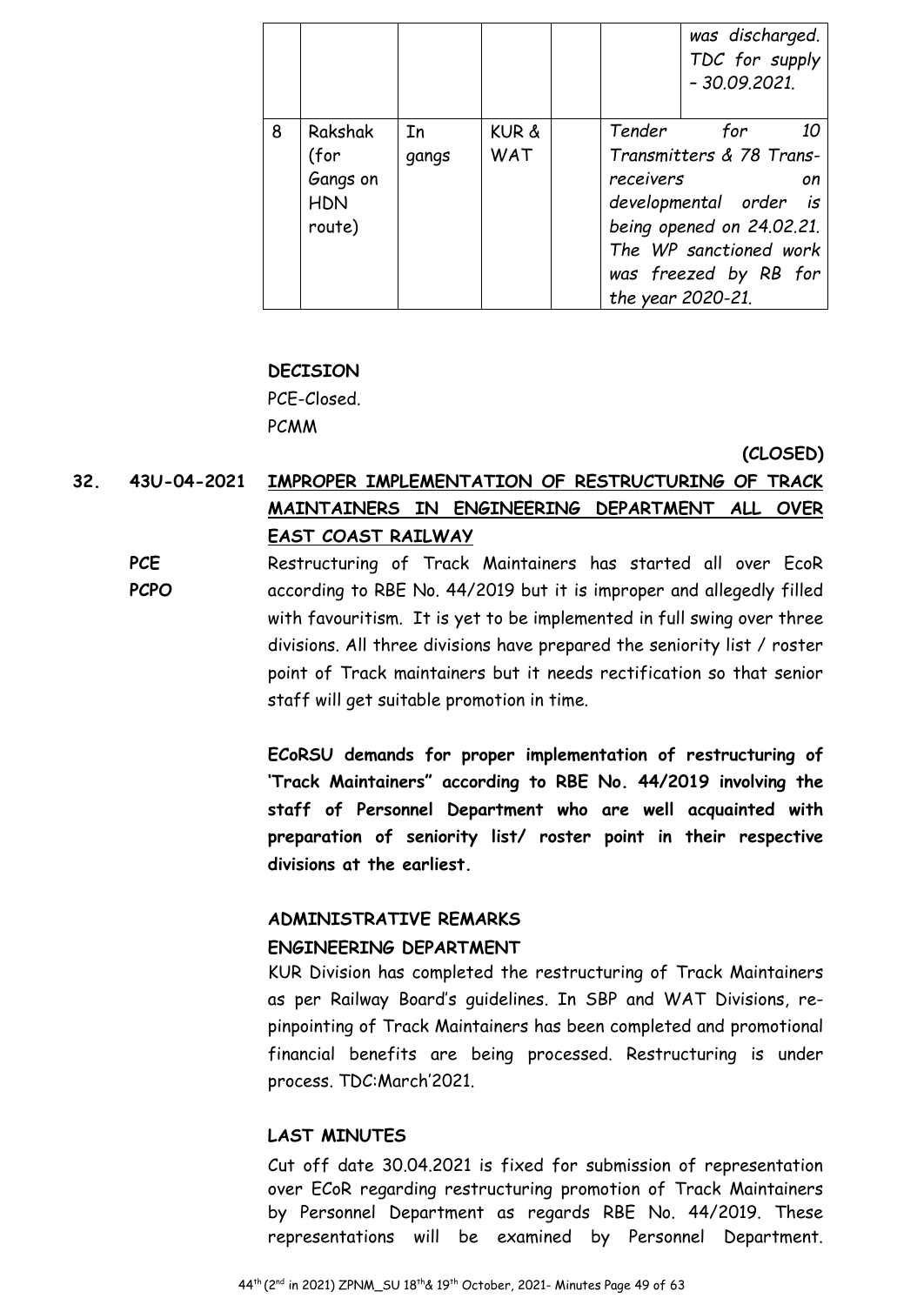Wherever any discrepancy noticed, the same will be rectified. **TDC: 30th June 2021.** 

#### **PRESENT POSITION**

#### **ENGINEERING DEPARTMENT**

Restructuring in Track maintainer cadre as per RBE No: 44/2019, has been implemented in ECoR. As confirmed by Divisions no representations regarding restructuring/ promotion from staff/union is pending as on date.

#### **KUR DIVISION**

Restructuring in Track maintainer cadre as per RBE No: 44/2019 has been implemented and promotion given to all eligible track maintainer staff in KUR Division. No such proposal is pending as on date.

#### **SBP DIVISION**

Revision of percentage distribution of posts of Track Maintainer in terms of RBE No. 44/2019 has been implemented properly on SBP division.

#### **DECISION**

Discussed.

**(CLOSED)** 

# **33. 43U-09-2021 NON-IMPLEMENTATION OF ZPNM ITEM NO. 40U-14-2018 & ITEM NO. 41U-01-2019.**

**PCE** As per the decision taken during the 41<sup>st</sup> Zonal PNM meeting held on 21st &22<sup>nd</sup> November-2019 in connection with the underutilisation of skilled staff in subordinate offices to assist in establishment work causing loss of revenue to Indian Railway, it was decided that, **"Where ever there is no vacancy of Ministerial Staff, deployment of Engineering Field Staff is to be stopped".** Necessary instructions in this regard has been issued by PCE office to Sr. DEN(Co-ord)'s of all Divisions.

> Since no coercive action has been taken in this connection for implementation of the decisions of  $41<sup>st</sup>$  ZPNM following ECoRSU has submitted 4 reminders for implementation of above decision. But CGE/EcoR/BBS vide. Letter No. W-4/377/ZPNM/ECoRSU/Pt-V/3409, Dt: 14.07.2020has informed this office that, there is no mis-utilisation of the staff in this respect.

> The above information provided from PCE office is just an eye wash, the factual position has not been appraised. It is fact that the skilled staff are being utilised in sub-ordinate offices/ Division offices and their attendance are being maintained in the concerned units. To find out the fact, it is requested to please have a deep enquiry in to the matter through an independent agency.

> ECoRSU demands to examine the case carefully to prevent the field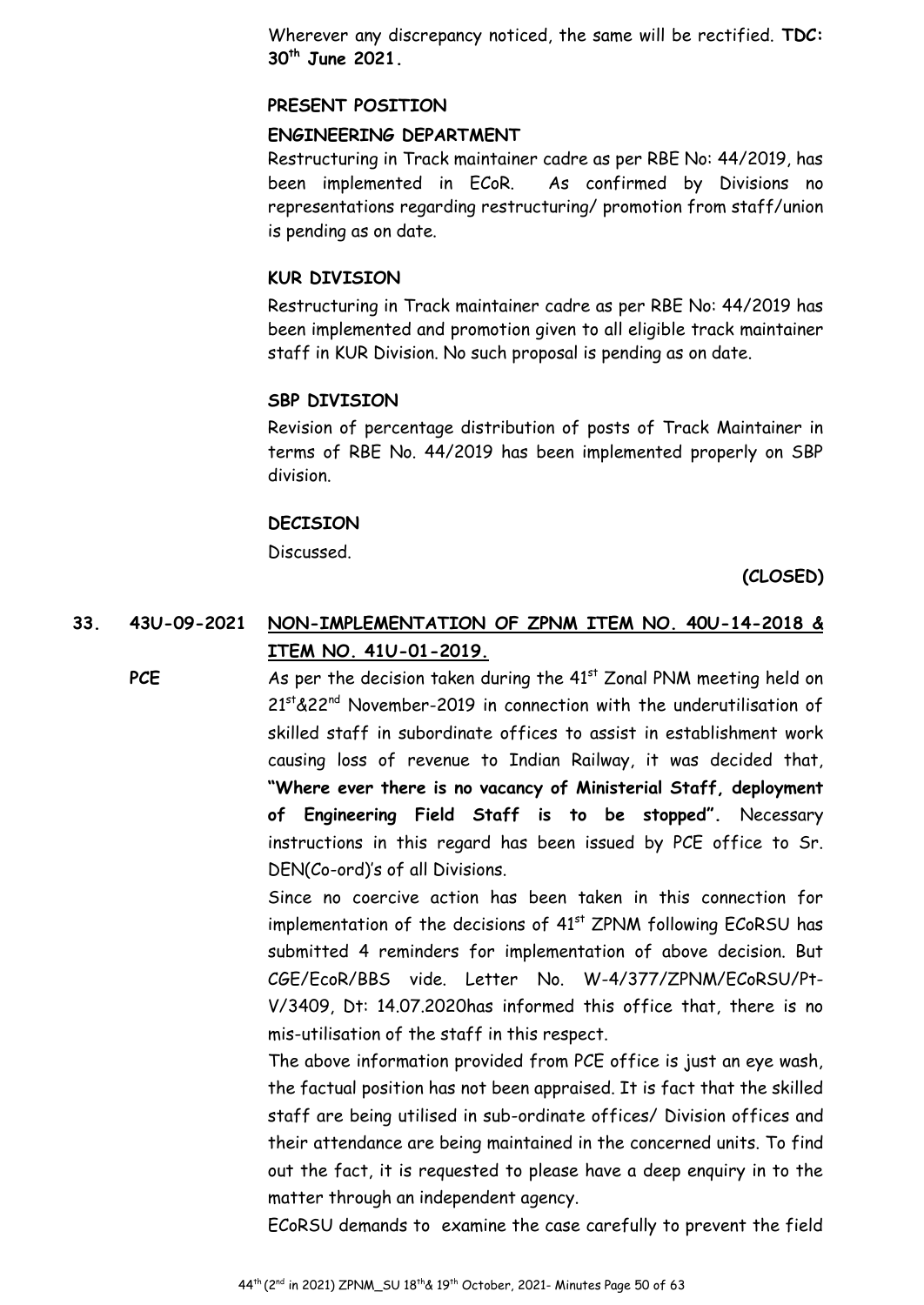staff from exploitation & suggests the following proposals for review & implementation-

- 1. The existing field staff working in the subordinate offices may be permanently absorbed against the ministerial category as per extent rule.
- 2. If at all they are being deputed to the subordinate offices against the vacancy of the ministerial category, it should be for a specific period.
- 3. Moreover as on date all field staff are literate and efficient to work against the vacancy of ministerial category should be given opportunity to prove their efficiency on rotation till filling up of the vacancy. (Where ever vacancy is available)
- 4. Under this circumstance it is observed that, there is shortage of field staff to maintain the track properly, which is very important from safety point of view.

With this shortage of field staff, the existing field staff are being over utilised and exploited in response to their allotted job.

## **ADMINISTRATIVE REMARKS**

#### **KUR DIVISION**

No Engineering field staffs are being utilized in Bungalows. Recently, 33 Nos. of Trackman have been withdrawn from different Offices/ Units of Engineering Department to work in their respective field. However, some track Maintainers are being utilized against vacant posts of Clerical cadre in Engineering Offices. In some of Units, their services are being utilized, as where required nos. of ministerial posts are not sanctioned. In KUR Division, some new field units are also opened with commissioning of new lines and hence the services of track maintainers are being utilized as and when required to the meet target considering the work load in Engineering Offices. The same will be reduced on phased manner in due course.

#### **ENGINEERING DEPARTMENT**

A special drive was launched in which 92 staff have been repatriated from offices to the field. 151 TMs are in various offices including HQ will be decided after alternate arrangements.

#### **PERSONNEL DEPARTMENT**

Decision has already been issued to PCE/ECoR, Sr.DPOs-WAT, KUR & SBP, Sr.DEN(Co-ord), General Secretary/ECoRSU vide this office letter No. ECOR/HQ/PERS/IRM/08/2021 dated 09.03.2021. Decision by PCE: The subject being of a highly sensitive nature which has an impact on safety of Railways, a thorough study will be made by PCE & further decision will be intimated to the Union.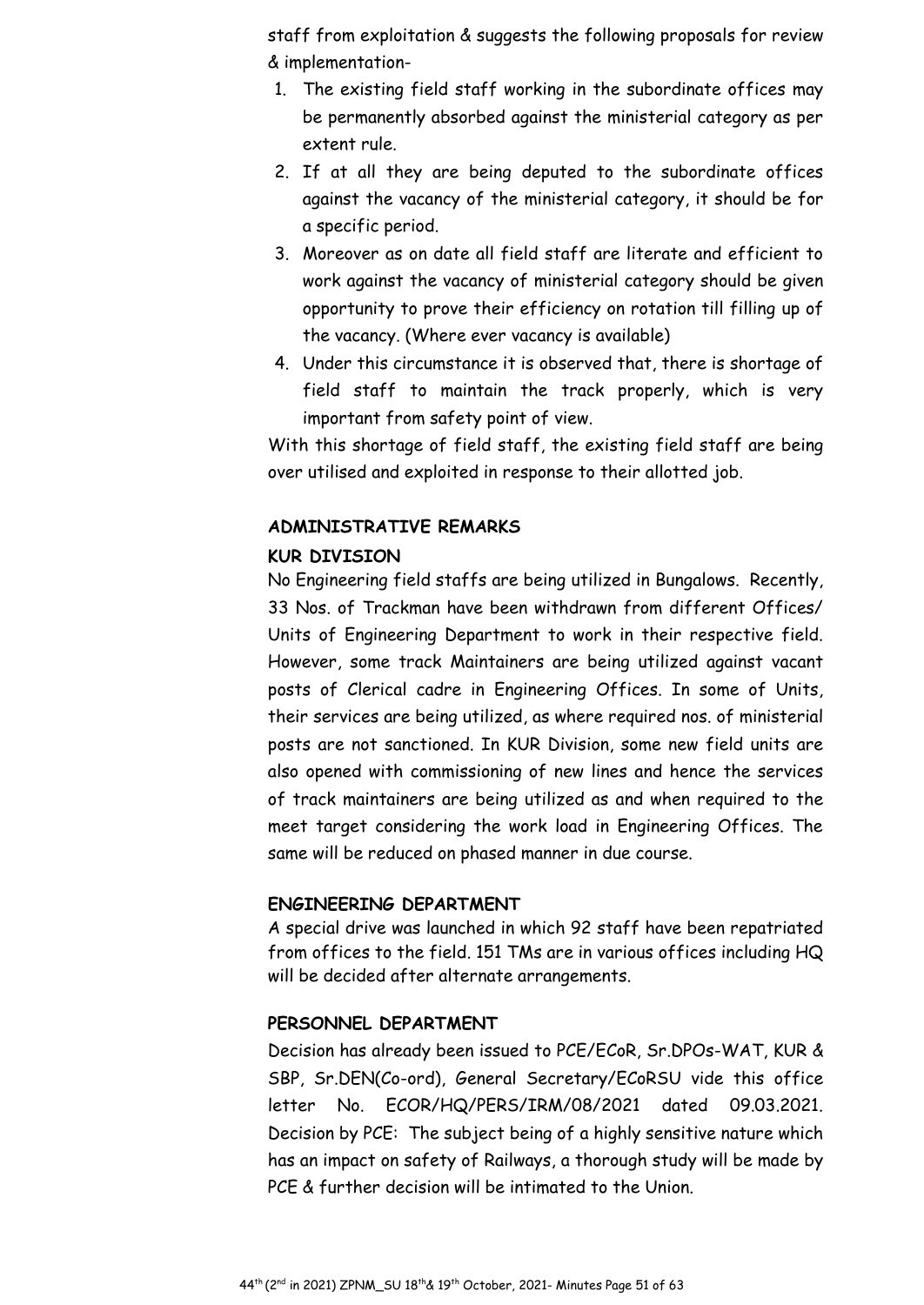## **LAST MINUTES**

Reminder instruction will be issued for further withdrawal of TMs who are working in places other than TMs Section. A policy guideline regarding allocation of their duties and responsibility is of TM Gr. I & II will be issued by PCE's Office separately, if such guidelines are not available.

## **PRESENT POSITION**

## **ENGINEERING DEPARTMENT**

As per Minutes of meeting with ECoRSU on 03.09.2021 vide CPO(IR)'s Lr. No. ECOR/HQ/PERS/IRM/20/2020 dtd.03.09.2021 (Annexure-F) "Wherever Estt. Clerk(s) has been posted as per sanctioned strength in those units Trackmaintainer/Khalasi assisting Estt. Clerk to be released by 15.09.2021 to their respective gangs".

Wherever Estt. Clerk(s) has been posted as per sanctioned strength in those units Trackmaintainer/Khalasi assisting Estt. Clerk have already been released to their respective gangs" in SBP & WAT division. Due to derailment in KUR division, the target date given for release of Trackmaintainer/Khalasi is 18.09.2021.

## **KUR DIVISION**

No Engineering field staffs are being utilized in Bungalows. Recently, most of the Trackman have been withdrawn from different Offices/ Units of Engineering Department to work in their respective field. However, very few track Maintainers are being utilized against vacant posts of Clerical cadre in Offices. In some of Units, their services are being utilized, where required nos. of ministerial posts are not sanctioned. In KUR Division, some new field units are also opened with commissioning of new lines and hence the services of track maintainers are being utilized as and when required to the meet targeted-work existing in Engineering Offices. The same will be reduced on phased manner in due course.

#### **DECISION**

Discussed.

**(CLOSED)** 

# **34. 43U-10-2021 FORMATION OF EXCLUSIVE AVENUE OF CHANNEL OF**

# **PROMOTION (AVC) FOR EAST COAST RAILWAY**

**PCPO** East Coast Railway came into existence w.e.f. 01.04.2003. However, till date there is no exclusive Avenue of Channel of Promotion (AVC) for East Coast Railway and for any AVC related matter, the age old South Eastern Railway AVCs are looked into. For pride only, EcoR should form exclusive AVC for promotional avenues of EcoR employees. As such, technology explosion has made many posts redundant and the employees earlier appointed in those posts have no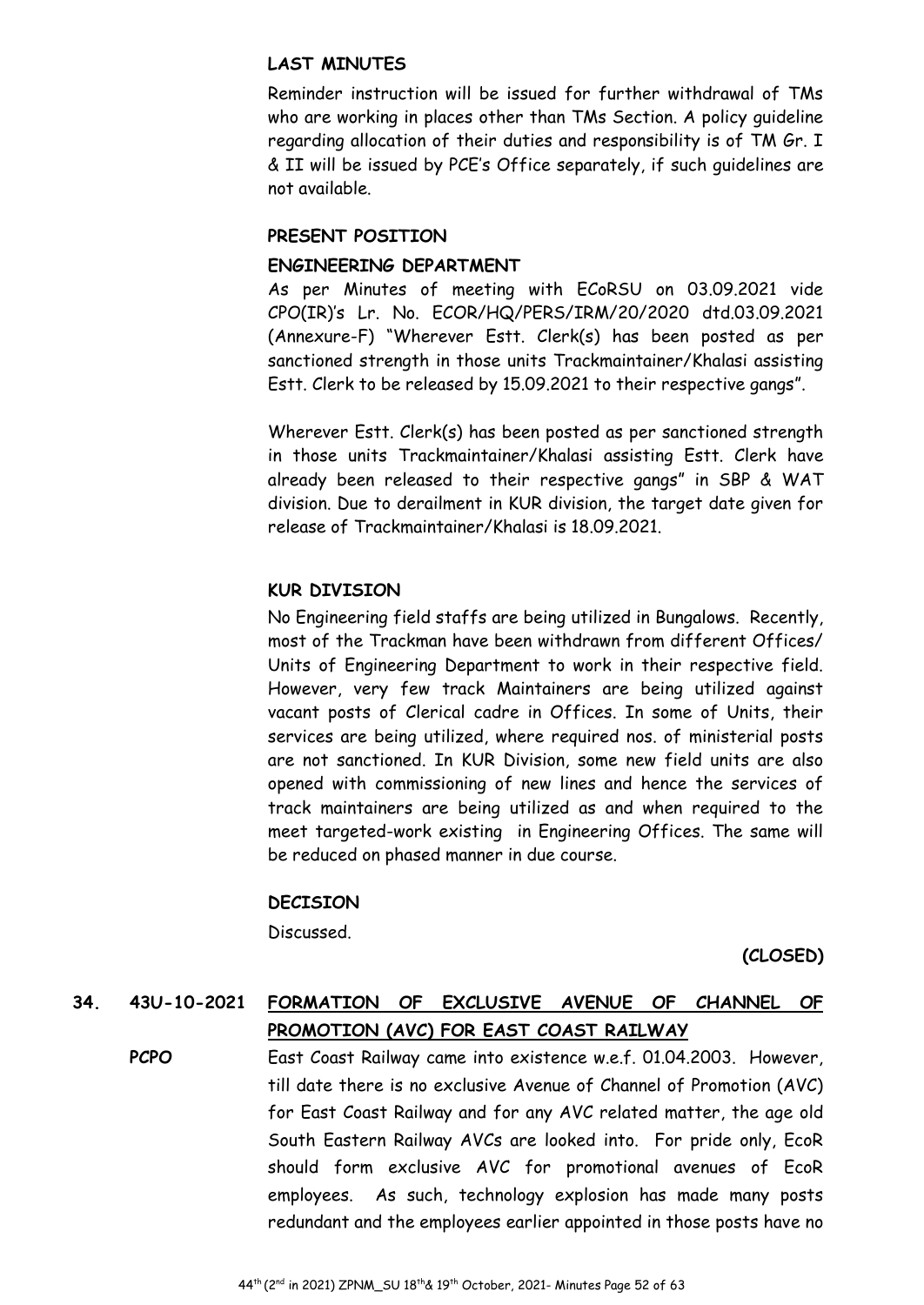promotional avenues. Further, outsourcing of several activities and periodical work study and surrender of posts have made many cadres 'dead'.

Preparation of an exclusive AVC of East Coast Railway of EcoR will address the promotional aspects of these neglected employees.

**ECoRSU Demands formation of exclusive Avenue of Channel of Promotion (AVC) for East Coast Railway.** 

#### **ADMINISTRATIVE REMARKS**

At present South Eastern Railway's AVC & AVC prepared by PTC/Jodhpur is being followed by this office. No such fresh AVC has been framed out specifically for ECoR.

#### **LAST MINUTES**

An exercise will be conducted by HQ.

#### **PRESENT POSITION**

An exercise will be conducted by HQ.

#### **DECISION**

AVC is issued by Railway Board is available for all categories. No separate AVC required for ECoR.

**(CLOSED)**

# **35. 43U-15-2021 REPAIR/RENOVATE OR NEW CONSTRUCTION OF RAILWAY QUARTERS IN ENTIRE EAST COAST RAILWAY SEVERELY DAMAGED IN CYCLONES 'FANI', 'AMPHAN', 'TITLI', 'HUDHUD' ETC.**

**PCE SDGM PFA**  The devastated Cyclones – 'Titli' in October 2018, 'FANI' in May 2019 and subsequent 'AMPHAN' had ravaged EcoR's moveable and immovable assets to a great extent. While facilitating restoration work aftermath of these cyclones, EcoR Administration have sidestepped some basic staff related essentiality like renovation/repair of staff quarters at peripheries which were damaged by cyclones on plea of 'shortage of fund' at Divisional level. This is still haunting the general employees of Coastal and Non-coastal belts of EcoR. **ECORSU demands that fund for repair/renovate or new** 

**construction of railway quarters in severely damaged railway quarters at coastal and non-coastal belts of EcoR is immediately released.** 

# **ADMINISTRATIVE REMARKS ENGINEERING DEPARTMENT KUR Division**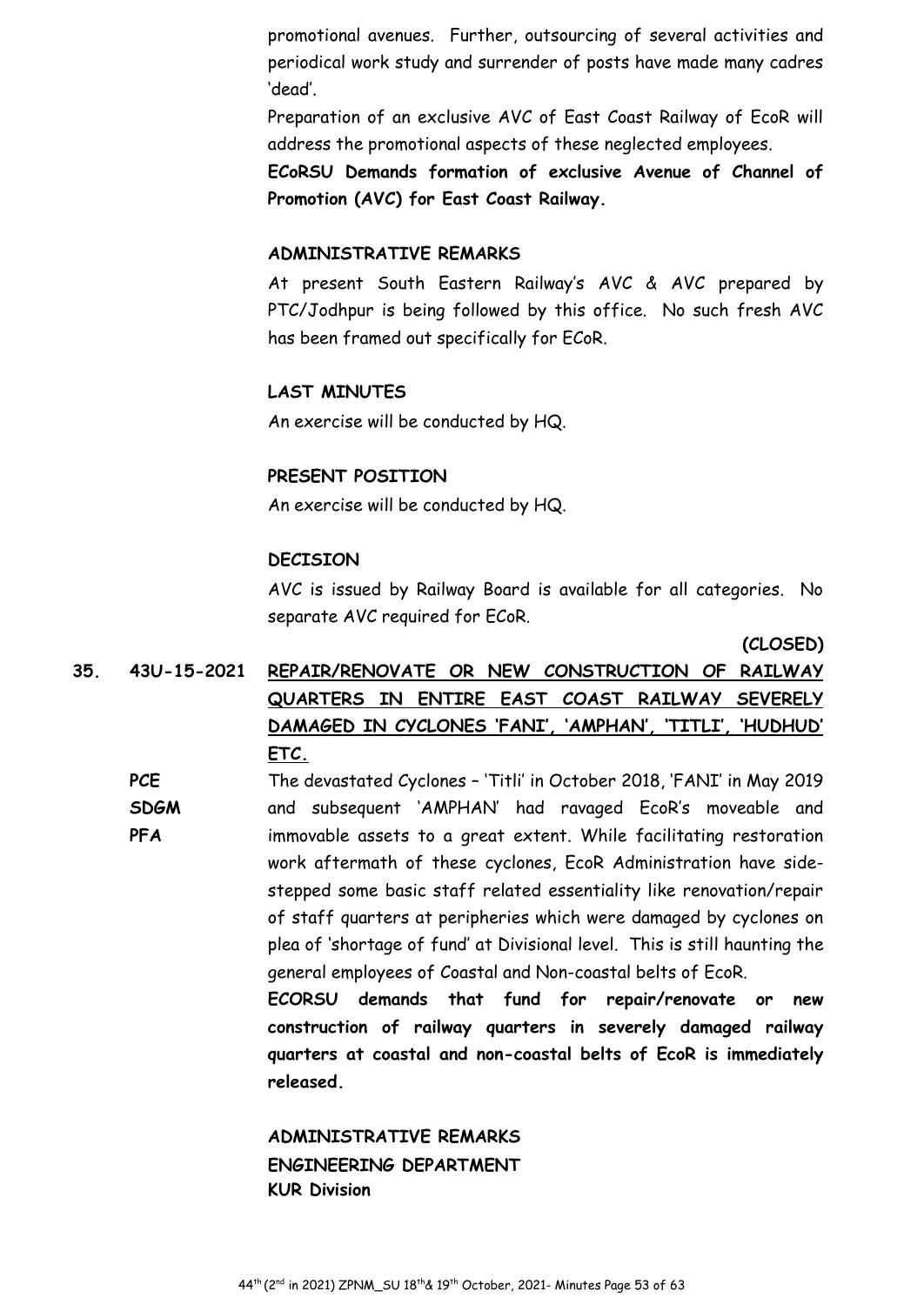The status of repair and renovation of railway quarters in the jurisdiction KUR division are given below:

**Sr.DEN/HQ-**New work for construction of 55 staff Qtrs at Puri and 70 Qtrs at KUR was sanctioned in lieu of the Quarters which were damaged and beyond repair during the severe Cyclone FANI in May 19". The work is being executed by Construction Organization.

**Sr.DEN/South-** Repairs have already been initiated through some existing agencies and further improvements are in progress.

**Sr.DEN/North:** Already repaired.

**Sr.DEN/East:** Work has been awarded and in progress.

**DEN/Central:** Necessary repairs to staff quarters and providing basic amenities have been completed in ADEN/BBS jurisdiction. In ADEN/DNKL section, repair and Maintenance work are being taken up through Zonal contract.

**Sr.DEN/Estate:** Repairing works are already completed except 2 wheeler stand at MCS and work of few sun shades at Rail Vihar colony.

#### **WAT Division:**

At present no such damaged quarters exist in the section which are related to cyclones, 'FANI', 'AMPHAN', 'TITLI', HUDHUD' etc. All damaged/partially damaged quarters have been repaired wherever necessary. As such the item may be closed.

#### **LAST MINUTES**

For expediting the sanctioned works for construction of new quarters in replacement account and repairing of quarters will be taken up in priority and a reminder letter will be issued to the concerned authorities.

#### **PRESENT POSITION**

#### **ACCOUNTS DEPARTMENT**

Fund position for Repairs/Renovation of staff quarters under head 11J-500-32 is furnished below:

| $(1.19, 111 \cup 1.110)$ |            |                 |         |  |  |
|--------------------------|------------|-----------------|---------|--|--|
| Division/Unit            | $SL-21-22$ | Exp. Up to Jul- | Balance |  |  |
|                          |            | 21              |         |  |  |
| <b>KUR</b>               | 26.08      | 14.13           | 11.95   |  |  |
| <b>SBP</b>               | 7.40       | 1.83            | 5.57    |  |  |
| <b>WAT</b>               | 15.20      | 9.74            | 5.46    |  |  |
| <b>MCS</b>               | 2.71       | 2.17            | 0.54    |  |  |
| Total                    | 51.39      | 27.87           | 23.52   |  |  |

 $(Fin \in \mathbb{C}r \text{ /}Re)$ 

Additional requirement, if any, may be projected in Revised Estimate but sufficient fund has been provided to cater to repair and maintenance to quarters by Engineering Department.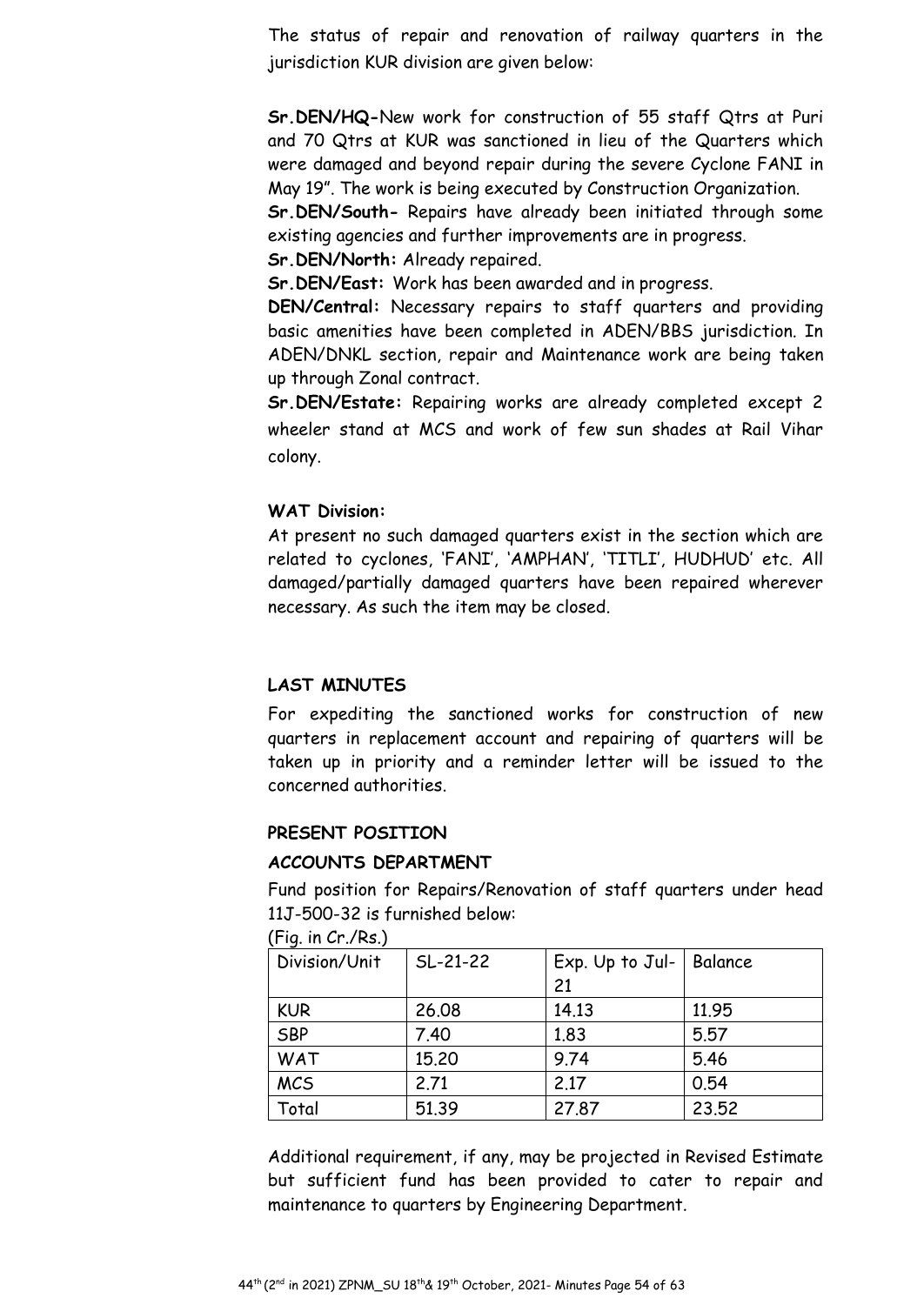#### **GENERAL ADMINISTRATION DEPARTMENT**

In this connection, a reply has already been sent to CPO/IR vide office Lr. No. ECoR/GA/PNM/43<sup>rd</sup> meeting/ECoRSU/Remarks/33 dated 08.02.2021, but unfortunately the same was not reflected in the last booklet and administration remarks is shown as NIL.

# **ENGINEERING DEPARTMENT**

The status of repair and renovation of railway quartets in the jurisdiction of KUR division are given below:

# **Sr.DEN/HQ:**

1) Construction of 36 units Ty-II quarters and 04 units of Ty-V affected due to cyclone FANI at KUR (Total- 40 qtrs.). The execution of work has been stopped due to paucity of fund. TDC:31.08.2022

2) Repairs to multi-storied staff quarters (Ty II- 68 nos.) at Accounts Colony/KUR have been started. TDC:31.08.2022.

3) Estimate is sanctioned for repairs to Ty III- 57 nos., Ty IV- 31 nos. &

Ty V- 2 nos. quarters (Total- 90 qtrs.) at Accounts & Traffic Colony, KUR. Tender have been called and it will be opened on 25.09.2021.

4) Revenue estimate for repairs to multi-storied staff quarters (Ty II- 72 nos.) at Accounts Colony, KUR is under finance vetting.

5) Revenue Estimate for repairs to staff quarters (Ty I- 140 nos. &

Ty II- 115 nos.) at Accounts & Loco Colony, KUR (Total- 255 qtrs.) is under finance vetting.

6) New work for construction of 55 nos. of staff quarters at Puri (Ty II- 32 nos., Ty III- 20 nos. & Ty IV- 3 nos.) and 70 nos. of quarters at KUR (Ty II- 25 nos. & Ty III- 45 nos.) was sanctioned in lieu of the quarters which were damaged and beyond repair during the severe Cyclone FANI in May'2019. The work is being executed by Construction Organization. Tender schedule has been prepared. Tender is not floated due to lack of fund in the current financial year. TDC:31.03.2023

# **Sr.DEN/South:**

Repairs to quarters have been completed. The details are as under:

(i) PSA: Ty I- 48 nos., Ty II- 13 nos. & Ty III- 1 no. (Total- 62 qtrs.)

Date of Completion: Dec'2019.

(ii) BAM: Ty I- 11 nos. & Ty II- 1 no. (Total -12 qtrs.) Date of Completion: March'2021.

**Sr.DEN/North:** None of the quarters were affected due to cyclone. **Sr.DEN/East:**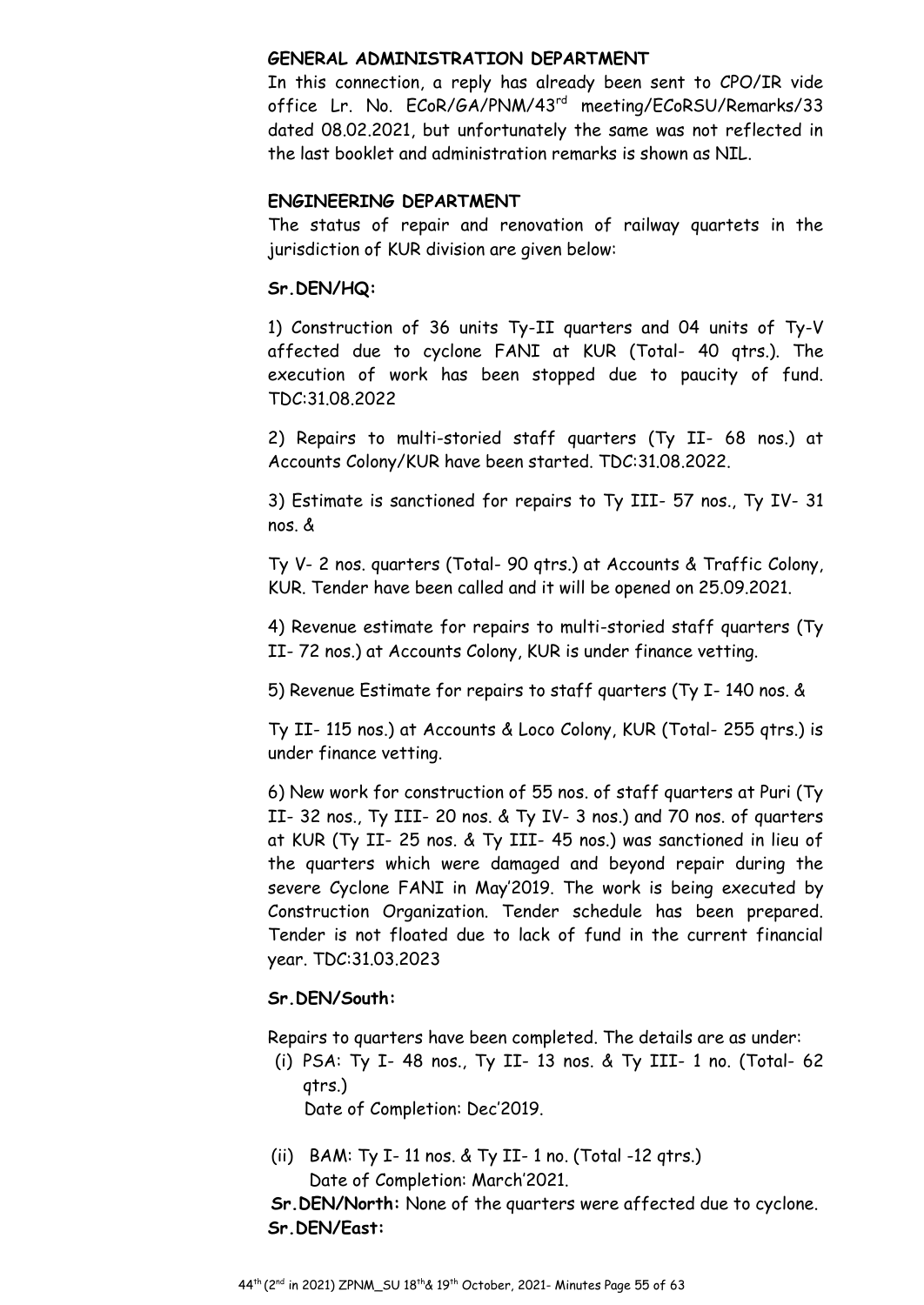- (i) The work of repairs to Ty II- 53 nos. of quarters between CTC-PRDP is in progress. TDC: Jan'2022
- (ii) The work of repairs to Ty II- 73 nos. and Ty III- 12nos. of quarters (Total- 85 qtrs.) between CTC-NGMP is in progress.TDC:Jan'2022

**DEN/Central:** Repairs to quarters have been completed in March'2020 as detailed below:-

- (i) BBS: Ty I- 5 nos., Ty II- 20 nos. & Ty III- 13 nos. (Total-35 qtrs.)
- (ii) BRAG: Ty I- 2 nos. & Ty II- 4 nos. (Total-6 qtrs.)
- (iii) BBSN: Ty II-10 nos.
- (iv) NQR: Ty I- 2 nos. & Ty II- 2 nos. (Total-4 qtrs.)

#### **Sr.DEN/Estate:**

Repairs to quarters have been completed in March'2020 as detailed below:-

- (i) Rail Vihar Colony: Ty I- 17 nos., Ty III- 12 nos., Ty IV- 29 nos. & Ty V- 14 nos. (Total- 72 qtrs.)
- (ii) Rail Kunj Colony: Ty IV- 4 nos. & Ty V- 1 no. (Total- 5 qtrs.)
- (iii) Rail Awas Colony: Ty I- 14 nos., Ty II- 10 nos. & Ty III- 11 nos. (Total- 35 qtrs.)

(iv) MCS Colony: Ty I- 2 nos., Ty II- 5 nos., Ty III- 12 nos. & Ty IV-1 no. (Total- 20 qtrs.)

#### **KUR DIVISION**

The status of repair and renovation of railway quarters in the jurisdiction KUR division are given below:

**Sr.DEN/HQ-** 1) Construction of 36 units Ty-II quarters and 04 units of Ty-V quarters are in progress.

2) Repairs to multistoried staff quarters at Accounts Colony for 68 qrs has been started. TDC is 19.06.2022.

3. Estimate proposal for Repairs to Ty-III, IV & V quarters at Accounts & Traffic Colony is under process.

4. Estimate proposal for repairs to multistoried staff quarters(72 units) at Accounts Colony is under process.

5. Estimate proposal for repairs to staff quarters(Ty-I & Ty-II) at Accounts & Loco Colony is under process.

New work for construction of 55 staff Qtrs at Puri. The work is to be taken up by Construction Organization.

**Sr.DEN/South-** In PSA section all repair works of Staff Quarters have been completed & In BAM section 12 Nos of Quarters repaired. **Sr.DEN/North:** Already repaired.

**Sr.DEN/East:** Work has been awarded and in progress.

**DEN/Central:** Necessary repairs to staff quarters and providing basic amenities works have been completed.

**Sr.DEN/Estate:** Restoration work due to Cyclonic storm FANI has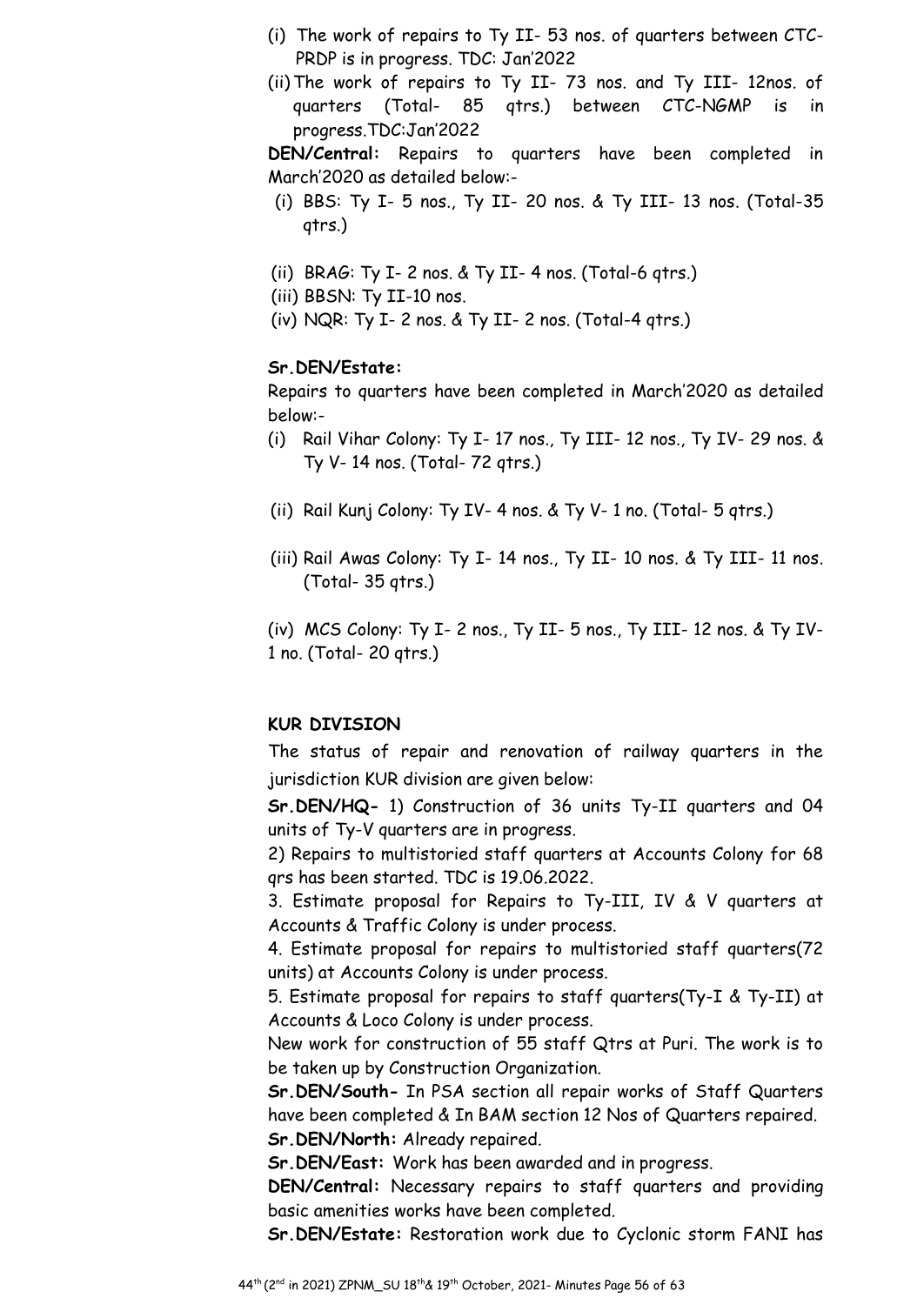already been completed in different colonies.

#### **DECISION**

Discussed.

**(CLOSED)** 

# **36. 43U-21-2021 TO IMMEDIATELY FINALIZE CADRE RESTRUCTURING OF MINISTERIAL CADRE OF ECOR HEADQUARTER ELECTRICAL DEPARTMENT W.E.F. 01.11.2013 AND EFFECT PROMOTION TO THE ELIGIBLE STAFF**

**PCEE PCPO**  All Departments of ECoR HQ except Electrical Deptt. Have completed restructuring w.e.f. 01.11.2013 and their ministerial staff have availed promotional benefits. However, the ministerial cadre of ECoR Headquarter Electrical Department is yet to be restructured. It is learnt that the proposal is stuck up with Finance for Vetting. In the mean time, some staff of Electrical have superannuated and some have been transferred to other Zonal Railways. It is highly inappropriate to exclude staff of a particular department from the benefits.

> **ECORSU demands immediately finalization of cadre restructuring of ministerial cadre of ECoR Headquarter Electrical Department w.e.f. 01.11.2013 and immediate Promotional avenue to the eligible staff.**

#### **ADMINISTRATIVE REMARKS**

For restructuring of Ministerial cadre of Electrical department of HQ office/BBS, it was proposed by PCPO, PCEE for surrender of 02 vacant posts of JE(Drg-Design) from Electrical department generating required money value Rs. 6, 90, 484/- as matching saving.

However, Restructuring is being delayed due to Accounts observation that, posts not be surrendered from other category which has already been restructured and money value to be arranged from the other category without disturbing the restructuring cadre which has already been done. It is mentioned that the cadre of DRG/DESIGN of HQ office has already been restructured and restructuring benefit has been granted to eligible staff.

But there is no specific guidelines from Railway Board not to surrender more posts from the restructuring cadre for matching money value required to restructuring of another cadre. Further, there is no specific guidelines that no posts to be surrendered in normal case from restructuring cadre. So, if no posts to be surrendered from restructured cadre then there is only option either posts to be surrendered from erstwhile Gr.D, from isolated category or category itself. There is no isolated category nor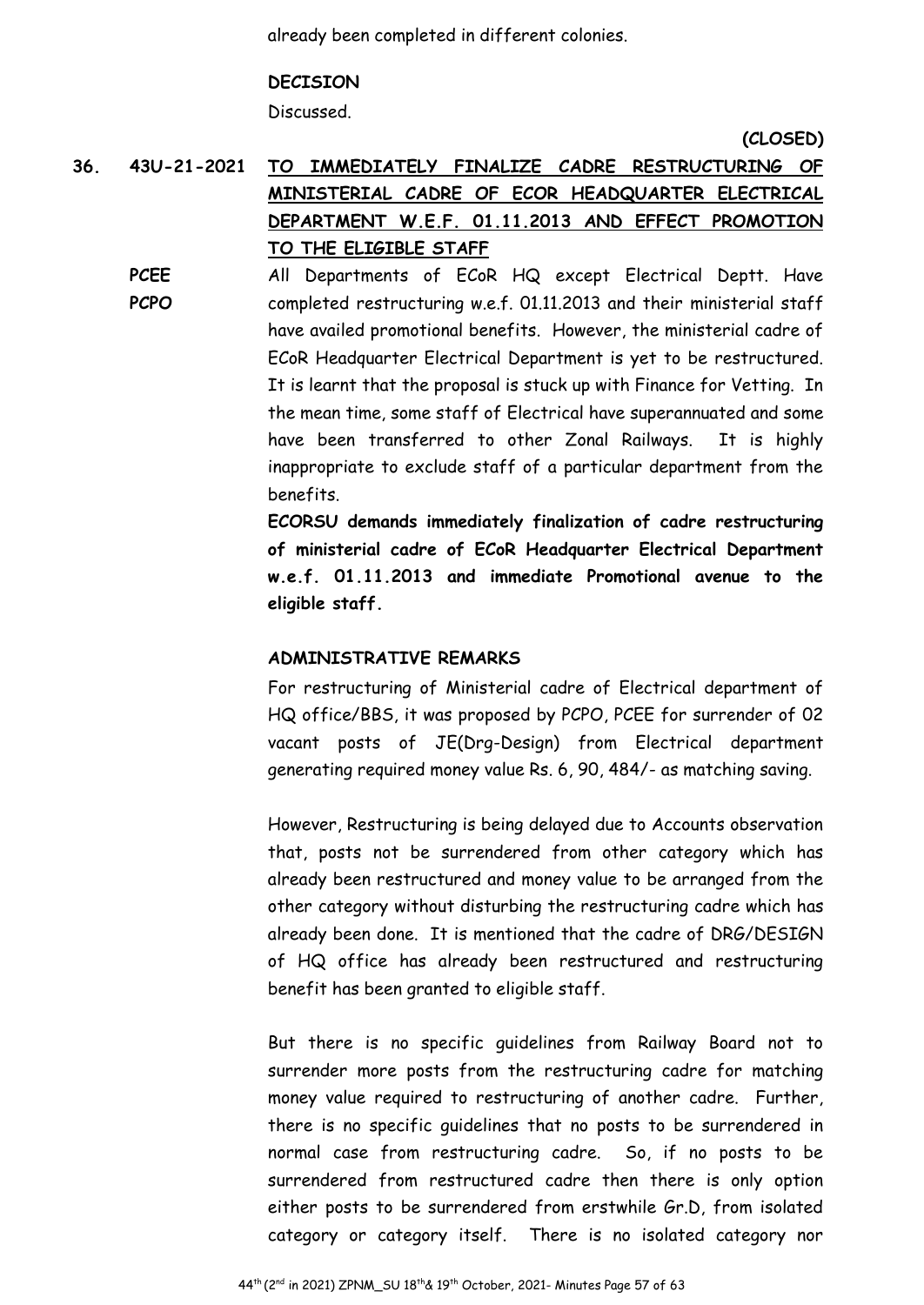erstwhile Gr.D post in Electrical department.

However, at present RRB candidates are under training against JE(&D) posts and one compassionate appointment has been granted against one JE(D&D) so at present there is no vacancy in JE(D&D). After identifying the post, restructuring process to be done again as soon as possible. Detail statement of restructuring of posts and money value required is given. All other category of posts has already been restructured. The case will be discussed in the meeting regarding identification of posts from the category itself or from any other category/other department/division further.

#### **LAST MINUTES**

As per Railway Board guideline, the restructuring of 2013 will be completed by 31.05.2021.

#### **PRESENT POSITION**

#### **ELECTRICAL DEPARTMENT**

Proposal for surrender of 02 ministerial cadre of HQ unit duly approved by PCEE/ECoR has been sent to PCPO/ECoR vide office letter No. ECoR/EL/E/412/08/234 dated 06.04.2021 to initiate action for effecting restructure of ministerial cadre.

#### **DECISION**

Proposal, if any, received from Electrical Department and after verification of finance concurrence it will be finalized within 10 days.

# **37. 43U-24-2021 TO ACCEPT 'PRIVATE MEDICAL CERTIFICATE (PMC)'OF ECOR EMPLOYEES INCLUDING RAIL EMPLOYEES WORKING IN PERIPHERIES, WHERE RAILWAY MEDICAL FACILITY IS NOT AVAILABLE**

**PCMD PCPO**  During Pandemic COVID-19 situation, it is highly improbable for employees of EcoR to get bed facility and proper treatment in any Divisional Railway Hospital or EcoR Central Hospital. Besides, at peripheries, where railway medical facility is not available or facility is inadequate, the rail employees have to depend on private treatment. It is inhumane to reject the PMCs submitted by railway employees during this pandemic. The PMCs should be taken into account till such time the Central hospital and Divisional Railway Hospitals function normally.

> **ECORSU demands acceptance of PMCs of EcoR employees including rail employees working in peripheries, where Railway Medical facility is not available.**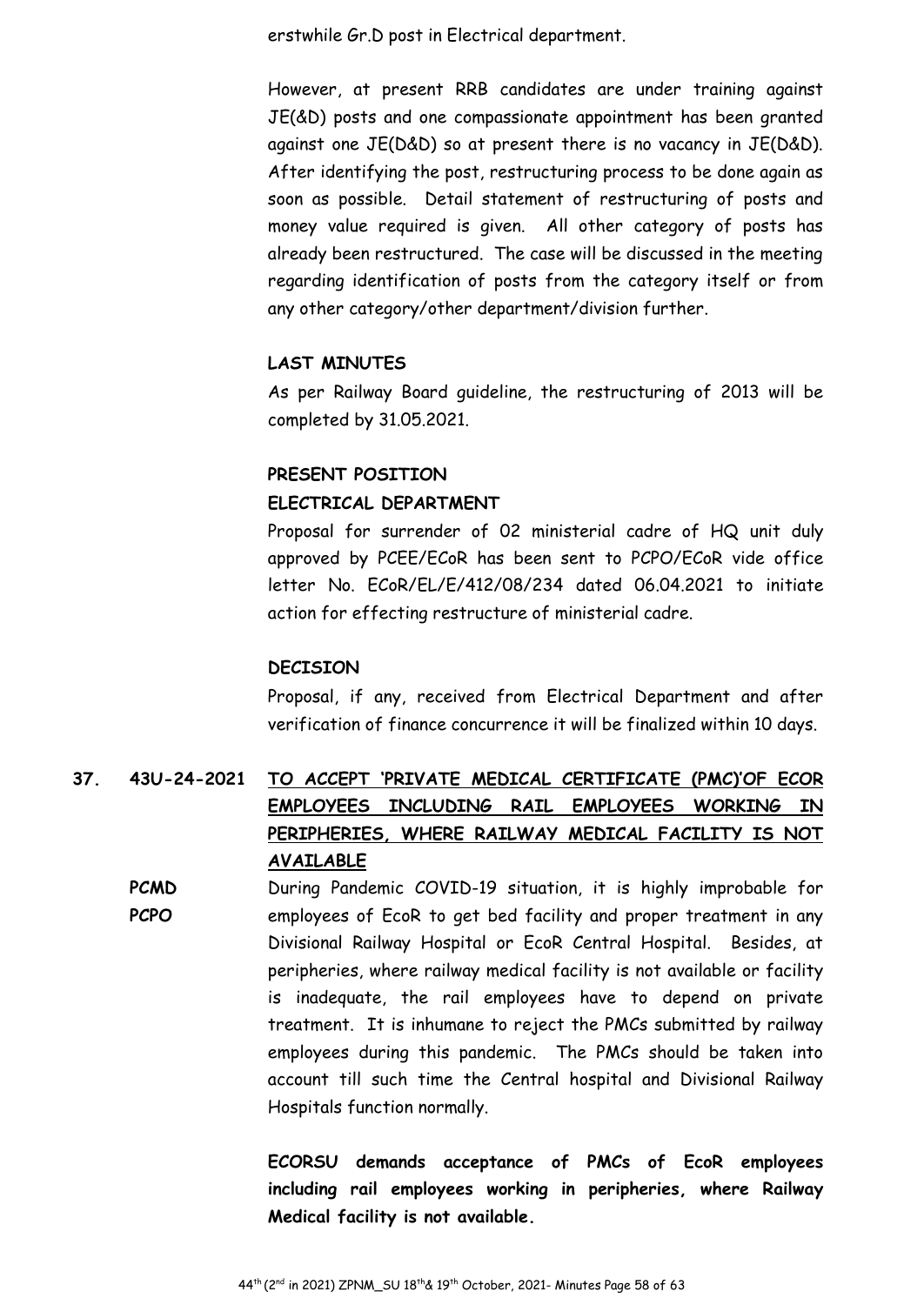# **ADMINISTRATIVE REMARKS MEDICAL DEPARTMENT**

As per IRMM Vol.-I 538, the competent authority may, at its discretion accept the PMC or, in cases where it has reasons to doubt the bona-fides, refer the case to the authorised Medical officer to advice or investigation. Hence, to accept PMC is discretion of the Controlling Officer.

# **KUR DIVISION**

In view of pandemic COVID-19, employees are being given adequate facility to get proper treatment. Besides, at peripheries, where Railway medical facility is not available or facility is inadequate, PMCS are being accepted taking in to the genuineness of the cases. Every care is being taken and also PMC is being accepted verifying the genuineness.

# **LAST MINUTES**

Ruling section will issue a comprehensive guideline incorporating all the different rules issued in this matter.

# **PRESENT POSITION**

The decision of last ZPNM "Ruling section will issue a comprehensive guideline incorporating all the different rules issued in this matter. "

# **DECISION**

Ruling section will issue a comprehensive guideline incorporating all the different rules issued in this matter.

# **38. 43U-27-2021 TO STREAMLINE SKEWED & ARBITRARY PROMOTION POLICY OF SBP DIVISION WITH RESPECT TO SR.ALP FROM ALP**

**PCEE PCPO**  The recent promotion of ALP to Sr.ALP has become a vexed issue for the reason that a promotion list is issued sans seniority and solely on the basis of availability of records. It is learnt that records of most of the ALPs are missing or not available for the reason of which a truncated promotion list is issued that is devoid of merits or seniority.

> **ECORSU demands that service records of the left out staff be recast and a unified integrated promotion list be issued in order of seniority.**

# **ADMINISTRATIVE REMARKS**

#### **ELECTRICAL DEPARTMENT**

At present 440 nos. Of ALPs have been promoted to Sr.ALP. All the discrepancy have been shorted out and all ALP having seniority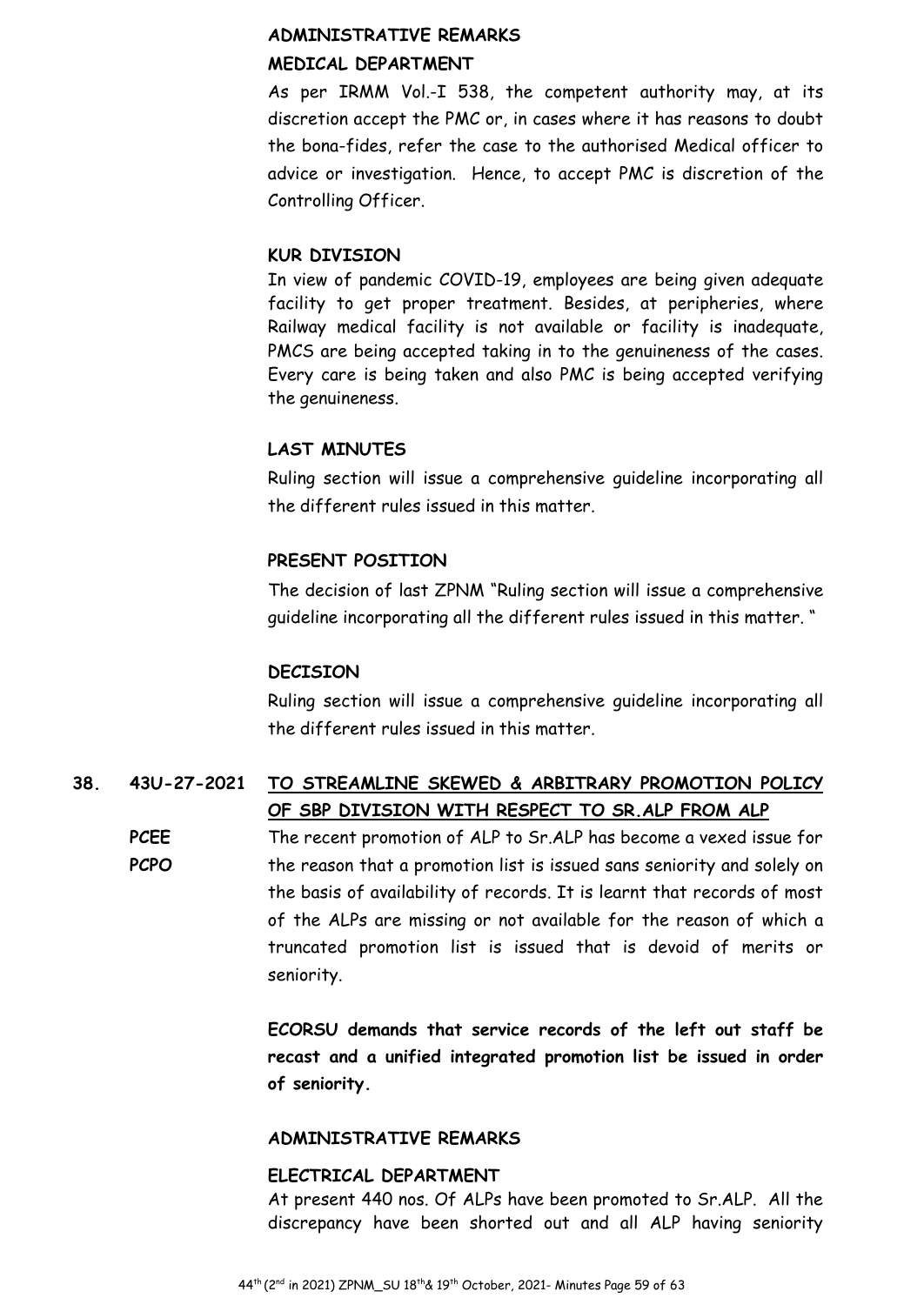promoted to Sr. ALP.

#### **SBP DIVISION**

ALPs found suitable for promotion to the post of Sr.ALP vide memorandum No. ELECT(OP)/54/2020 dated 05.05.2020 & memorandum No. ELECT(OP)/154/2020 dated 16.11.2020 has been rearranged in order of their seniority position vide office memorandum No. ELECT(OP)/162/2020 dated 20.11.2020 and the left out senior staff has been promoted to the post of Sr.ALP vide office order No. ELECT(OP)/163/2020 dated 23.11.2020.

Eligible Senior staff who were left out inadvertently have been granted promotion at par their juniors. As such, there is no irregularity in the promotion of ALPs to the post of Sr.ALP.

#### **LAST MINUTES**

Instruction will be issued to Division by Cadre Section of PCPO Office on or before  $5<sup>th</sup>$  April 2021 that the senior staff (Sr.ALP) who are inadvertently not promoted along with juniors due to non availability of SR/APAR will be given benefit fixation of pay at par with the juniors w.e.f. the date in which juniors were promoted.

## **PRESENT POSITION**

#### **ELECTRICAL DEPARTMENT**

Pertains to Personnel branch.

#### **SBP DIVISION**

ALPs found suitable for promotion to the post of Sr.ALP vide memorandum No. ELECT(OP)/54/2020 dated 05.05.2020 & memorandum No. ELECT(OP)/154/2020 dated 16.11.2020 has been rearranged in order of their seniority position vide office memorandum No. ELECT(OP)/162/2020 dated 20.11.2020 and the left out senior staff has been promoted to the post of Sr.ALP vide office order No. ELECT(OP)/163/2020 dated 23.11.2020.

Eligible Senior staff who were left out inadvertently have been granted promotion at par their juniors. As such, there is no irregularity in the promotion of ALPs to the post of Sr.ALP.

#### **DECISION**

Discussed.

**(CLOSED)**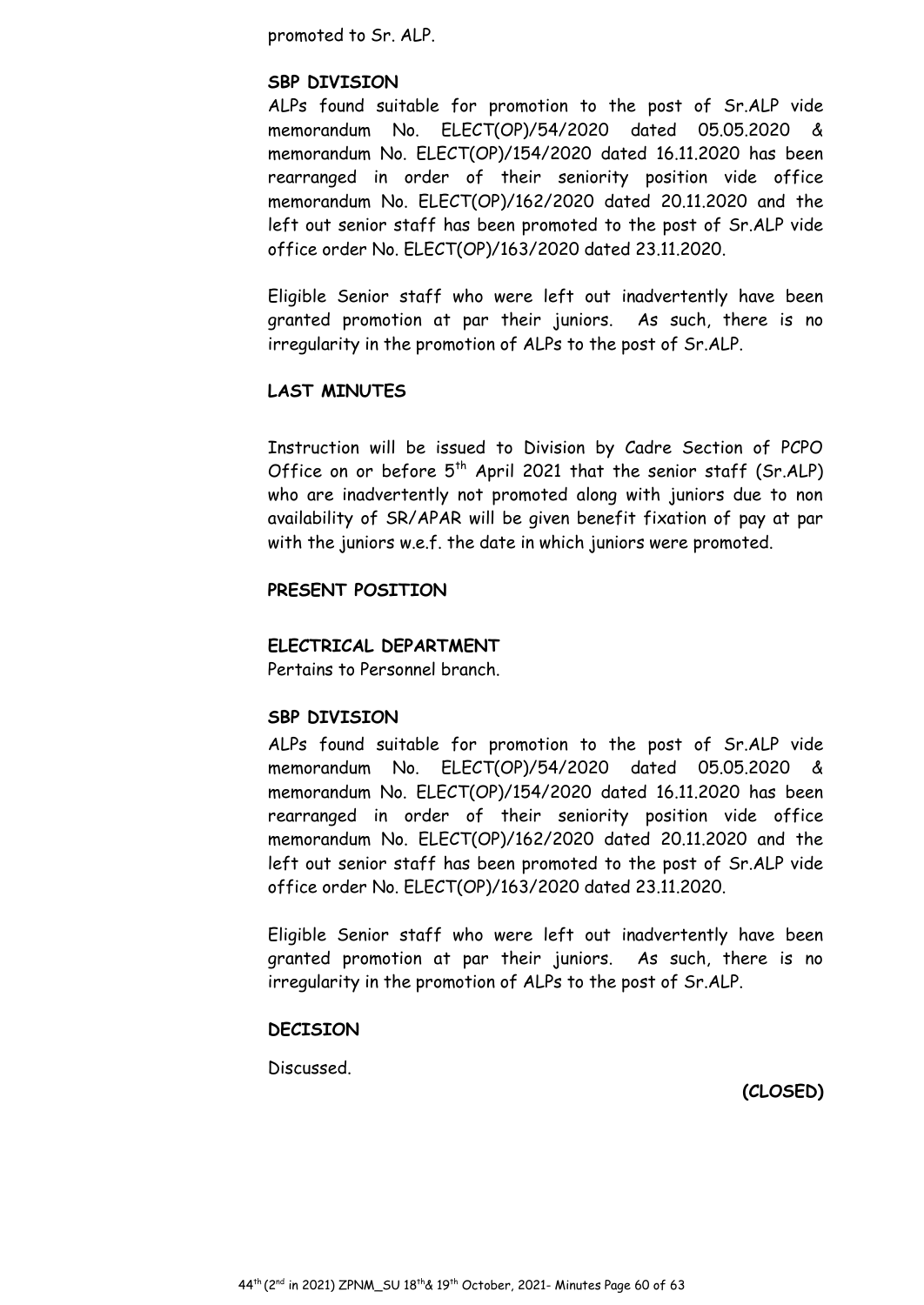| 39. | 43U-29-2021                                                                      | IMMEDIATE FINALIZATION OF EMPLOYMENT ASSISTANCE                      |  |  |
|-----|----------------------------------------------------------------------------------|----------------------------------------------------------------------|--|--|
|     |                                                                                  | ON COMPASSIONATE GROUNDS IN ECOR (I) SHRI KUMALAI                    |  |  |
|     |                                                                                  | $S/O-$<br>LATE<br>KHAGAPATHITAKRI,<br>EX-<br><b>CHANTAKRI</b>        |  |  |
|     |                                                                                  | TRACKMAN/SSE/KRPU OF WAT DIVISION (II)<br>SHRI RABI                  |  |  |
|     |                                                                                  | NARAYAN SASMAL, S/O- LATE KUBERSASMAL, CASUAL                        |  |  |
|     |                                                                                  | SAFAIWALA WORKING UNDER STATION MANAGER, PALASA.                     |  |  |
|     | <b>PCPO</b>                                                                      | Employment assistance on Compassionate Grounds to poor family of     |  |  |
|     | <b>PCE</b><br>deceased staff is stumbling on some unwarranted road blocks, which |                                                                      |  |  |
|     |                                                                                  | is giving the Indian Railways a bad reputation. For example,         |  |  |
|     |                                                                                  | employment assistance on Compassionate Grounds is repeatedly         |  |  |
|     |                                                                                  | denied to ShriKumaLaichanTakri (a poor scheduled caste bereaved      |  |  |
|     |                                                                                  | son) in lieu of death of Late KhagapathiTakri, Ex. Trackman/SSE/P/   |  |  |
|     |                                                                                  | KRPU in the ground that they draw family pension of Rs.12,428/-,     |  |  |
|     |                                                                                  | which is nothing but atrocity against a poor scheduled caste family  |  |  |
|     |                                                                                  | and against Indian Constitution as in EcoR employment assistance on  |  |  |
|     |                                                                                  | Compassionate Grounds is offered on priority to family of deceased   |  |  |
|     |                                                                                  | Gr.-A officers of EcoR, even in cases where family draws a family    |  |  |
|     |                                                                                  | pension in excess of Rs.70,000/- p.m. other than settlement dues     |  |  |
|     |                                                                                  | nearing Rs. 1 Crore. Another such case of KUR Division i.e.          |  |  |
|     |                                                                                  | regularization of Shri Rabi Narayan Sasmal, S/o- Late KuberSasmal,   |  |  |
|     |                                                                                  |                                                                      |  |  |
|     |                                                                                  | casual Safaiwala working under Station Manager, Palasa on completion |  |  |

of more than 120 days of temporary job which is pending since 2008.

**ECORSU demandsimmediate finalization of employment assistance on Compassionate Grounds of above two cases.** 

# **ADMINISTRATIVE REMARKS WAT DIVISION**

Smt. Phulamani Takri, W/o late Khagapathi Takri, Ex.Tr.Man/SSE/KRPU has requested for EA in favour of her married son named Sri Kuma Laichan Takri, consequent on the death of her husband (expired on 03.09.2009).

Sri Khagapathi Takri, Ex.Tr.Man/SSE/P/LRPU died on harness on 03.09.2009 at the age of 51 years leaving behind wife, three married sons and one married daughter. Consequent on his death, widow applied for employment assistance in favour of her married son Sri Kuma Laichan Takri whose qualification was  $9<sup>th</sup>$  at that time as the candidate did not possess minimum education qualification. It was regretted by the then competent authority. Thereafter, candidate approached this office with  $10<sup>th</sup>$  (NOIS) passed certificate for employment through DRM interview, through Unions as well as the HQrs. Level, same has been regretted after examination of the case.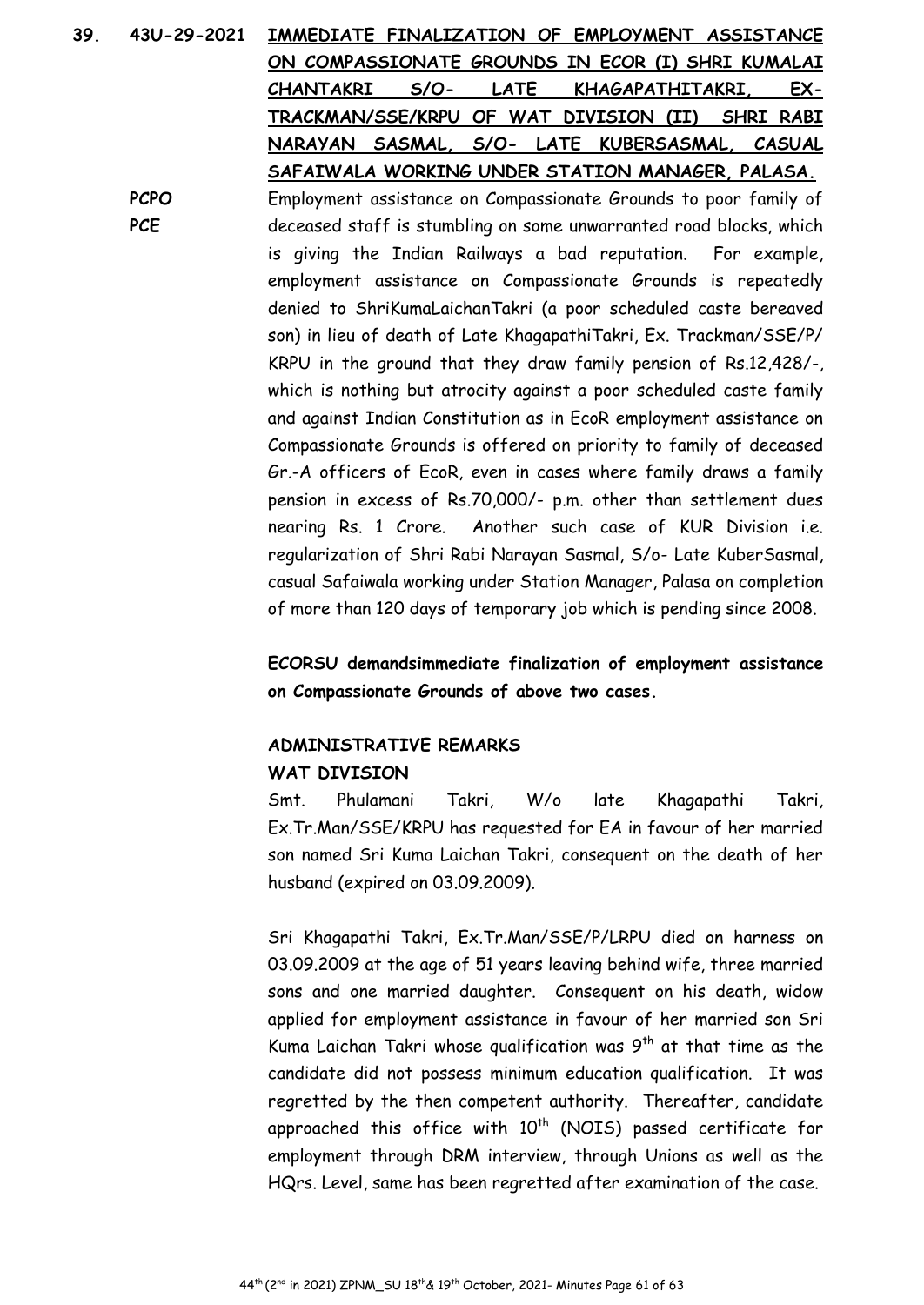#### **PERSONNEL DEPARTMENT**

The case file of Sri KumaLaichan Takri S/O Khagapathi Takri, Ex. Trackman/SSE/P/KRPU called from WAT division. The same was put up to the GM/EcoR/BBS through PCPO/EcoR/BBS along with file of aforesaid candidate for consideration. But the same has been regretted by GM/EcoR/BBS on 02.06.2020 which has been communicated to GS/ECoRSU and division also vide this office letter No. 16.06.2020.

#### **KUR DIVISION**

In reference to the above PNM item regarding regularization of Sri Rabi Narayan Sasmal, GS/ECoRSU has already been intimated vide this office letter no: P/Rectt./EA/RNS/2020 dt. 09.09.2020.

#### **ENGINEERING DEPARTMENT**

As per Sr.DPO/WAT's note dtd.21.01.2021 "Sri Khagapathi Takri, Ex.Tr.Man/SSE/P/ KRPU died on hardness on 03.09.2009 at the age of 51 years leaving behind wife, three married sons and one married daughter. Consequent on his death, widow applied for Employment assistance in favour of her married son Sri Kuma Laichan Takri whose qualification was  $9<sup>th</sup>$  at that time. It was regretted by the then competent authority. Thereafter, candidate approached Sr.DPO office with  $10^{th}$  (NIOS) passed certificate for Employment through DRM interview and the same has been regretted after examination of the case as all the children were married and settled and the widow was drawing family pension. Further the case was put up to GM/EcoR/BBS for consideration on request of ECoRSU. On examination, the case has been regretted in view of the reasons "There is no merit in the case in reference to decision of my predecessor. The widow has a house, is getting family pension and is entitled to railway medical facilities" and communicated to GS/ECoRSU vide PCPO Lr. No. EcoR/Pers/Rectt/CompAppt/Misc/ Rep/KLT dtd.16.06.2020 and to Sri Kuma Laichhan Takri vide Sr.DPO/WAT's Lr. No.WPT/5/EAGG/Regrett/K.L. Takri dtd.10.12.2020.

#### **LAST MINUTES**

Both the files will be immediately called from the division by the HQ Employment Assistance Section and will be examined at the HQ level on or before 30<sup>th</sup> April 2021.

#### **PRESENT POSITION**

#### **ENGINEERING DEPARTMENT**

Pertains to Sr.DPO/WAT and to be processed by Sr.DPO/WAT's office.

The case has been regretted by the competent authority i.e. GM/ECoR/BBS and communicated to GS/ECoRSU vide PCPO Lr. No.